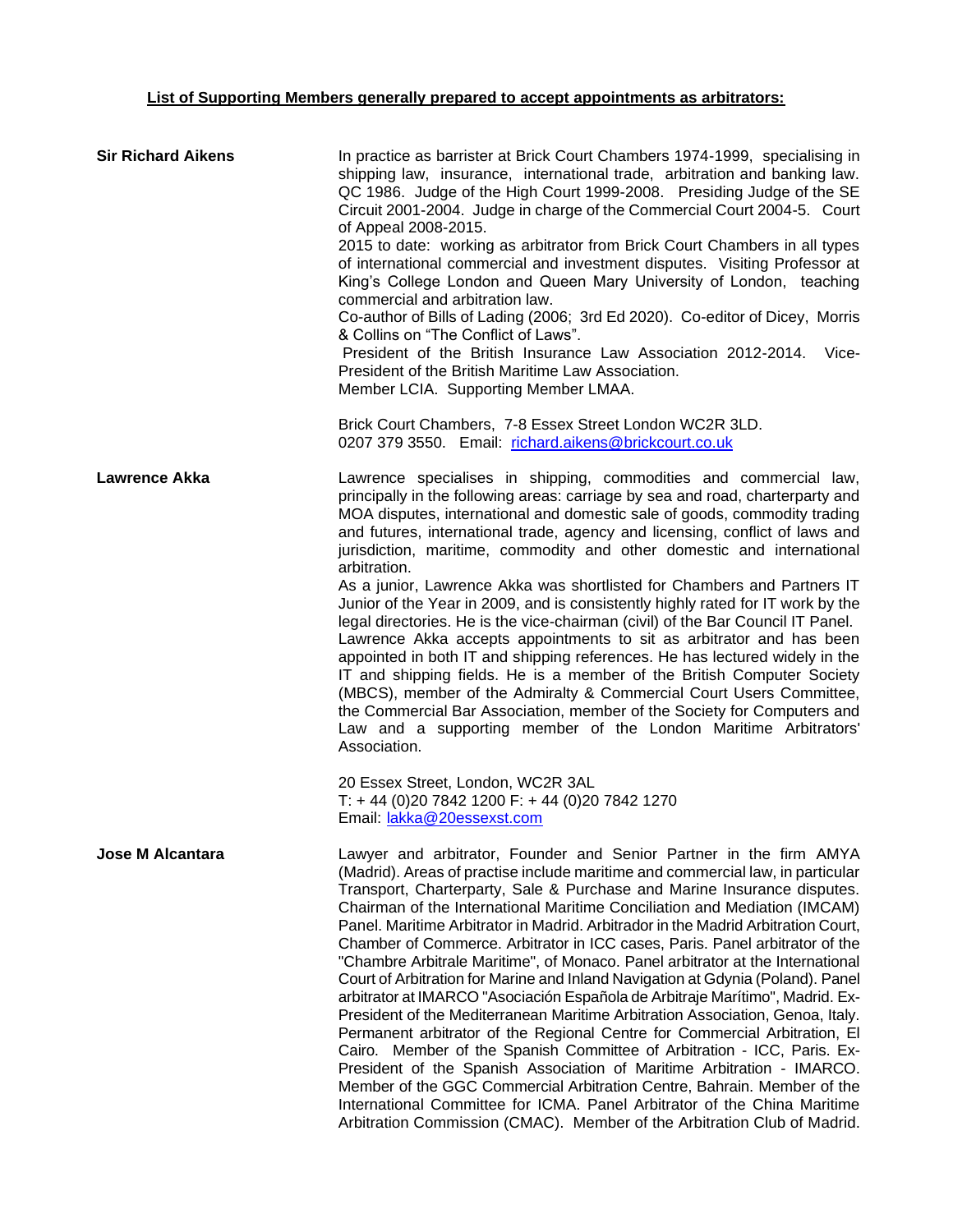|                                                                                                       | Arbitrator of CEAMAR (Montevideo). Panel Arbitrator of the Singapore<br>International Arbitration Centre.                                                                                                                                                                                                                                                                                                                                                                                                                                                                                                                                                                                                                                                                                                                                                                                                                                                                                                                                                                                                                              |
|-------------------------------------------------------------------------------------------------------|----------------------------------------------------------------------------------------------------------------------------------------------------------------------------------------------------------------------------------------------------------------------------------------------------------------------------------------------------------------------------------------------------------------------------------------------------------------------------------------------------------------------------------------------------------------------------------------------------------------------------------------------------------------------------------------------------------------------------------------------------------------------------------------------------------------------------------------------------------------------------------------------------------------------------------------------------------------------------------------------------------------------------------------------------------------------------------------------------------------------------------------|
|                                                                                                       | AMYA (Abogados Maritimos y Asociados)<br>Princesa, 61 - 5th floor, 28008 - Madrid, Spain<br>Tel.: + 34 91 548 83 28 Fax: + 34 91 548 82 56<br>e-mail: jmalcantara@amya.es                                                                                                                                                                                                                                                                                                                                                                                                                                                                                                                                                                                                                                                                                                                                                                                                                                                                                                                                                              |
| <b>Bill Amos</b>                                                                                      | Fellow and Council Member of the Hong Kong Institute of Arbitrators. Panel<br>arbitrator of the Hong Kong International Arbitration Centre. LMAA<br>Supporting Member. Over 40 appointments as arbitrator in charterparty,<br>international trade and sale & purchase disputes. Partner in charge of<br>maritime dispute resolution at Mayer Brown JSM. Solicitor England & Wales<br>(1991); Hong Kong (1995); Notary Public (2006).                                                                                                                                                                                                                                                                                                                                                                                                                                                                                                                                                                                                                                                                                                   |
|                                                                                                       | 17/F Prince's Building, Chater Road, Central, Hong Kong<br>Tel: +852 2843 2282<br>Email: bill.amos@mayerbrownjsm.com                                                                                                                                                                                                                                                                                                                                                                                                                                                                                                                                                                                                                                                                                                                                                                                                                                                                                                                                                                                                                   |
| <b>Michael Ashcroft QC</b>                                                                            | Michael graduated from Oxford with a first in jurisprudence and a first on the<br>BCL. He became a member of chambers in 1997 and took silk in 2011.<br>The majority of his work falls within four main areas: general commercial<br>litigation/arbitration; energy; shipping and ship/off-shore construction<br>(including shipbuilding and ship sale disputes) and commodities; and<br>insurance/reinsurance. He is recommended as a leading silk in the current<br>editions of the Legal 500 and Chambers & Partners. He has appeared as<br>counsel in numerous arbitrations in Singapore, is currently acting in<br>arbitrations which are due to proceed to hearings in Singapore, Hong Kong<br>and New York, and is always happy to travel outside England to represent<br>clients.<br>Michael enjoys sitting as an arbitrator, either alone or as part of a panel. He<br>is happy to accept appointments as an arbitrator both in London and abroad.<br>From time to time, he acts as an expert on English law in foreign proceedings.<br>20 Essex Street, London WC2R 3AL<br>Tel: +44 (0)20 7842 1200 Fax: +44 (0)20 7842 1270 |
| Dr Vehbi S Ataergin<br>LLB, MA, LLM, PhD, ACIArb                                                      | Email: mashcroft@20essexst.com<br>Professor of International Trade, Shipping and Insurance at SMU<br>(Shanghai), MU (Ist). Visiting Scholar at SOU (UK). Advocate at IBA (TUR).<br>Supporting Member of LMAA (UK) and CIArb (UK). Arbitrator in maritime<br>disputes under LMAA terms. Appeal Case Arbitrator at Insurance Arbitration<br>Commission (TUR).<br>Expert witness in Commercial Courts (TUR).                                                                                                                                                                                                                                                                                                                                                                                                                                                                                                                                                                                                                                                                                                                              |
|                                                                                                       | Address: 37, Suttones Place, Southampton, S015 2SJ, U.K.<br>Mob.:+44.7587.478011<br>E-mail: ataergin.cwimtt@btinternet.com<br>selimataergin@gmail.com                                                                                                                                                                                                                                                                                                                                                                                                                                                                                                                                                                                                                                                                                                                                                                                                                                                                                                                                                                                  |
| <b>Quentin Bargate</b><br>B.A., M.Sc (Marine Law),<br>C.N.I., Member of the Baltic<br><b>Exchange</b> | Quentin, described in Chambers and Partners HNW directory as a "brilliant"<br>arbitrator", is a commercial man, as well as a Solicitor and the CEO of his own<br>law firm, Bargate Murray, based in Mayfair, London. Quentin has over 37<br>years' experience in shipping and has very deep knowledge and experience<br>of both "dry" shipping and commodities work and the specialist world of<br>superyachts. As an experienced litigator and arbitration practitioner, resolving<br>disputes quickly and efficiently is his objective, both as a party and as an                                                                                                                                                                                                                                                                                                                                                                                                                                                                                                                                                                    |

arbitrator.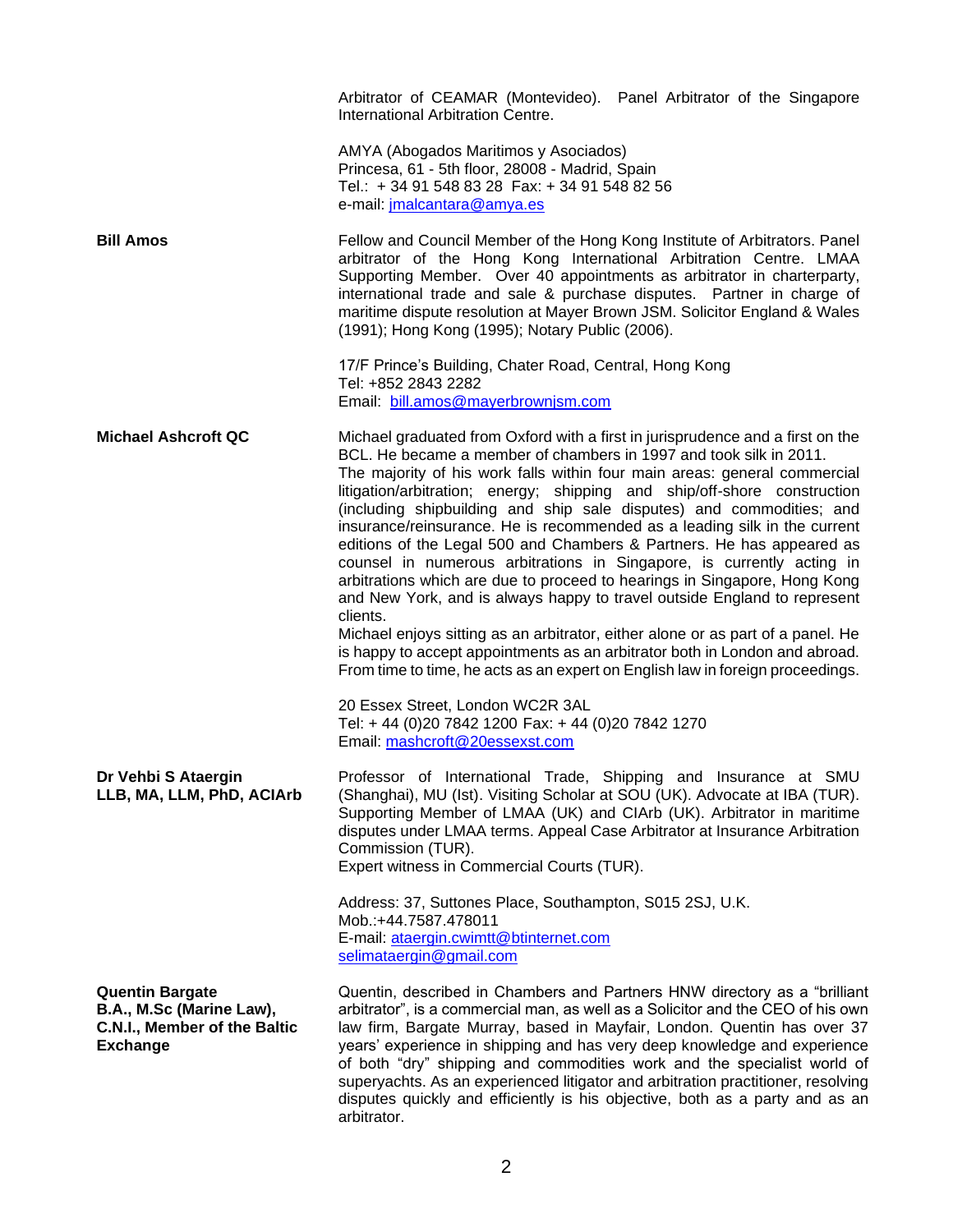|                                                                        | Quentin has his own arbitration website at www.bargarb.co.uk and he is an<br>enthusiastic supporter of mediation and ADR generally as well as arbitration.<br>All maritime appointments are accepted on LMAA Terms.                                                                                                                                                                                                                                                                                                                                                                                                                                                                                                                                                                                                                                                                                                                                                                                                                                                                                                                                                                                                                                                                                                                                                                                                                                                                                                                                                       |
|------------------------------------------------------------------------|---------------------------------------------------------------------------------------------------------------------------------------------------------------------------------------------------------------------------------------------------------------------------------------------------------------------------------------------------------------------------------------------------------------------------------------------------------------------------------------------------------------------------------------------------------------------------------------------------------------------------------------------------------------------------------------------------------------------------------------------------------------------------------------------------------------------------------------------------------------------------------------------------------------------------------------------------------------------------------------------------------------------------------------------------------------------------------------------------------------------------------------------------------------------------------------------------------------------------------------------------------------------------------------------------------------------------------------------------------------------------------------------------------------------------------------------------------------------------------------------------------------------------------------------------------------------------|
|                                                                        | Bargate Murray 16 Berkeley Street, Mayfair, London, W1J 8DZ Tel.: +44 (0)20<br>7375 1393 Fax: +44 (0)20 7392 9529 Email: quentin@bargatemurray.com<br>Email for arbitration appointments: quentin@bargarb.co.uk<br>Arbitration Secretary email: admin@bargarb.co.uk                                                                                                                                                                                                                                                                                                                                                                                                                                                                                                                                                                                                                                                                                                                                                                                                                                                                                                                                                                                                                                                                                                                                                                                                                                                                                                       |
| <b>Thayananthan Baskaran</b>                                           | Mr Baskaran is on the panel of several international arbitration centres and<br>has been appointed as arbitrator in a variety of commercial disputes. Mr<br>Baskaran is the author of Arbitration in Malaysia: A Commentary on the<br>Malaysian Arbitration Act (Wolters Kluwer 2019). The reviews say 'This book<br>is outstanding, and I would recommend it to all in the arbitration community'<br>Dispute Board Federation, 'There can be little doubt that this work will<br>become one of the leadings texts on the subjecta solid first edition'<br>Arbitration: The International Journal of Arbitration, Mediation and Dispute<br>Management, and 'This book is both a valuable addition to the existing<br>corpus of leading works on arbitration law and practice in Malaysia and an<br>essential reference tool for arbitrators and practitioners alike' Asian Dispute<br>Review. Mr Baskaran is a Regional Pathway Leader of the Chartered<br>Institute of Arbitrators and is a past Chair of the CIArb Malaysia Branch<br>(2017-19). Mr Baskaran has been recognized by Who's Who Legal as an<br>Arbitration Future Leader since 2017 and is described as 'calm, collected and<br>thorough' and 'sharp and able to come with innovative strategies in dealing<br>with complex issues'. Mr Baskaran has also been included in the Legal 500<br>Arbitration Private Practice Powerlist 2022. Mr Baskaran is described 'as the<br>best example of the new wave of Asian practitioners who offer great talent<br>and fresh ideas' in Global Arbitration Review. |
|                                                                        | Baskaran<br>50-11-7 Wisma UOA Damansara, Jalan Dungun, Damansara Heights<br>Kuala Lumpur 50490, Malaysia<br>Email: thaya@baskaran.org Tel: +603 2083 0888                                                                                                                                                                                                                                                                                                                                                                                                                                                                                                                                                                                                                                                                                                                                                                                                                                                                                                                                                                                                                                                                                                                                                                                                                                                                                                                                                                                                                 |
| S. Abid H. Bilgrami<br>B.Sc., F.I.C.S., A.C.I.Arb.,<br><b>F.I.C.A.</b> | Chartered Shipbroker, Arbitrator and Claims Consultant.<br>40 years comprehensive experience in shipping and 10 years in commercial<br>trading. Three years Part-time lecturer in Port Agency at London Guildhall<br>University. 10 years Baltic Exchange broker. Arbitrating in India since 1975,<br>arbitrating in London since 1997. Claims & arbitration consultant to overseas<br>shipping & trading groups since 1996. Extensive experience in LMAA,<br>GAFTA, RS and ICA arbitrations.                                                                                                                                                                                                                                                                                                                                                                                                                                                                                                                                                                                                                                                                                                                                                                                                                                                                                                                                                                                                                                                                             |
|                                                                        | 88 Marlborough Mansions, Cannon Hill, London NW6 1JT<br>Tel/Fax: +44 (0)20 7209 1446<br>e-mail: abid@bilgrami.net                                                                                                                                                                                                                                                                                                                                                                                                                                                                                                                                                                                                                                                                                                                                                                                                                                                                                                                                                                                                                                                                                                                                                                                                                                                                                                                                                                                                                                                         |
| Elizabeth Blackburn QC                                                 | In full time practice at the Commercial/Admiralty Bar since 1980 and has<br>already sat on a number of occasions as a commercial arbitrator. Interested<br>in charterparty / bill of lading arbitrations.                                                                                                                                                                                                                                                                                                                                                                                                                                                                                                                                                                                                                                                                                                                                                                                                                                                                                                                                                                                                                                                                                                                                                                                                                                                                                                                                                                 |
|                                                                        | 36 Stone, The 36 Group, 4 Field Court, Gray's Inn, London<br>WC1R 5EA<br>Tel.: +44 (0)20 7440 6900<br>Fax: +44 (0) 20 7421 8035<br>e-mail: eblackburn@36stone.co.uk                                                                                                                                                                                                                                                                                                                                                                                                                                                                                                                                                                                                                                                                                                                                                                                                                                                                                                                                                                                                                                                                                                                                                                                                                                                                                                                                                                                                       |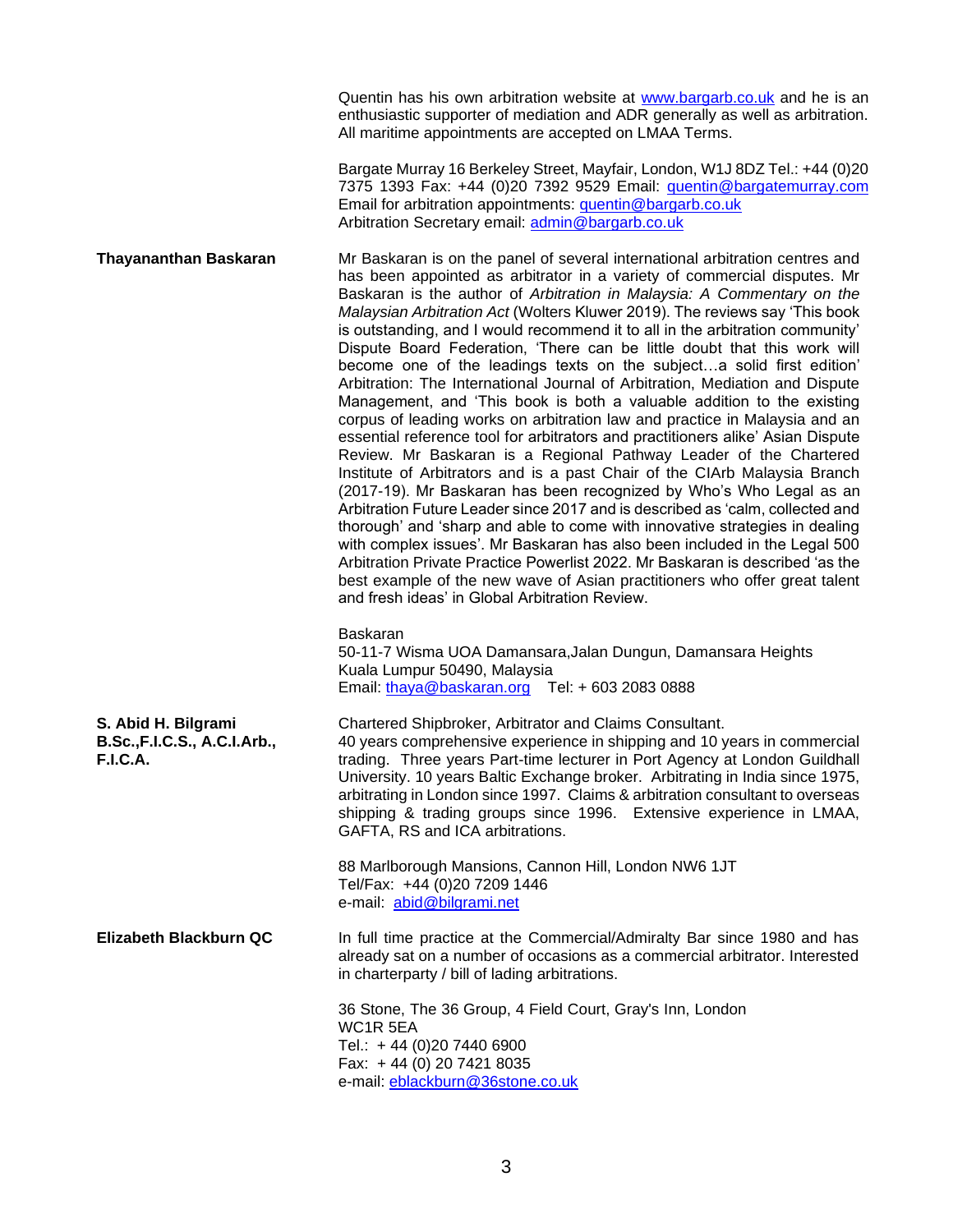| <b>Jeffrey Blum</b><br>F.I.C.S., F.C.I. Arb                                                  | <b>Maritime Claims Consultant</b><br>Has been involved in shipping since 1973 as a shipbroker, charterer, ship<br>owner, gasoil futures broker and commodities broker. Has been lecturing in<br>U.K. and abroad since 1984. Has been a member of the Baltic Exchange<br>since 1976 and has received appointments in arbitrations under LMAA<br>Terms (both as a sole arbitrator and as a member of a tribunal) since 1994.                                                                                     |
|----------------------------------------------------------------------------------------------|----------------------------------------------------------------------------------------------------------------------------------------------------------------------------------------------------------------------------------------------------------------------------------------------------------------------------------------------------------------------------------------------------------------------------------------------------------------------------------------------------------------|
| <b>David Boxall</b><br><b>Specialist Consultant for Ship</b><br><b>Speed and Performance</b> | 8 Ilmington Road, Kenton, Harrow, Middx. HA3 ONH<br>Tel: +44 (0)20 8907 7071  Fax: +44 (0)20 8907 2718<br>Mobile: 07885 172838 e-mail: info@intlinkint.com<br><b>Current status</b><br>Available for: Speed and Performance disputes (only), tanker & dry bulk.                                                                                                                                                                                                                                                |
|                                                                                              | Background<br>Shipping career began in 1986.<br>Has considerable experience working as Head of Commercial Claims with<br>Oldendorff Carriers GmbH, Lübeck & Singapore 2007-2014, and<br>Commercial Claims Risk Manager with BBC Chartering, Leer (Heavy-lift +<br>Project cargo). Has worked as an Operator, Owner, Charterer and Marine<br>Accountant.                                                                                                                                                        |
|                                                                                              | A committee member of Singapore Chamber of Maritime Arbitration<br>(SCMA) from 2014-2015. Was also on the drafting committee of the<br>NYPE 2015 and contributed to the speed and performance clause of that<br>charter party.                                                                                                                                                                                                                                                                                 |
|                                                                                              | Interested in all aspects of shipping disputes but as a consultant is now<br>only involved with speed and performance disputes, recalculation of<br>weather routing reports in reference to the warranted terms of the charter<br>party, post voyage analysis, online adjudication if requested.                                                                                                                                                                                                               |
|                                                                                              | Languages<br>English + German                                                                                                                                                                                                                                                                                                                                                                                                                                                                                  |
|                                                                                              | Tannenschlag 20, Ziethen 23911 Germany<br>Email: info@waveforce.info Web: www.waveforce.info<br>Tel: +49 45 41 80 24 814 Mob: +49 16 26 94 27 32                                                                                                                                                                                                                                                                                                                                                               |
| <b>Belinda Bucknall QC</b><br>M.A. (OXON)                                                    | Studied law at Oxford, studied for the Bar and after qualifying became a<br>member of Sir Barry Sheen's chambers, then at 2 Essex Court (now<br>Quadrant Chambers) one of the leading Admiralty sets.                                                                                                                                                                                                                                                                                                          |
|                                                                                              | She took Silk in 1988. She is a Deputy High Court judge in Admiralty, a<br>Crown Court Recorder, a CEDR trained mediator, a supporting member of<br>the LMAA, a Lloyd's Form Salvage Arbitration panellist and a member of a<br>number of other arbitration and mediation groups including the Royal<br>Aeronautical Society's arbitration scheme.<br>Though maintaining her<br>barrister's practice certificate, she is now concentrating on her practice as<br>an arbitrator and mediator                    |
|                                                                                              | Her practice at the Admiralty Bar has involved the full range of "wet" and<br>"dry" shipping work, including marine insurance, ship and luxury yacht<br>construction, death and personal injury work arising out of accidents on<br>board maritime structures, as well as general commercial and construction<br>work and some aviation work. She is particularly able to deal with<br>document-heavy cases and cases involving technical expertise. She has<br>a working knowledge of French and some Italian |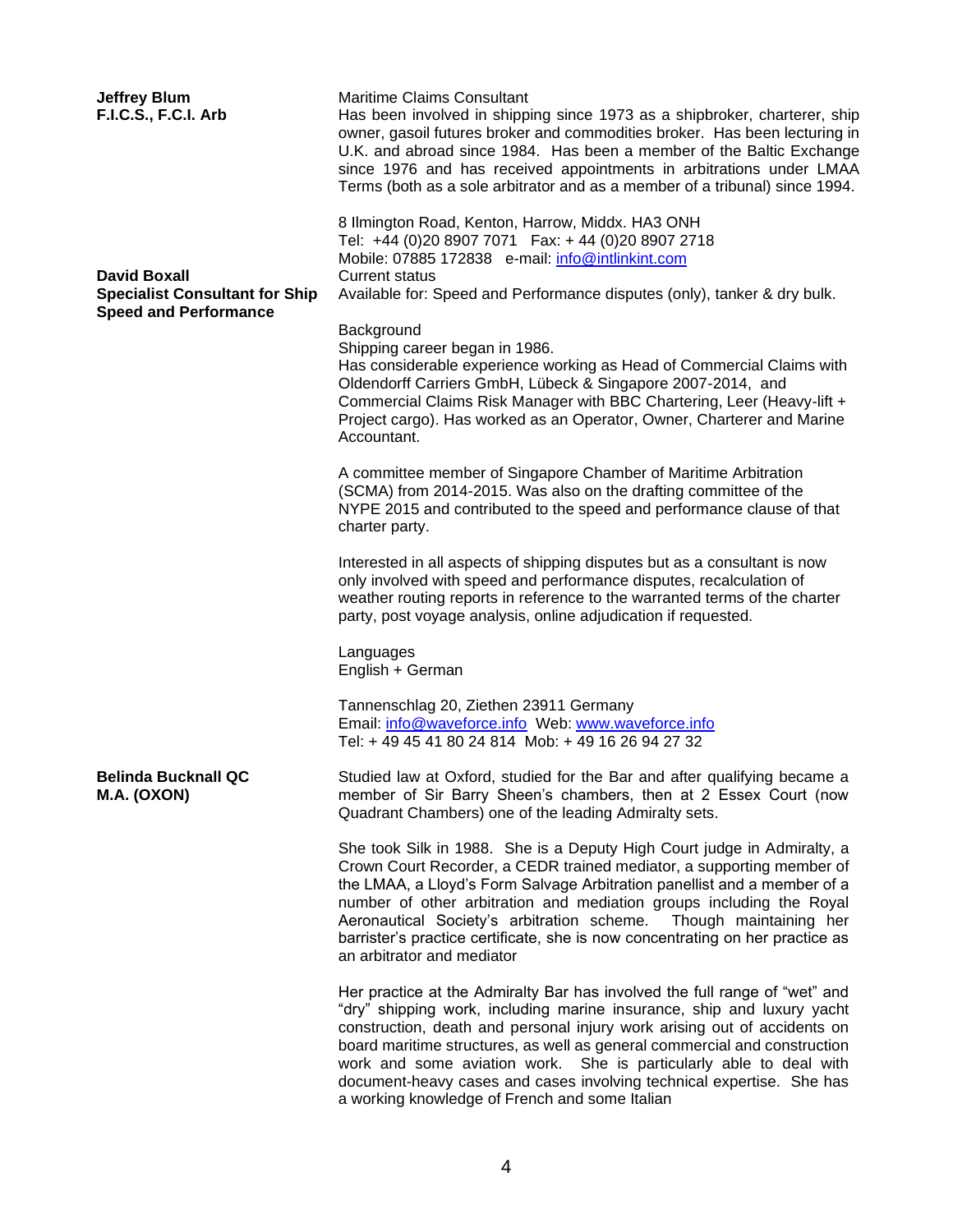|                                                     | She took Silk in 1988. She is a Deputy High Court judge in Admiralty, a<br>Crown Court Recorder, a CEDR trained mediator, a member of a number<br>of arbitration and mediation groups including the newly formed Royal<br>Aeronautical Society's arbitration scheme and a Lloyd's Form Salvage<br>Arbitration panellist.<br>Quadrant Chambers, Quadrant House, 10 Fleet Street, London,<br>EC4Y 1AU<br>Tel: +44 (0)20 7583 4444   Fax: +44 (0)020 7583 4455<br>e-mail: belindabucknall@aol.com                                                   |
|-----------------------------------------------------|--------------------------------------------------------------------------------------------------------------------------------------------------------------------------------------------------------------------------------------------------------------------------------------------------------------------------------------------------------------------------------------------------------------------------------------------------------------------------------------------------------------------------------------------------|
| <b>Wolfgang E Busch</b>                             | belindabuckanll@quadrantchambers.com<br>Arbitrator, Mediator, Claims Consultant.<br>LMAA / GAFTA / FOSFA / ICC / LCIA<br>Member of the Baltic Exchange                                                                                                                                                                                                                                                                                                                                                                                           |
|                                                     | Practical experience:<br>1969 – 1993: Shipbroker (Dry Cargo, Sale & Purchase, Shipping<br>Investment Projects), Chartering, Ships Operations / Claims handling /<br>Insurance, Ships Management.<br>1993 - 2009 Claims' handler with Glencore, Rotterdam<br>2009 - present : Full time Arbitrator, Mediator, Claims Consultant                                                                                                                                                                                                                   |
|                                                     | Conducted maritime, commodity (grain & veg. oils) & LCIA arbitrations and<br>in all phases with expertise in a great variety of cases, skilled in research,<br>planning of arbitration strategy. Advised personnel engaged in negotiations<br>of trading contracts and giving advice to chartering department.<br>Tel./ Fax: + 32 3 230 01 74 (office)<br>E-mail: busch@arbitrationlondon.com<br>Website: www.arbitrationlondon.com                                                                                                              |
| <b>HH Nicholas Chambers QC</b><br>MA (Oxon), FCIArb | Nicholas Chambers practised as a barrister at Brick Court Chambers doing<br>shipping, banking, insurance, reinsurance and construction work. He took<br>silk in 1985 and became a deputy High Court Judge in 1994. In 1999 he<br>became a CEDR accredited mediator. Between 1999 and 2012 he was a<br>specialist judge trying commercial, TCC and chancery cases and sitting as<br>a deputy judge of the Commercial Court. He handled a wide variety of                                                                                          |
|                                                     | shipping, banking and insurance disputes. In 2012 he returned to Brick<br>Court where he practises as an arbitrator and mediator. He is a member of<br>the LCIA and the ICC and has sat in LMAA, LCIA, ICC arbitrations as well<br>as under other rules. He practises as a mediator in commercial disputes<br>including shipping and banking. He was a contributing editor to the White<br>Book on cross-border jurisdiction 1998 – 2009, a member of the Civil<br>Procedure Rule Committee 1997 - 1999 and Chairman of the ICLR 2001 -<br>2013. |
|                                                     | Brick Court Chambers 7-8 Essex St. London WC2R 3LD<br>Tel + 44 (0)20 7379 3550<br>Fax +44 (0)20 7379 3558<br>E-mail: nicholas.chambers@brickcourt.co.uk                                                                                                                                                                                                                                                                                                                                                                                          |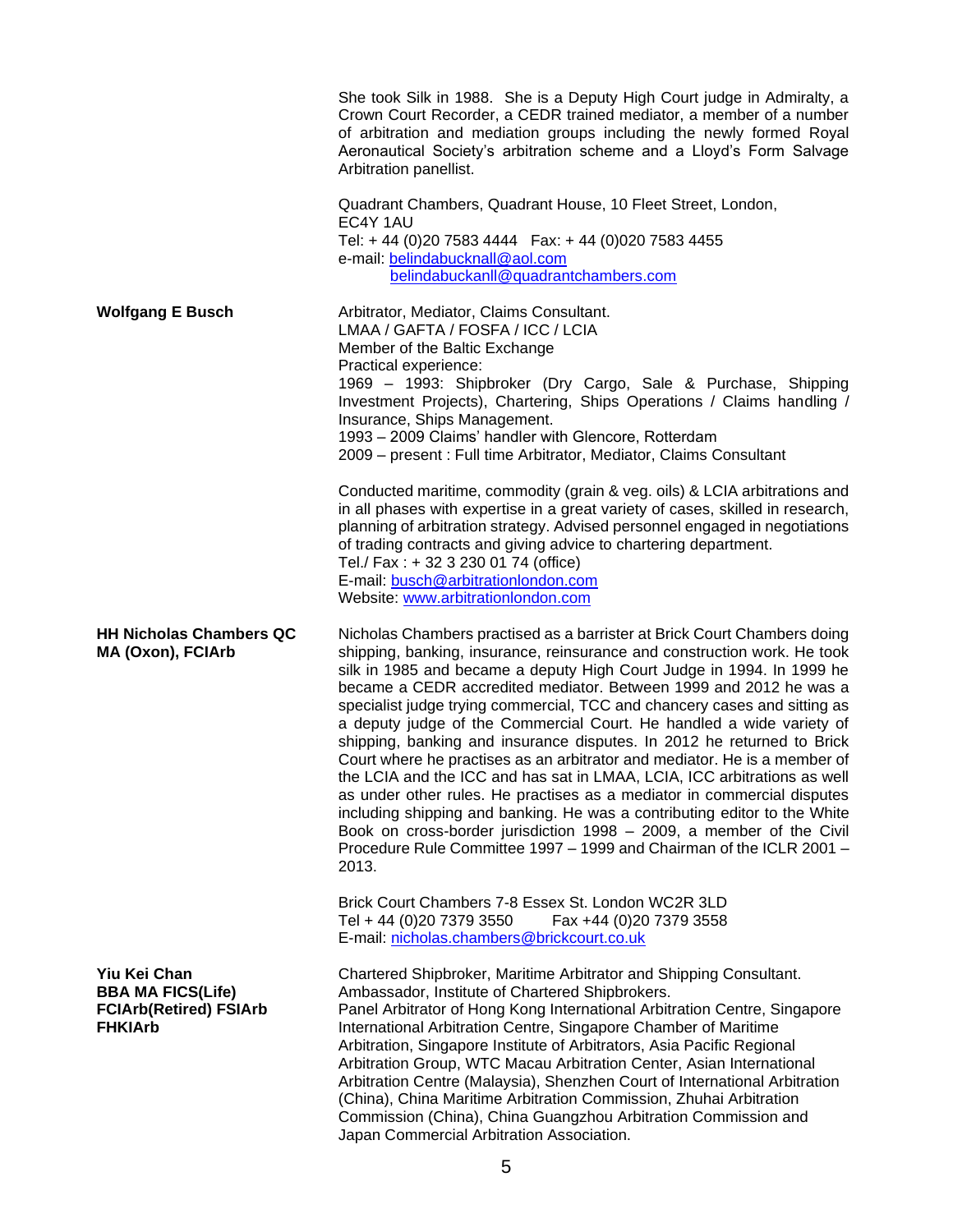|                          | Over 40 years working experience in various fields in shipowning<br>companies - chartering, operation, ship sale and purchase, newbuilding<br>contracting, ship finance, corporate structuring and tax planning.                                                                                                                                                                                                                                                                                                                                                                                                                                                    |
|--------------------------|---------------------------------------------------------------------------------------------------------------------------------------------------------------------------------------------------------------------------------------------------------------------------------------------------------------------------------------------------------------------------------------------------------------------------------------------------------------------------------------------------------------------------------------------------------------------------------------------------------------------------------------------------------------------|
|                          | BIMCO Documentary Committee member (1996-2003).<br>INTERCARGO Asia Representative (1999-2005 & 2008-2014).<br>Editorial Board member of "Asian Dispute Review" (11/2011 - 02/2016)                                                                                                                                                                                                                                                                                                                                                                                                                                                                                  |
|                          | Flat E, 6th Floor, Crystal Court, 6 Man Wan Road, Homantin, Kowloon,<br>Hong Kong<br>Tel: +852 9383 3016                                                                                                                                                                                                                                                                                                                                                                                                                                                                                                                                                            |
|                          | E-mail: ykchan413@yahoo.com.hk / yk@ykchan.com                                                                                                                                                                                                                                                                                                                                                                                                                                                                                                                                                                                                                      |
| <b>Grace Cheng</b>       | Grace is an English barrister, a qualified Hong Kong solicitor and has rights<br>of audience before the DIFC Courts (Dubai) and AIFC Court (Kazakhstan).<br>In addition to speaking fluent English, Cantonese and Mandarin, Grace has<br>a working knowledge of French and Spanish.                                                                                                                                                                                                                                                                                                                                                                                 |
|                          | Grace is a member of the Bar Council's ADR Panel, and is included on<br>various panels and databases of arbitrators including AIAC (Malaysia);<br>BAIAC (Singapore); CACM (Mozambique); CAA (Taipei); CEAC<br>(Hamburg); Delos (Paris); FINRA (US / Puerto Rico); HIAC (Hainan);<br>HKIAC (Hong Kong); ICC (UK); LCIA (UK); LMAA (UK); PIAC (Vietnam);<br>SHAC (Shanghai); SHIAC (Shanghai); SCC (Stockholm); WTC Macau<br>Arbitration Center (Macau); Sport Resolutions (International); and the<br>World Intellectual Property Organization. She is also on various panels of<br>adjudicators including HKA (Hong Kong); LMAA (UK); TECBAR (UK); and<br>UKA (UK). |
|                          | Grace has taught law at the University of Oxford, King's College London,<br>the University of Warwick, the National Chengchi University, and the<br>National Taiwan University. She is a member of the AIAC Academy Tutors<br>Panel and the AIFC Academy of Law Academic Pool.                                                                                                                                                                                                                                                                                                                                                                                      |
|                          | Grace obtained a First Class Honours degree in law from the London<br>School of Economics and Political Science and the Bachelor of Civil Law<br>postgraduate degree from the University of Oxford. She previously worked<br>at the Hong Kong and London offices of Slaughter and May and was judicial<br>assistant to the Honourable Mr Justice Blair when he was the Judge in<br>Charge of the Commercial Court. She has also assisted Professor Ewan<br>McKendrick with the latest two editions of Goode and McKendrick on<br>Commercial Law.                                                                                                                    |
|                          | Field Court Chambers, 5 Field Court, Gray's Inn, London WC1R 5EF<br>Email: grace.cheng@fieldcourt.co.uk<br>Tel: +44 (0)20 7405 6114                                                                                                                                                                                                                                                                                                                                                                                                                                                                                                                                 |
| <b>Michael Coburn QC</b> | Born in 1966, Michael Coburn was educated at Charterhouse (1979-1984)<br>and Worcester College, Oxford (1984 - 1988), where he read Literae<br>Humaniores, following which he obtained a Diploma in Law from City<br>University (1988-1989).<br>He was called to the Bar (Inner Temple) in 1990 and has been in practice                                                                                                                                                                                                                                                                                                                                            |
|                          | since 1991.<br>Michael practises in all aspects of commercial law, usually with an<br>international dimension, with particular emphasis on shipping, international<br>sale of goods, and commodities. He acts in English court and arbitration<br>proceedings.                                                                                                                                                                                                                                                                                                                                                                                                      |
|                          | He has acted as arbitrator in a number of references, and is willing to accept<br>appointments as arbitrator. He is a supporting member of the London<br>Maritime Arbitrators' Association.                                                                                                                                                                                                                                                                                                                                                                                                                                                                         |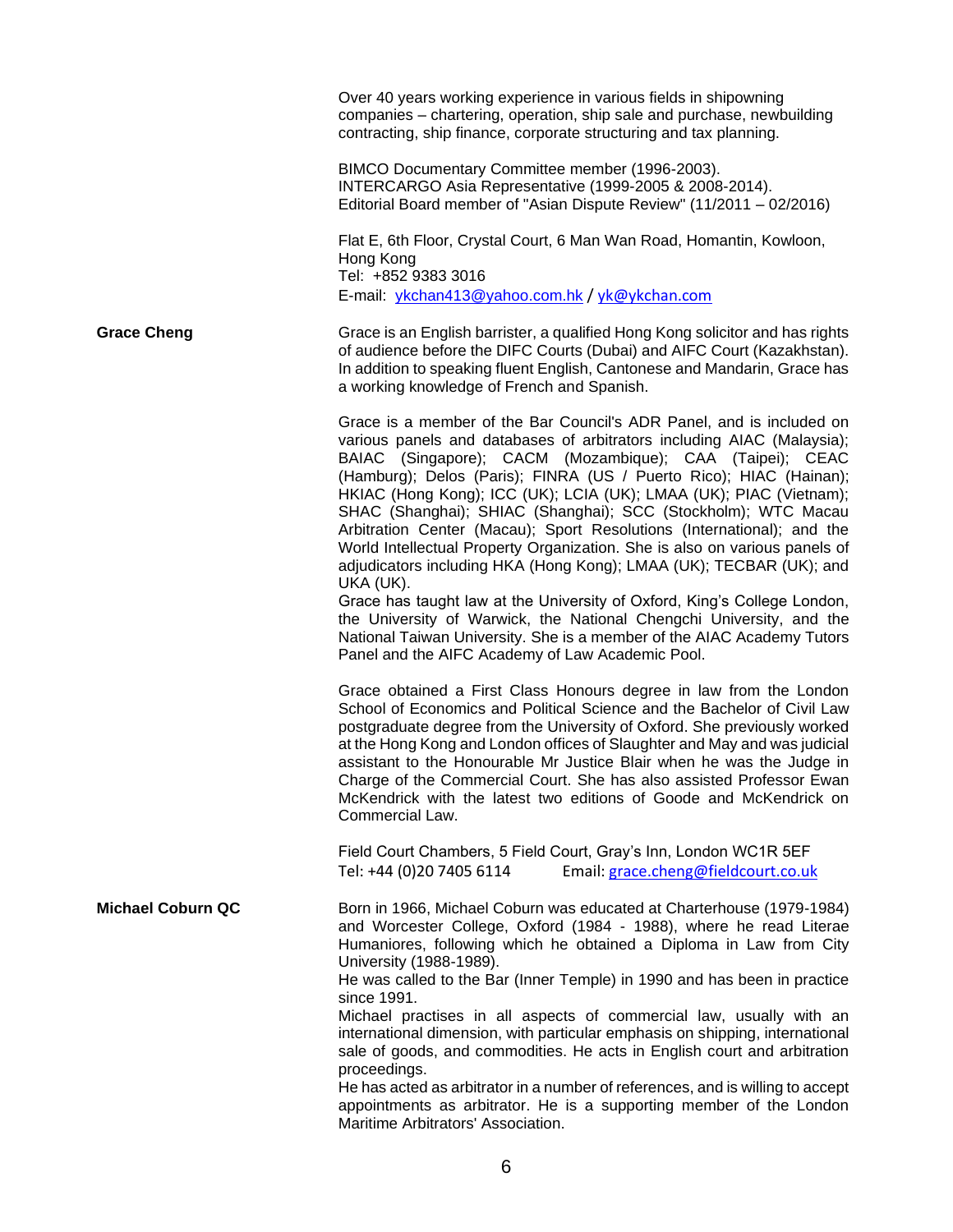|                                                                                       | Tel: +44 (0)20 7842 1200 Fax: +44 (0)20 7842 1270<br>Email: mcoburn@20essexst.com                                                                                                                                                                                                                                                                                                                                                                                                            |
|---------------------------------------------------------------------------------------|----------------------------------------------------------------------------------------------------------------------------------------------------------------------------------------------------------------------------------------------------------------------------------------------------------------------------------------------------------------------------------------------------------------------------------------------------------------------------------------------|
| <b>Michael Collett QC</b><br>Called 1995                                              | Barrister and arbitrator. Instructed in international commercial disputes<br>(including shipping, sale of goods, insurance and reinsurance) since 1997.<br>Has accepted appointments since 2005 under LMAA Terms, UNCITRAL<br>Rules and on ad hoc terms in shipping and other international commercial<br>disputes. Arbitration Secretary of the London Common Law and<br>Commercial Bar Association.<br>Full cv at www.20essexst.com                                                        |
|                                                                                       | 20 Essex Street, London WC2R 3AL<br>Tel +44 (0)20 7842 1200 Fax +44 (0)20 7842 1270<br>e-mail: mcollett@20essexst.com                                                                                                                                                                                                                                                                                                                                                                        |
| <b>Michael Collins QC</b><br>F.C.I.Arb; F.S.I.Arb; CEDR<br><b>Accredited Mediator</b> | Called to the Bar in 1971, and took silk in 1988, specialising in commercial<br>litigation and arbitration. Over 18 years' experience of sitting as an<br>arbitrator in international commercial arbitrations in London, New York,<br>Singapore and elsewhere. Now resident in the United States, while<br>remaining an active door tenant at Essex Court Chambers.                                                                                                                          |
|                                                                                       | Crandall, Hanscom & Collins P.A.<br>10 School Street, Rockland, Maine 04841, USA<br>Tel + 1 207 594 4421 Fax + 1 207 594 1413<br>e-mail: mcollinsqc@earthlink.net                                                                                                                                                                                                                                                                                                                            |
| Simon Crookenden QC<br><b>MA Cantab</b>                                               | Fellow Chartered Inst of Arbs<br>Member LCIA<br>Accredited mediator<br>In practice at the commercial and shipping bar since 1976. Has a wide<br>experience of shipping disputes as counsel, arbitrator and mediator.<br>Engineering background of assistance in understanding of technical issues.<br>Has sat as arbitrator in ICC, LCIA as well as LMAA arbitrations. Qualified<br>mediator who has conducted a number of shipping mediations. Full CV<br>available from www.essexcourt.net |
|                                                                                       | Essex Court Chambers, Lincoln's Inn Fields, London WC2A 3EG<br>Tel: +44 (0)20 7813 8000 Fax: +44 (0)20 7813 8080<br>E-mail: SCrookenden@essexcourt.net                                                                                                                                                                                                                                                                                                                                       |
| <b>Michael Davar</b>                                                                  | Michael Davar is an English solicitor in the international dispute resolution<br>and litigation practices in the London office of the law firm, Squire Patton<br>Boggs. Squire Patton Boggs is an international law firm ranked in the top<br>20 of Global Arbitration Review's annual rankings of the top 30 international<br>arbitration firms in the world.                                                                                                                               |
|                                                                                       | Michael is a disputes specialist with almost a decade of experience in<br>international arbitration. The Legal 500 2022 highlights Michael as a key<br>lawyer for both international arbitration and commercial litigation - mid<br>market, and describes his as "extremely diligent, helpful, courteous and<br>professional." The Legal 500 2021 describes him as "a rising star" for work<br>in international arbitration.                                                                 |
|                                                                                       | Michael has acted in numerous high value arbitrations under the auspices<br>of the LMAA, ICC, UNCITRAL, SIAC, HKIAC and GAFTA Rules. He is<br>incorporated in the list of arbitrators by the Georgian International<br>Arbitration Centre, and is a Supporting Member of the LMAA. Michael also                                                                                                                                                                                              |

20 Essex Street, London WC2R 3AL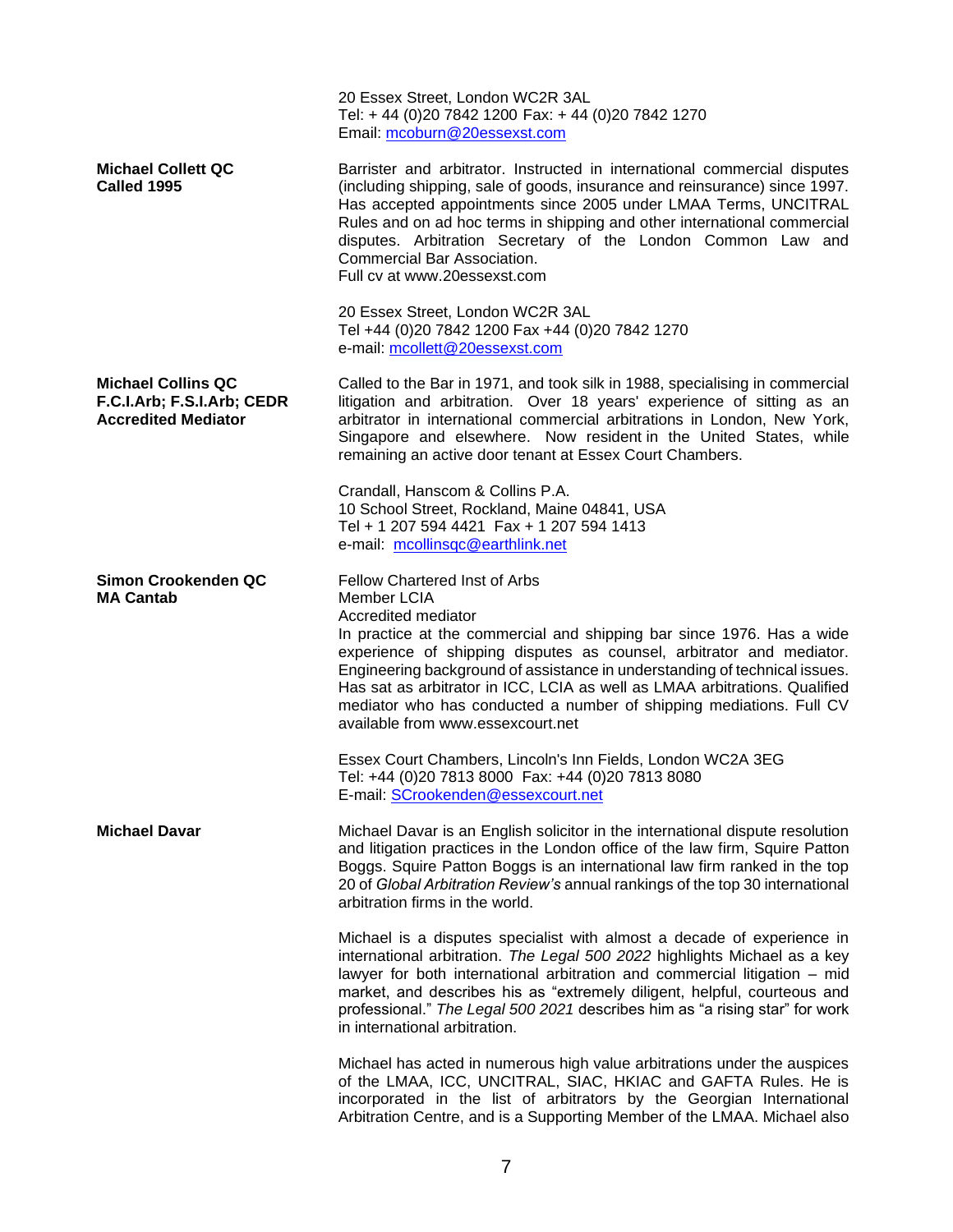|                                                     | regularly speaks in conferences and for industry groups, and is the co-<br>author of dispute chapters in the following specialist legal volumes:                                                                                                                                                                                                                                                                                                                                                                                                                                                                                                                                                                                                                                                                                                                                                                                                              |
|-----------------------------------------------------|---------------------------------------------------------------------------------------------------------------------------------------------------------------------------------------------------------------------------------------------------------------------------------------------------------------------------------------------------------------------------------------------------------------------------------------------------------------------------------------------------------------------------------------------------------------------------------------------------------------------------------------------------------------------------------------------------------------------------------------------------------------------------------------------------------------------------------------------------------------------------------------------------------------------------------------------------------------|
|                                                     | International Commercial Arbitration: 21st Century Perspectives,<br>$\bullet$<br>Lexis Nexis, 2016 and 2020;<br>The Regulation of Decommissioning and Abandonment and<br>$\bullet$<br>Reuse Initiatives in the Oil and Gas Industry, Energy and<br>Environmental Law & Policy Series, Wolters Kluwer, 2020; and<br>Oil and Gas Decommissioning: Law Policy and Comparative<br>$\bullet$<br>Practice, Globe Law & Business, 2016.                                                                                                                                                                                                                                                                                                                                                                                                                                                                                                                              |
|                                                     | A detailed CV is available at:<br>https://www.squirepattonboggs.com/en/professionals/d/davar-michael                                                                                                                                                                                                                                                                                                                                                                                                                                                                                                                                                                                                                                                                                                                                                                                                                                                          |
|                                                     | Squire Patton Boggs (UK) LLP, Premier Place 2 & A Half<br>Devonshire Square, London EC2M 4UJ<br>Tel No. 020 7655 1000<br>Email: Michael.Davar@Squirepb.com                                                                                                                                                                                                                                                                                                                                                                                                                                                                                                                                                                                                                                                                                                                                                                                                    |
| <b>Charles Debattista</b><br>LL.D., M.A., M.C.I.Arb | Charles Debattista has been arbitrating since 2002 and has either sat as<br>an arbitrator or represented clients in arbitrations in over 200<br>references. He has sat as a sole arbitrator, chairman or party-appointed<br>arbitrator in LMAA, ICC, LCIA, GAFTA and FOSFA arbitrations or in ad hoc<br>references in that period. His expertise lies in the filed of charter parties,<br>bills of lading, ship management contracts, commodities and general<br>international trade contracts. He is also a CEDR accredited mediator. He<br>is widely published in shipping law, and has been cited in several court<br>cases in the UK and abroad. He has also had several of his arbitration<br>awards confirmed on challenge to the High Court. He was previously a<br>Professor of Commercial Law at the University of Southampton; he is now<br>in full time practice at Stone Chambers. For a fuller resume,<br>see https://36group.co.uk/members/pcd1 |
|                                                     | 36 Stone, The 36 Group, 4 Field Court, Gray's Inn, London WC1R 5EA<br>Tel.: +44 (0)20 7440 6900<br>Fax: +44 (0) 20 7421 8035<br>e-mail: cdebattista@36stone.co.uk                                                                                                                                                                                                                                                                                                                                                                                                                                                                                                                                                                                                                                                                                                                                                                                             |
| <b>Salih Dellal</b>                                 | GAFTA and FOSFA Arbitrator (since 2018)<br>Supporting Member of the London Maritime Arbitrators Association (since<br>2018)<br>Have diploma in Dry Cargo Chartering and Shipping Business, issued by<br>Institute of Chartered Shipbrokers                                                                                                                                                                                                                                                                                                                                                                                                                                                                                                                                                                                                                                                                                                                    |
|                                                     | 15 years of working experience in Agri commodity trade, deep knowledge<br>of Dry Cargo and Tanker Chartering, freight trade, international trade<br>operations of agricultural commodities (i.e. Oils, oilseeds, grain and animal<br>feed) and negotiation of charter party as well as commodity sale/purchase<br>Contracts.                                                                                                                                                                                                                                                                                                                                                                                                                                                                                                                                                                                                                                  |
|                                                     | Acting and actively accepting appointments as an arbitrator under GAFTA<br>and FOSFA Arbitration, also currently eligible to sit as Chairman in both.<br>Willing to accept appointments in respect of charter party, shipping<br>(Laytime, Demurrage, Operations), trade related disputes.                                                                                                                                                                                                                                                                                                                                                                                                                                                                                                                                                                                                                                                                    |
|                                                     | Residing in Istanbul, Turkey<br>Telephone: +905339586914<br>E-mail: salih@dellals.com                                                                                                                                                                                                                                                                                                                                                                                                                                                                                                                                                                                                                                                                                                                                                                                                                                                                         |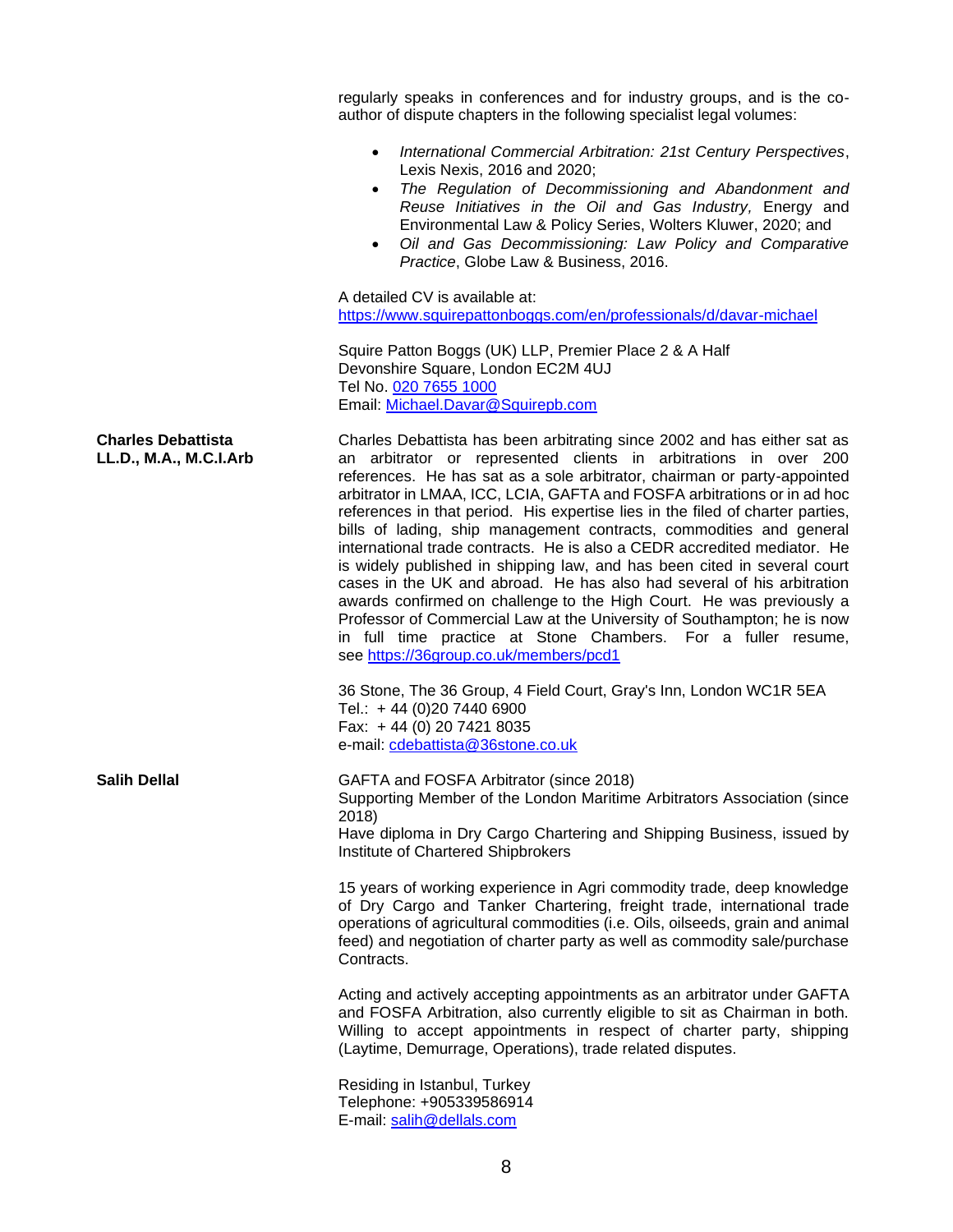[www.dellals.com](http://www.dellals.com/)

| <b>Ruslan Y. Dergunov</b>                         | P&I Claims Director of the largest fixed premium marine insurer of Russian<br>Federation - Ingosstrakh Insurance Company. Supporting member of the<br>London Maritime Arbitrators Association. Has a wide experience with all<br>types of international maritime disputes. Experienced in managing and<br>resolving various contractual arbitrations including LMAA arbitrations under<br>all types of marine contracts (insurance, bills of lading, charter party, sale<br>and purchase, supply etc). Specialized in handling of casualties cases<br>including grounding, wreck/cargo/oil removal, CTL, Salvage/GA, pollution<br>cases and disputes arising out in this respect. Seagoing experience on<br>aframax oil tankers trading worldwide. Qualified as a deck officer (oil tanker<br>endorsement) and holder of MBA diploma in oil & gas economy with<br>distinction. |
|---------------------------------------------------|--------------------------------------------------------------------------------------------------------------------------------------------------------------------------------------------------------------------------------------------------------------------------------------------------------------------------------------------------------------------------------------------------------------------------------------------------------------------------------------------------------------------------------------------------------------------------------------------------------------------------------------------------------------------------------------------------------------------------------------------------------------------------------------------------------------------------------------------------------------------------------|
|                                                   | 41, Lesnaya street, Moscow, Russia<br>Email: ruslan.dergunov@ingos.ru                                                                                                                                                                                                                                                                                                                                                                                                                                                                                                                                                                                                                                                                                                                                                                                                          |
|                                                   | Phone: +7 495 234 36 21 Fax: +7 495 234 36 03 Mob: +7 916 055 19 38                                                                                                                                                                                                                                                                                                                                                                                                                                                                                                                                                                                                                                                                                                                                                                                                            |
| <b>Steve Devereux</b><br><b>CEng FCIArb MIOM3</b> | Arbitrator for Oilfield, Engineering and Aeronautical / Aerospace related<br>disputes.                                                                                                                                                                                                                                                                                                                                                                                                                                                                                                                                                                                                                                                                                                                                                                                         |
|                                                   | Professional background:<br>I qualified as an Aeronautical Engineer in 1978, entered the Drilling<br>1)<br>industry in 1979. I started consulting in 1988, responsible for planning and<br>drilling many wells worldwide.                                                                                                                                                                                                                                                                                                                                                                                                                                                                                                                                                                                                                                                      |
|                                                   | 3 years spent in full time Drilling training. I've run workshops,<br>2)<br>carried out incident investigations.                                                                                                                                                                                                                                                                                                                                                                                                                                                                                                                                                                                                                                                                                                                                                                |
|                                                   | I qualified as a pilot in 1986 and gained multi-engine, instrument,<br>3)<br>night and aerobatics ratings.                                                                                                                                                                                                                                                                                                                                                                                                                                                                                                                                                                                                                                                                                                                                                                     |
|                                                   | I'm a Chartered Engineer. I am an active Arbitrator. I act as a<br>4)<br>Drilling Expert Witness. I'm the Honorary Secretary of the Oil and Gas<br>Arbitration Club in London. Member of LMAA. Member of the Institute of<br>Materials, Minerals and Metallurgy.                                                                                                                                                                                                                                                                                                                                                                                                                                                                                                                                                                                                               |
|                                                   | I have published two Drilling books, "Practical well planning and<br>5)<br>drilling manual" and "Drilling technology in non-technical language". See<br>https://tinyurl.com/rskt32h                                                                                                                                                                                                                                                                                                                                                                                                                                                                                                                                                                                                                                                                                            |
|                                                   | Drilling Management (Services) Ltd, 6 Rue du Moulin, Beuste 64800                                                                                                                                                                                                                                                                                                                                                                                                                                                                                                                                                                                                                                                                                                                                                                                                              |
|                                                   | France<br>Tel: +33 675 790 816 Email: steve@arbitrator.legal<br>Website: www.arbitrator.legal                                                                                                                                                                                                                                                                                                                                                                                                                                                                                                                                                                                                                                                                                                                                                                                  |
| <b>Jean-Paul Dezutter BA</b>                      | After an extensive career as Shipbroker and Vessel Operator Jean-Paul<br>started looking for new opportunities in the Maritime industry and found this<br>in the form of the Operational Challenges the crisis was imposing on many<br>Ship Owners, Operators and Freight Traders back in 2009.                                                                                                                                                                                                                                                                                                                                                                                                                                                                                                                                                                                |
|                                                   | Jean-Paul decided to invest his skills and knowledge into Laytime &<br>Demurrage Risk and Claims Management and set up Demurrage Desk in<br>2014; offering expert counsel and service to Ship Owners, Operators and<br>Freight traders worldwide.                                                                                                                                                                                                                                                                                                                                                                                                                                                                                                                                                                                                                              |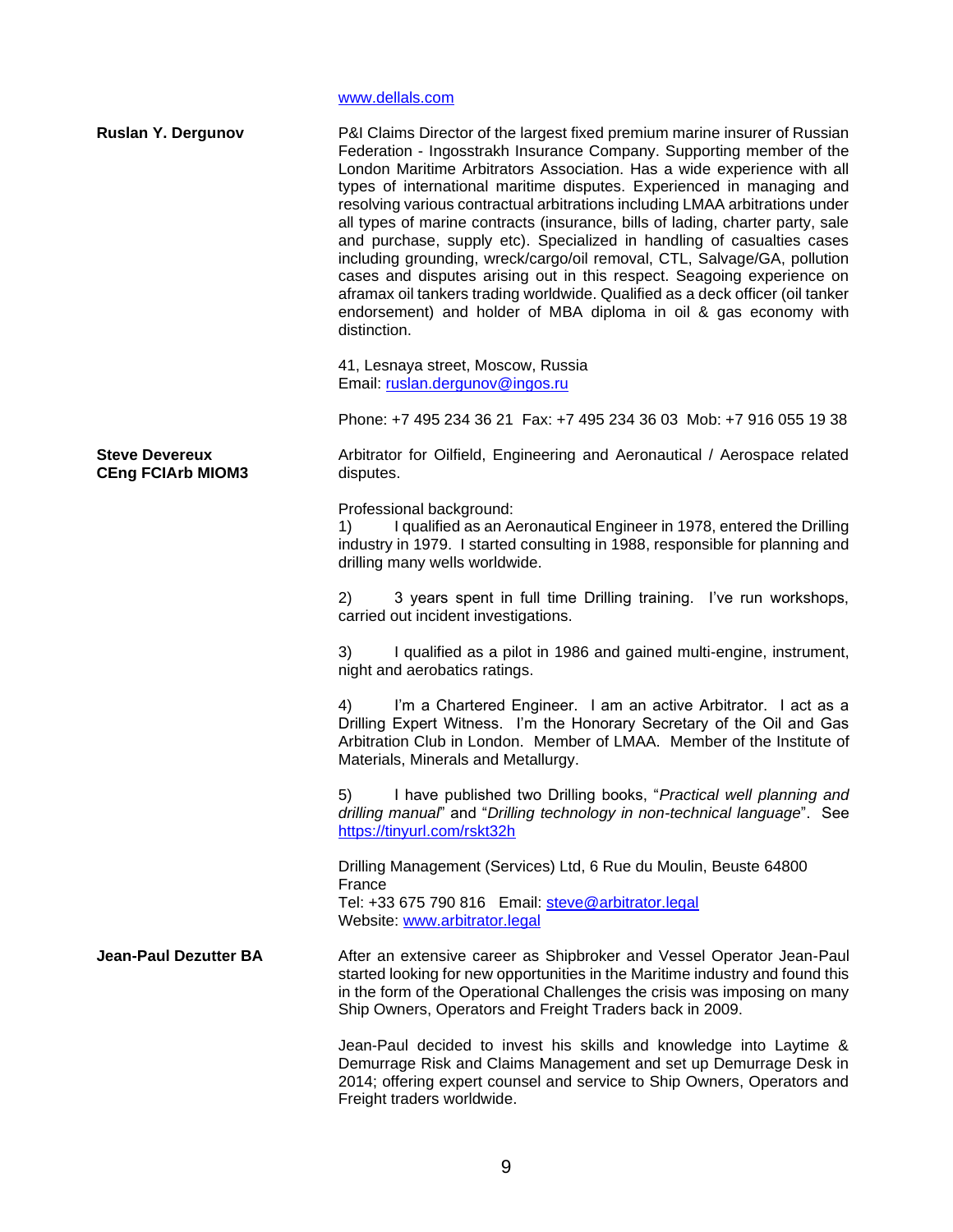To date Jean-Paul offers bespoke consultancy to Industry Stakeholders on Laytime issues, Clause design, Speed Claims and Time Charter Operations. As result of the growing amount of Demurrage cases handled, he is increasingly requested to advise on the commercial resolution, hence his ambition to further promote his career in the field of Maritime Arbitration and Mediation.

Jean-Paul lectures Laytime, Demurrage and Operations at the Cambridge Academy of Transport and is a frequent speaker on the subject at a number of Universities, Institutes and fora.

Field of expertise: "Dry Shipping" - Laytime & Demurrage, Charter Parties (Voyage, Time, Demise), Speed & Performance Claims.

Languages: English, Dutch, French

Certificates in Chartering, Ship Finance, Laytime & Demurrage, Maritime Disputes & Arbitration

Jean Paul Dezutter – Demurrage Desk Lawfirm Lievens & Lievens Tel: +32 59 708787 Zeedijk 133 b 18 Fax:+32 59 708710 8400 Oostende Email: jpd@demurragedesk.com Belgium Web : [www.demurragedesk.com](http://www.demurragedesk.com/)

**Jayems Dhingra, LL.M., CIA, C. Arb, FACICA, FAIADR**

**Independent International Arbitrator**

Over a 45-year period, the hallmarks of expertise are in resolutions of disputes arising from contracts related to international Sales Purchase Agreements, Joint Ventures and Consortium Agreements, Ship Repairs, Shipbuilding, Rig-building, Charter Parties for Offshore Support Vessels, Cable and Pipelaying Vessels, Offshore Diving Support Vessels, Oil & Gas Tankers, and projects in Oil & Gas energy sector. He has also been appointed as an arbitrator for disputes related to civil construction, and infrastructure development.

Jayems is now actively engaged in arbitration, adjudication, litigation, and mediation, in diverse roles as: sole arbitrator, tribunal member & chairman, adjudicator, and mediator.

Jayems had worked in the industry verticals encompassing, Maritime and Shipping, Oil & Gas majors, EPCIC Contractors, Construction Projects, Logistics & Warehousing, and Shipyards, in Asia and Europe. Jayems has also acted as a consultant to the Contractors of Oil & Gas Transportation pipelines, Owners of Oil and Gas (LNG/LPG) Tankers, Dry Bulk, Container Ships, Drill Ships, OSV fleets, Rigs, and FPSO's. He has been frequently engaged for strategic planning, and assignments like due diligence, acquisitions, mergers, and mission critical assignments. The assignments often involve sophisticated equipment sales & purchase contracts involving proprietary processes (IP), licensed production and intellectual property rights.

Jayems holds professional qualifications in marine, including the Chief Engineer's First-Class Certificate of Competency (DOT, UK), Master of Science in Maritime Studies and LL.M. (IP Laws). Jayems graduated with a bachelor's degree in Electrical Engineering, MBA in General Management, Master of Technology in Knowledge Engineering.

Jayems is further qualified and accredited as Certified International Arbitrator, Chartered Arbitrator, Sports arbitrator under CAS Rules, Accredited Adjudicator and Accredited Mediator. He is admitted to the international panels of arbitrators with ACICA and AMTAC, Australia; HKIAC Hong Kong; AIAC, Malaysia; AIADR, Malaysia; KCAB, Seoul, South Korea; ICA, Delhi, India; ICC (Singapore); Singapore Chamber of Maritime Arbitration (SCMA); Saudi Centre for Commercial Arbitration (SCCA),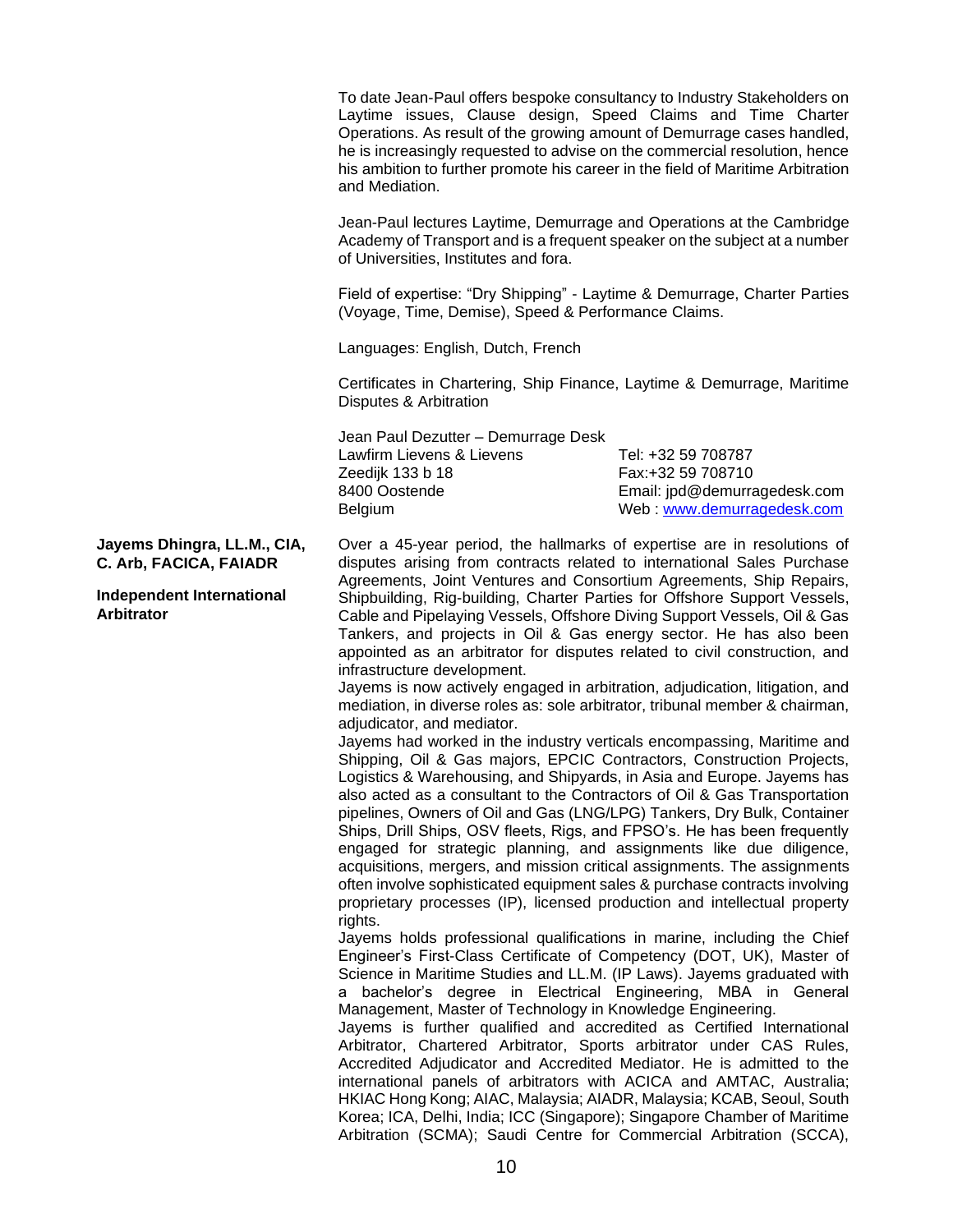|                                                                                 | Saudi Arabia; Mediator, CMC and SIMI Singapore, ADGM Arbitration<br>Centre, Abu Dhabi, UAE and Thailand Arbitration Centre (THAC).                                                                                                                                                                                                                                                                                                                                                                                                                                                                                                                                                                                                                                                                                                                                                                                                                                                                                                                                                                                                                                                                                                                                                                                                                                                                                                                                                                                                                                                                                                                                                                                                                                                                                                                                                                                                                                                                                                                                                                                                                               |
|---------------------------------------------------------------------------------|------------------------------------------------------------------------------------------------------------------------------------------------------------------------------------------------------------------------------------------------------------------------------------------------------------------------------------------------------------------------------------------------------------------------------------------------------------------------------------------------------------------------------------------------------------------------------------------------------------------------------------------------------------------------------------------------------------------------------------------------------------------------------------------------------------------------------------------------------------------------------------------------------------------------------------------------------------------------------------------------------------------------------------------------------------------------------------------------------------------------------------------------------------------------------------------------------------------------------------------------------------------------------------------------------------------------------------------------------------------------------------------------------------------------------------------------------------------------------------------------------------------------------------------------------------------------------------------------------------------------------------------------------------------------------------------------------------------------------------------------------------------------------------------------------------------------------------------------------------------------------------------------------------------------------------------------------------------------------------------------------------------------------------------------------------------------------------------------------------------------------------------------------------------|
|                                                                                 | 20 Ayer Rajah Crescent, #09-17, Singapore 139964<br>Tel: +65 9785 9896   E-mail address: Jayems.d@tiberiasmc.com<br>Nationality: Singaporean; Country of Residence: Singapore and Hong<br>Kong                                                                                                                                                                                                                                                                                                                                                                                                                                                                                                                                                                                                                                                                                                                                                                                                                                                                                                                                                                                                                                                                                                                                                                                                                                                                                                                                                                                                                                                                                                                                                                                                                                                                                                                                                                                                                                                                                                                                                                   |
| Mark Dixon BSc. (Hons),<br>DipArb, FRICS, C.Arb, FCIArb,<br><b>FACostE, MAE</b> | Chartered Surveyor, Chartered Arbitrator and Partner at HKA, with over 35<br>years of industry experience in commercial project management, contract<br>administration, project surveying, claims management and quantum expert<br>witness roles. Worked on matters in 25+ countries, spanning 6 continents.<br>Former Partner at Arcadis and Group Director at Stapleton International.                                                                                                                                                                                                                                                                                                                                                                                                                                                                                                                                                                                                                                                                                                                                                                                                                                                                                                                                                                                                                                                                                                                                                                                                                                                                                                                                                                                                                                                                                                                                                                                                                                                                                                                                                                         |
|                                                                                 | Experienced technical arbitrator (80+ cases) and adjudicator (400+ cases).                                                                                                                                                                                                                                                                                                                                                                                                                                                                                                                                                                                                                                                                                                                                                                                                                                                                                                                                                                                                                                                                                                                                                                                                                                                                                                                                                                                                                                                                                                                                                                                                                                                                                                                                                                                                                                                                                                                                                                                                                                                                                       |
|                                                                                 | Experienced in shipbuilding and ship conversions, fabrication and<br>installation of floating, fixed and subsea oil & gas facilities, and chartering<br>of offshore construction support vessels.                                                                                                                                                                                                                                                                                                                                                                                                                                                                                                                                                                                                                                                                                                                                                                                                                                                                                                                                                                                                                                                                                                                                                                                                                                                                                                                                                                                                                                                                                                                                                                                                                                                                                                                                                                                                                                                                                                                                                                |
|                                                                                 | Holder of the CIArb's Panel Practice Certificates in Arbitration and<br>Adjudication. Lists of Arbitrators: RICS, CIArb, HKIAC, AIAC, CIETAC,<br>SHIAC, SCIA and PIAC. Lists of Adjudicators: RICS, ICE, CIArb, TeCSA,<br>RIBA, CIC and CLG.                                                                                                                                                                                                                                                                                                                                                                                                                                                                                                                                                                                                                                                                                                                                                                                                                                                                                                                                                                                                                                                                                                                                                                                                                                                                                                                                                                                                                                                                                                                                                                                                                                                                                                                                                                                                                                                                                                                     |
|                                                                                 | HKA, 100 Victoria Embankment, London EC4Y 0DH<br>T: +44 (0)7979 850684. E: markdixon@hka.com                                                                                                                                                                                                                                                                                                                                                                                                                                                                                                                                                                                                                                                                                                                                                                                                                                                                                                                                                                                                                                                                                                                                                                                                                                                                                                                                                                                                                                                                                                                                                                                                                                                                                                                                                                                                                                                                                                                                                                                                                                                                     |
| Doran Doeh, FCIArb                                                              | Doran has over 40 years of experience as an English-qualified legal<br>practitioner based in London and Moscow. In April 2019 he returned to<br>practice in London as an arbitrator.<br>In the early part of his career he was an in-house legal adviser at<br>Burmah/BNOC/Britoil from1975 to 1986. At BNOC he advised the oil<br>trading team which turned over about 25% (nominally 50%) of all North Sea<br>production. His experience included advising on<br>long and short-term oil sale and purchase contracts, standard<br>terms of business, bills of lading, charterparties, vessel nomination<br>procedures, other related documentation and issues;<br>disputes including claims relating to pricing, quantity, quality and<br>demurrage;<br>lifting arrangements including for a captive tanker fleet used to<br>transport oil from an offshore mooring and loading buoy to North European<br>ports<br>He joined Allen & Overy in 1986 as its oil and gas specialist. In addition,<br>he joined the firm's three-person team which provided advice and support<br>on financial services regulation to the whole firm and its clients for five years<br>after the Financial Services Act 1986 came into effect. His experience<br>included commodities and currency trading and derivatives (of all kinds,<br>including for physical and paper settlement), and netting.<br>After the fall of the Berlin Wall in 1989, he became heavily involved in Allen<br>& Overy's central and east European practice and became head of their<br>Moscow office in 1995. Following the financial crash in Russia in 1998, he<br>returned to London and joined the energy team at Denton Hall. He returned<br>to Moscow at the end of 2001 to take charge of the Denton Wilde Sapte<br>office, where he built up one of the leading international banking and<br>finance practices in Russia, much of which was focused on trade and<br>structured commodities finance. At the beginning of 2013, his office was<br>merged with those of Salans in St Petersburg as well as Moscow to<br>establish the combined Dentons Russian practice, which had the largest |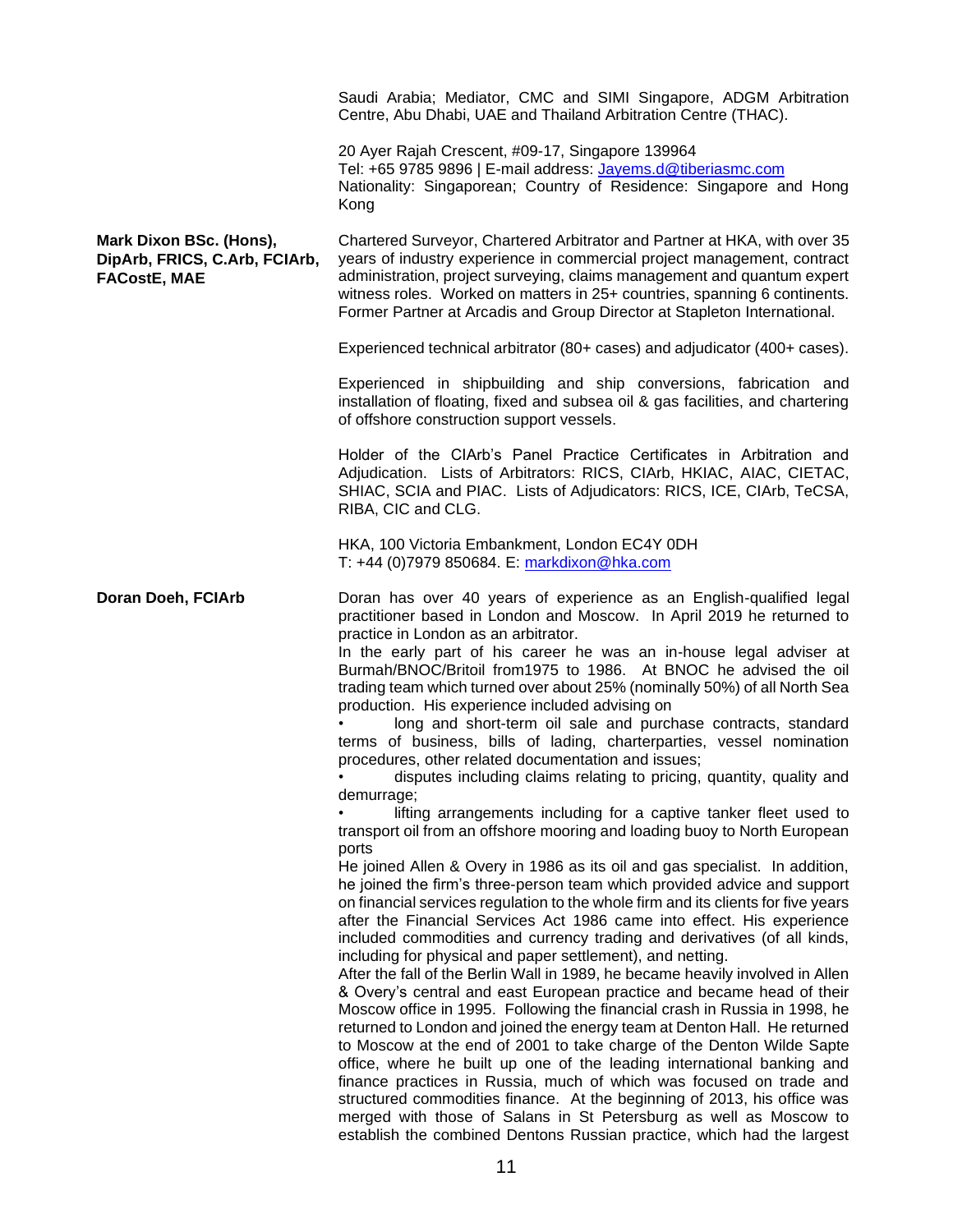|                                                            | international law firm presence in Russia, of which he was the senior<br>partner.<br>He retired from Dentons at the end of March 2019, reverted to his original<br>profession as a barrister (having previously practiced as a solicitor for many<br>years) and joined the arbitration practice of 36 Stone chambers in Gray's<br>Inn.<br>In addition to the CIArb, he is accredited with the ICC, LCIA, LMAA, SCC<br>and the Russian Arbitration Centre at the Russian Institute of Modern<br>Arbitration, He has been named as a leading practitioner in a variety of legal<br>directories for many years.<br>36 Stone, The 36 Group, 4 Field Court. London WC1R 4EF<br>Tel: +44 (0)20 7440 6900 Email: ddoeh@36stone.co.uk |
|------------------------------------------------------------|-------------------------------------------------------------------------------------------------------------------------------------------------------------------------------------------------------------------------------------------------------------------------------------------------------------------------------------------------------------------------------------------------------------------------------------------------------------------------------------------------------------------------------------------------------------------------------------------------------------------------------------------------------------------------------------------------------------------------------|
| <b>Graham Dunning QC (MA</b><br><b>Cantab, LLM Harvard</b> | Full time practising QC and international arbitrator. Involved in all aspects<br>of maritime and international commercial disputes since 1983, and<br>specialising in arbitration. Often accepts appointment as arbitrator in<br>LMAA arbitrations and in other forms of arbitration including ad hoc and<br>under LCIA, ICC, UNCITRAL and SCC rules.                                                                                                                                                                                                                                                                                                                                                                         |
|                                                            | Essex Court Chambers, 24 Lincoln's Inn Fields, London, EC2A 3EG<br>Tel No. + 44 (0)20 7813 8000; Fax +44 (0)20 7813 8080;<br>E-mail: gdunning@essexcourt.net. Detailed CV available<br>At www.essexcourt.net                                                                                                                                                                                                                                                                                                                                                                                                                                                                                                                  |
| <b>James Edwards</b>                                       | Solicitor engaged in maritime and commercial litigation since 1979, first as<br>articled clerk and solicitor with Sinclair Roche & Temperley, then 6 years at<br>a P&I Club (Steamship Mutual) handling defence and P&I claims, thereafter<br>at Richards Butler, then More Fisher Brown.                                                                                                                                                                                                                                                                                                                                                                                                                                     |
|                                                            | Gard UK Ltd., 85 Gracechurch Street, London EC3V OAA<br>Tel: +44 (0)20 7444 7200  Fax: +44 (0)20 7623 8657<br>e-mail: jim.edwards@gard.no                                                                                                                                                                                                                                                                                                                                                                                                                                                                                                                                                                                     |
| Imad A. Elias<br>LL.B., LL.M.                              | Admitted as an English solicitor in 1991 and practised in a city maritime law<br>firm. Founder and Managing Director of Elias Marine Consultants Ltd.<br>which is based in Cyprus and was founded in 1992. Areas of practice<br>include claims handling and consultancy services in relation to shipping,<br>insurance and commercial matters. Part time arbitrator.<br>Languages: Fluent in English and Arabic                                                                                                                                                                                                                                                                                                               |
|                                                            | Elias Marine Consultants Ltd. Maximos Court, Block B, 7 <sup>th</sup> Floor, Leontios<br>A' Ave, 3020 Limassol, Cyprus<br>Tel.: +357 25 335529  Fax: +357 25 335480<br>e-mail: <i>i.elias@eliasmarine.com</i>                                                                                                                                                                                                                                                                                                                                                                                                                                                                                                                 |
| <b>Roy Eve</b><br>LL.B (Hons.), F.I.C.S.,<br>F.C.I.Arb     | Chartered Shipbroker Member of Baltic Exchange since 1979<br>Director of Charterhouse Shipbroking Co. Ltd Barrister of Inner Temple.<br>Third Floor, 22 Lovat Lane, London EC3R 8EB<br>Tel.: +44 (0)20 7621 1011  Fax: +44 (0)20 7621 0500<br>e-mail: mail@arbitrator.co.uk                                                                                                                                                                                                                                                                                                                                                                                                                                                   |
| <b>Richard Faint</b><br>LL.M., M.C.I.Arb.<br><b>M.I.Ex</b> | Shipping, Trade and Marine Insurance Consultant<br>Member of the Institute of Export<br>Included on the list of GAFTA Qualified Maritime Arbitrators                                                                                                                                                                                                                                                                                                                                                                                                                                                                                                                                                                          |
|                                                            | Charter Wise Ltd., 21a High Street, Lyndhurst, Hants. SO43 7BB<br>Tel.: +44 (0)23 8028 4459   Fax: +44 (0)23 8028 3888<br>e-mail: richard@charterwise.co.uk                                                                                                                                                                                                                                                                                                                                                                                                                                                                                                                                                                   |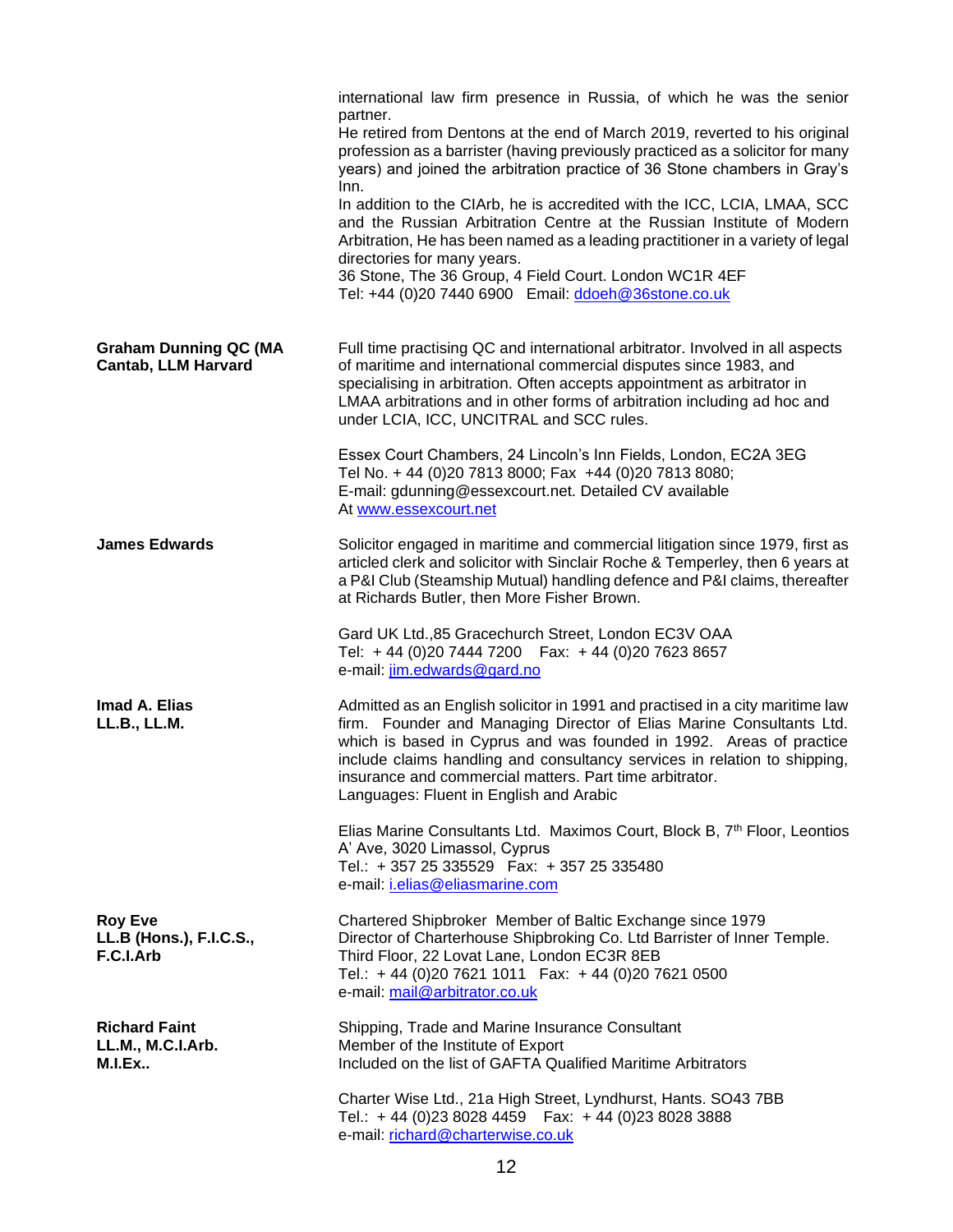| <b>Stuart Fitzpatrick</b><br>LL.B.                                    | Practising solicitor 1978 to 2005 (partner 1985 to 2005) first with Sinclair<br>Roche & Temperley then More Fisher Brown. Admitted 1978 specialising<br>in maritime, trading and insurance litigation and arbitration.                                                                                                                                                                                                                                                                                                                                                                                                                                                                                                                                                                                                                                                                                                |
|-----------------------------------------------------------------------|-----------------------------------------------------------------------------------------------------------------------------------------------------------------------------------------------------------------------------------------------------------------------------------------------------------------------------------------------------------------------------------------------------------------------------------------------------------------------------------------------------------------------------------------------------------------------------------------------------------------------------------------------------------------------------------------------------------------------------------------------------------------------------------------------------------------------------------------------------------------------------------------------------------------------|
|                                                                       | The Pump House, Chapel Square, Stewkley, Leighton Buzzard, Beds<br>LU7 OHA Tel.: + 44 (0)1525 240155  Fax: +44 (0)1525 240166<br>e-mail: swafitzpatrick@btinternet.com                                                                                                                                                                                                                                                                                                                                                                                                                                                                                                                                                                                                                                                                                                                                                |
| Dr David Fong<br>LLB (Hons), LLM (Dist)<br>FCCA, FCPA, FCIArb, FSIArb | Practising Barrister at Harcourt Chambers, Hong Kong. Worked before as<br>a Chartered Certified Accountant. Over 20 years' commercial experiences<br>including international trade, commodities and documentary credits.<br>Experiences in handing charterparty, demurrage, cargo claims and bills of<br>lading matters.                                                                                                                                                                                                                                                                                                                                                                                                                                                                                                                                                                                              |
|                                                                       | Panel of Arbitrators: KLRCA, Shanghai Arbitration Commission, CMAC and<br>Shanghai International Arbitration Centre. List of Arbitrators: HKIAC, Hong<br>Kong Bar Association and Hong Kong Maritime Arbitration Group.<br>Appointed as arbitrator in both ad hoc arbitration and institute-administrated<br>arbitration.                                                                                                                                                                                                                                                                                                                                                                                                                                                                                                                                                                                             |
|                                                                       | Harcourt Chamber, Unit 3403 Bank of America Tower, 12 Harcourt Road,<br>Hong Kong<br>Tel: +852-9013 2177    Fax: +852-3019 6253<br>Email: david.fong@harcourtchambers.com                                                                                                                                                                                                                                                                                                                                                                                                                                                                                                                                                                                                                                                                                                                                             |
| <b>Luca Forgione</b><br><b>LLM, FCIArb</b>                            | A Solicitor of the Supreme Court of England and Wales and admitted to<br>the Bar as an advocate in his native Italy, Mr. Forgione is the former<br>General Counsel of Scorpio Tankers Inc. (NYSE: STNG) and Scorpio<br>Bulkers Inc. (NYSE: SALT) where he led the legal function since the<br>companies- inception through their listing on the New York Stock<br>Exchange and their subsequent aggressive expansion. In addition to his<br>shipping expertise, Mr. Forgione is well versed with the commodity supply<br>chain and the legal and operational problems associated with it having<br>worked for commodity traders and marine logistics companies. Mr.<br>Forgione currently serves as General Counsel to a Monaco based<br>privately held group with activities and interests in marine offshore and<br>energy resources (mining, oil & gas), primarily but not exclusively in East<br>and West Africa. |
|                                                                       | Mr. Forgione handles all major aspects of dry shipping and international<br>trade both from a contentious and non contentious stand point and has<br>experience of arbitration involving disputes over a variety of charter party<br>forms and terms, bunker and cargo quantity / quality issues as well as<br>ship sale and purchase transactions. In addition, Mr. Forgione has<br>significant experience in international corporate and commercial<br>transactions such as equity investments, incorporated/unincorporated<br>joint ventures (including shareholders disputes), assets and business<br>acquisitions/disposals as well as mergers & acquisitions.                                                                                                                                                                                                                                                   |
|                                                                       | Mr. Forgione was a Tutor in International Trade Law and Admiralty Law at<br>University College London (U.K.) and more recently a Visiting Lecturer in<br>International Trade Law at King's College (U.K.). He has a Master Degree<br>in Maritime Law from the University of Southampton (U.K.) and a Law<br>Degree from the University of Genoa (Italy).                                                                                                                                                                                                                                                                                                                                                                                                                                                                                                                                                              |
|                                                                       | Villa San Carlo, 22, Boulevard des Moulins, 98000 Monaco<br>Mob: +33 6 80 86 99 86 Email: lucaforgione@libero.it                                                                                                                                                                                                                                                                                                                                                                                                                                                                                                                                                                                                                                                                                                                                                                                                      |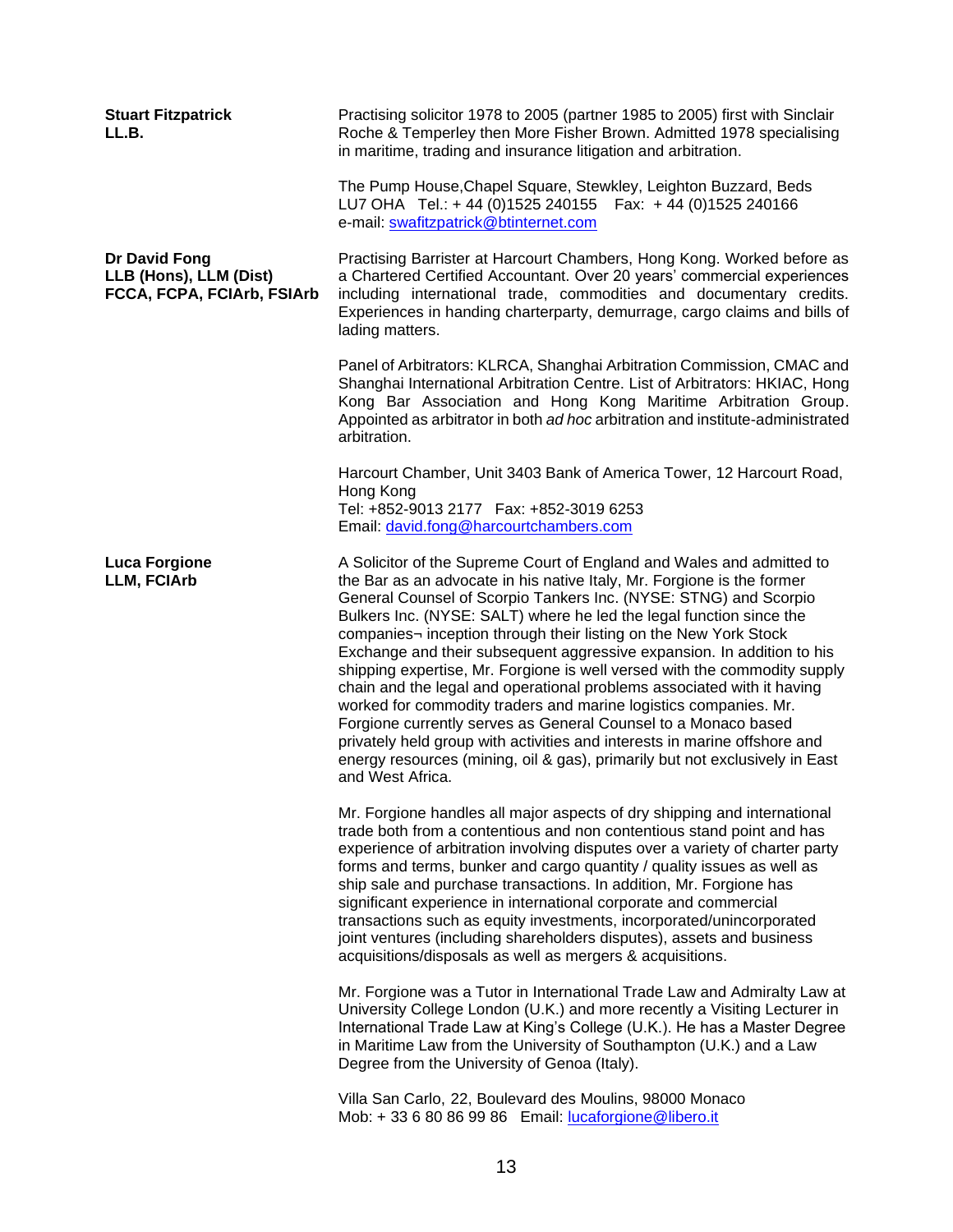| <b>Robert Gay</b><br>D Phil., FCIArb                                                                                                     | Fellow of the Chartered Institute of Arbitrators                                                                                                                                                                                                                                                                                                                                                                                                                                                                                                                                                                                                                                                                                                                                                                                                                                                                                                                                                                                                                                                                                                                               |
|------------------------------------------------------------------------------------------------------------------------------------------|--------------------------------------------------------------------------------------------------------------------------------------------------------------------------------------------------------------------------------------------------------------------------------------------------------------------------------------------------------------------------------------------------------------------------------------------------------------------------------------------------------------------------------------------------------------------------------------------------------------------------------------------------------------------------------------------------------------------------------------------------------------------------------------------------------------------------------------------------------------------------------------------------------------------------------------------------------------------------------------------------------------------------------------------------------------------------------------------------------------------------------------------------------------------------------|
|                                                                                                                                          | Originally qualified as a barrister (called 1993, pupil at 7 King's Bench<br>Walk), practised as a maritime solicitor at Hill Taylor Dickinson / Hill<br>Dickinson for over 20 years                                                                                                                                                                                                                                                                                                                                                                                                                                                                                                                                                                                                                                                                                                                                                                                                                                                                                                                                                                                           |
|                                                                                                                                          | Comprehensive experience of shipping law, including cargo claims,<br>shipbuilding contracts, MOA's, and anti-suit injunctions                                                                                                                                                                                                                                                                                                                                                                                                                                                                                                                                                                                                                                                                                                                                                                                                                                                                                                                                                                                                                                                  |
|                                                                                                                                          | Particular interest in charterparty disputes                                                                                                                                                                                                                                                                                                                                                                                                                                                                                                                                                                                                                                                                                                                                                                                                                                                                                                                                                                                                                                                                                                                                   |
|                                                                                                                                          | Author of a commentary on Shelltime / ShellLNGTime (published by<br>Intertanko) and a book on 'Chartering Offshore Vessels' (a full commentary<br>on Supplytime, to be published by Sweet and Maxwell), and also of articles<br>including 'Damages in Addition to Demurrage'                                                                                                                                                                                                                                                                                                                                                                                                                                                                                                                                                                                                                                                                                                                                                                                                                                                                                                   |
|                                                                                                                                          | Member of the Education / Events Committee of the London Shipping Law<br>Centre, former member of the Documentary Committee of Intertanko,<br>former Visiting Lecturer in Law at University College London                                                                                                                                                                                                                                                                                                                                                                                                                                                                                                                                                                                                                                                                                                                                                                                                                                                                                                                                                                     |
|                                                                                                                                          | Languages: French (working knowledge), Italian (adequate), Greek<br>(limited)                                                                                                                                                                                                                                                                                                                                                                                                                                                                                                                                                                                                                                                                                                                                                                                                                                                                                                                                                                                                                                                                                                  |
|                                                                                                                                          | Address: 137 Mornington Road, Leytonstone, London E11 3DT<br>Telephones: mobile +44 (0)7771 791721, home +44 (0) 208 539 9783<br>Email: robert@robertgayarbitrator.com<br>Web: http://www.robertgayarbitrator.com/                                                                                                                                                                                                                                                                                                                                                                                                                                                                                                                                                                                                                                                                                                                                                                                                                                                                                                                                                             |
| <b>Marius H. Gerrits</b><br>M.C.I.Arb., CPA                                                                                              | Managing director/owner of trade companies and Vice-President of<br>Agricultural production and/or trade companies. In that capacity<br>responsible for insurance claims handling, chartering, arbitration etc.<br>Owns professional practice providing audit, tax and legal services, i.e.<br>arbitration in commercial disputes.<br>GAFTA and FOSFA Qualified Commodity arbitrator                                                                                                                                                                                                                                                                                                                                                                                                                                                                                                                                                                                                                                                                                                                                                                                           |
|                                                                                                                                          | Westplein 11 3016BM Rotterdam, The Netherlands<br>Tel.: +31 10 273 1764   Fax.: +31 10 273 1799<br>Email.: m.gerrits@gerrits.ac                                                                                                                                                                                                                                                                                                                                                                                                                                                                                                                                                                                                                                                                                                                                                                                                                                                                                                                                                                                                                                                |
| <b>Sean Sullivan Gibbs</b><br>BSc, LLB(Hons), PG Dip Arb<br>LLM, ARINA, AFICHEME,<br>MICE, FRICS, FCIARB,<br><b>FCIOB, FBIARB, FAARB</b> | Arbitrator, Mediator, Adjudicator, Dispute Board Member<br>Sean is a Chartered Quantity Surveyor that provides quantum and delay<br>expert witness services to the construction, engineering and shipbuilding<br>industries. Project experience ranges from drilling rigs, FPSOs through to<br>harbour and port construction. He has experience across Asia, Middle East<br>Europe and the Americas as an expert adviser and expert witness and also<br>sitting as a tribunal member.<br>He is actively involved with construction law institutes and organizations<br>including The Adjudication Society, Society of Construction Law (UK), The<br>International Bar Association, The Dispute Resolution Board Foundation,<br>UK Adjudicators and HK Adjudicators.<br>Sean is a Liveryman of the Worshipful Company of Arbitrators of the City<br>of London.<br>Sean is an Associate Member of the Royal Institute of Naval Architects and<br>listed as an expert by the Offshore engineering Society.<br>Sean is currently listed as an arbitrator on the following panels:<br>• Hunt ADR<br>• Botswana Institute of Arbitrators<br>• Chartered Institute of Arbitrators BAS |
|                                                                                                                                          | • ADR-ODR International                                                                                                                                                                                                                                                                                                                                                                                                                                                                                                                                                                                                                                                                                                                                                                                                                                                                                                                                                                                                                                                                                                                                                        |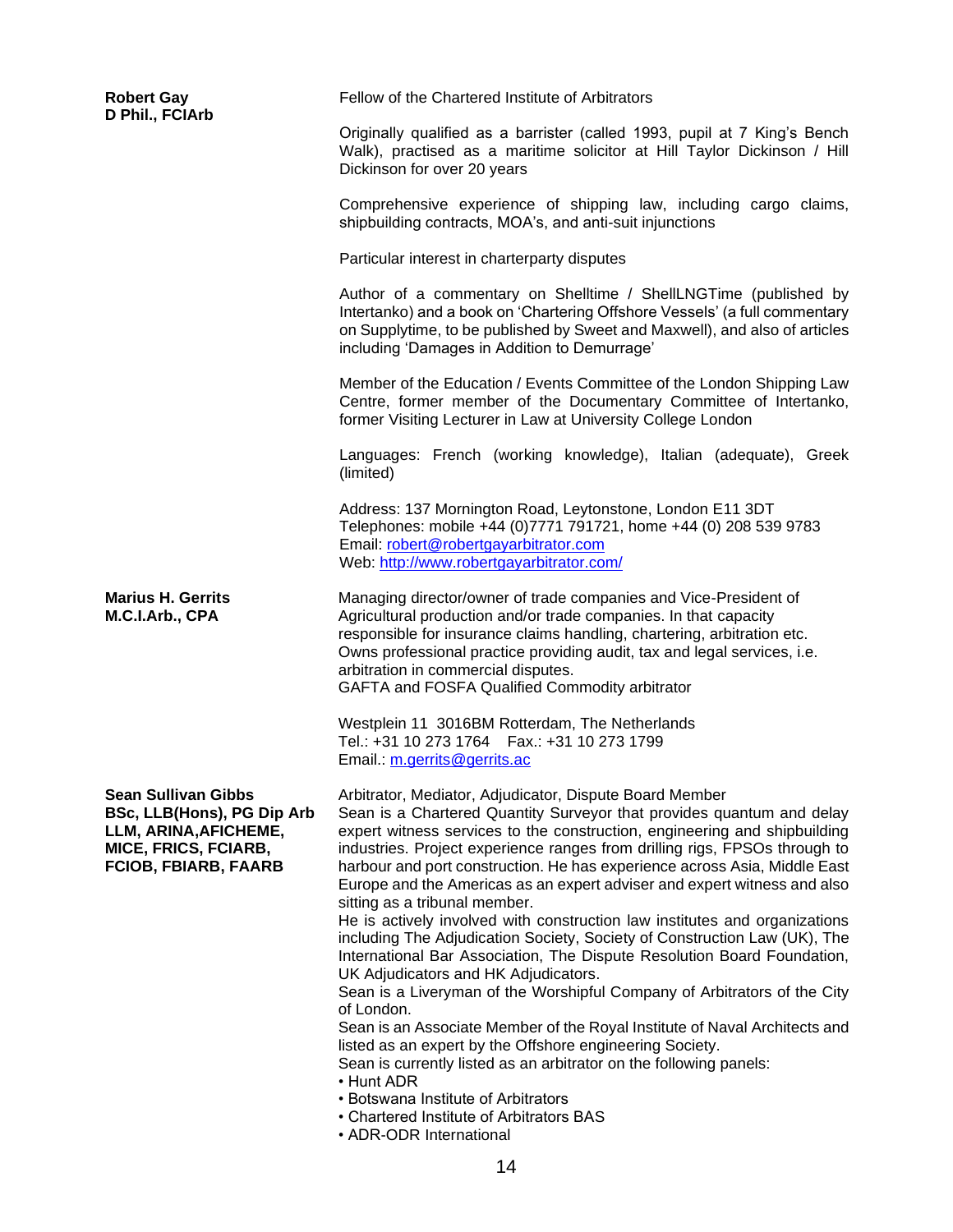|                                            | • Association of Arbitrators<br>Sean has sat as a sole arbitrator and also a three person tribunal.<br>Sean is listed as an adjudicator with the following panels:<br>• FIDIC Accredited Adjudicator<br>• CIARB Chairman's Panel (Scotland)<br>• UK Adjudicators<br>• HK Adjudicators<br>• Construction Industry Council (CIC)<br>• CICES Contract & Dispute Resolution Panel<br>$\cdot$ Hunt ADR<br>• Botswana Institute of Arbitrators<br>• ADR-ODR International<br>• Association of Arbitrators<br>• Dispute Resolution Board Foundation (DRBF)<br>$\cdot$ ICC (UK)<br>ADJUDICATOR / ADJUDICATION EXPERIENCE<br>• Party representative in over 600 adjudications in UK and internationally<br>• Adjudicator in over 200 adjudications in UK and internationally<br><b>ARBITRATOR / ARBITRATION EXPERIENCE</b><br>• Sole Arbitrator in over 50 arbitrations<br>• Three-person arbitral tribunal in over 20 arbitrations |
|--------------------------------------------|----------------------------------------------------------------------------------------------------------------------------------------------------------------------------------------------------------------------------------------------------------------------------------------------------------------------------------------------------------------------------------------------------------------------------------------------------------------------------------------------------------------------------------------------------------------------------------------------------------------------------------------------------------------------------------------------------------------------------------------------------------------------------------------------------------------------------------------------------------------------------------------------------------------------------|
|                                            | Hanscomb Intercontinental 5 Chancery Lane London<br>+447722-643816 sean.gibbs@hanscombintercontinental.co.uk                                                                                                                                                                                                                                                                                                                                                                                                                                                                                                                                                                                                                                                                                                                                                                                                               |
| <b>Stephen Grainger</b>                    | Solicitor and Director at Mays Brown since 2009 and former P&I Club<br>manager with The Charterers P&I Club and UK P&I and Defence Clubs<br>with combined experience of in excess of 25 years representing Owners<br>and Charterers in equal measure. Areas of practice include typical P&I and<br>FD&D disputes, commodity sale and purchase disputes and Club coverage<br>disputes. Extensive experience of LMAA arbitration including 'chain'<br>arbitrations representing Charterers/Disponent Owners.                                                                                                                                                                                                                                                                                                                                                                                                                 |
|                                            | Mays Brown 66 Royal Mint Street London E1 8LG<br>Tel + 44(0)207 264 0600<br>Email sig@maysbrown.com                                                                                                                                                                                                                                                                                                                                                                                                                                                                                                                                                                                                                                                                                                                                                                                                                        |
| Douglas G. Granger<br>B.Sc., B.A., C.Eng., | Marine Consulting Engineer & Surveyor.<br>(H&M Correspondent for GARD San Francisco CA)                                                                                                                                                                                                                                                                                                                                                                                                                                                                                                                                                                                                                                                                                                                                                                                                                                    |
| F.I.Mar.E.S.T., M.C.M.S.                   | Casualty surveyor from 1979 acting on behalf of H&M and P&I<br>Underwriters, Owners, Shipbuilders, Ship Repairers and Charters,<br>involving Groundings, Salvage, Fire Damages, Allisions, Collisions,<br>Machinery Failures, Causation Investigations, Ship Repairers Negligence,<br>Charter Party Disputes, OWS Investigations and OPA90 Claims.                                                                                                                                                                                                                                                                                                                                                                                                                                                                                                                                                                         |
|                                            | 45 years of marine engineering experience, including marine engine<br>design, building and performance testing, 12 years sea service, with rank<br>of Chief Engineer on general cargo and bulk carrier ships, 6 years of<br>experience as Superintendent Engineer and 3 years of experience as<br>Production Manager of a Ship Repair Yard and 20 plus years in<br>Consultancy practice.<br>Experienced with a wide variety of ship types including bulk carriers, ro-<br>ro's, multi-purpose, heavy lift, reefer, general cargo, and passenger ships.<br>Many years of experience with slow and medium speed diesel engines.<br>Have testified as Expert Witness on a number of occasions and acted as<br>sole referee between Underwriters and Owners.                                                                                                                                                                   |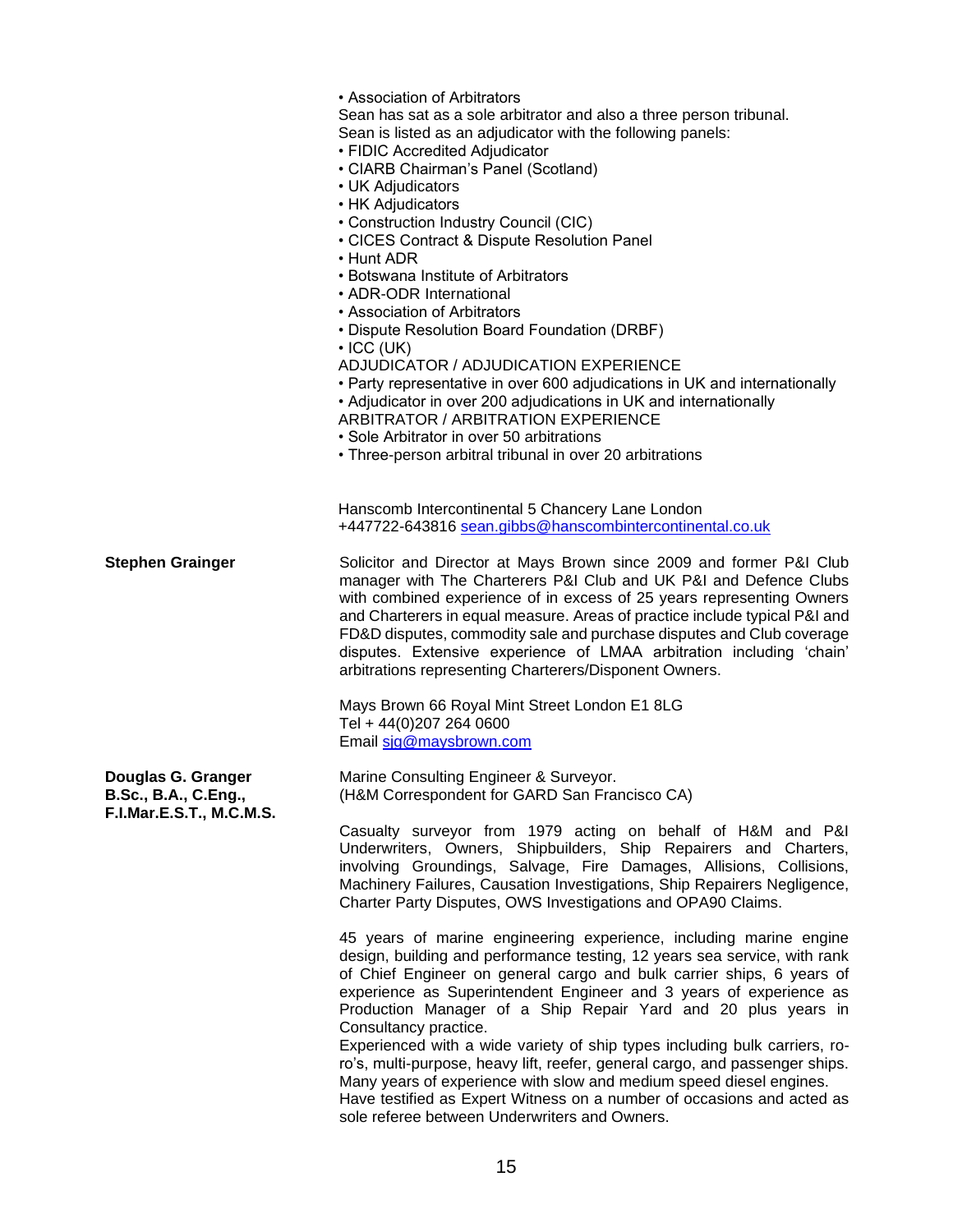Hull & Machinery Surveys, 242 Dundee Way, Benicia, California 94510- 1902 USA

Tel: +1 707 746 5680 Fax: +1 707 746 5683 Mobile: +1 707 771 9363 E-mail: [dgranger@hullmachinerysurveys.com](mailto:dgranger@hullmachinerysurveys.com)

| <b>Adam SL Gross</b><br>LLB Hons (UCL) LLM (LON)<br>Call to the Bar 1984 | Adam joined the standard P&I Club in 1985 as a legal executive and<br>thereafter worked as Legal Manager of Average Adjusters WM Elmslie for<br>a period of 5 years. In 1996 he set up Regent Legal & Consultancy<br>Services a maritime legal consultancy . Adam acts for a wide portfolio of<br>ship owner and charterer clients based principally in Korea, Singapore and<br>Egypt and their F D & D underwriters. In addition, he provides commercial<br>and shipping advice to the aviation fuel arm of one of the principal oil<br>majors. He has wide experience of most types of dry shipping disputes<br>with particular emphasis on charter party disputes. A significant part of his<br>work relates to chemical tankers.<br>Adam has had conduct of a large number of LMAA arbitrations and had<br>more limited experience of overseas and trade arbitrations.<br>Regent Legal and Consultancy Services, 71 Steventon Road, Drayton,<br>Oxfordshire OX14 4LA<br>Tel: +44(0) 1235 529 278 Email: mail@regentlegal.com                                                                                                                                                                                                                                                                                                                                                                                                                                                                                                                                                                                                                                                                                                                                                                                                                |
|--------------------------------------------------------------------------|-------------------------------------------------------------------------------------------------------------------------------------------------------------------------------------------------------------------------------------------------------------------------------------------------------------------------------------------------------------------------------------------------------------------------------------------------------------------------------------------------------------------------------------------------------------------------------------------------------------------------------------------------------------------------------------------------------------------------------------------------------------------------------------------------------------------------------------------------------------------------------------------------------------------------------------------------------------------------------------------------------------------------------------------------------------------------------------------------------------------------------------------------------------------------------------------------------------------------------------------------------------------------------------------------------------------------------------------------------------------------------------------------------------------------------------------------------------------------------------------------------------------------------------------------------------------------------------------------------------------------------------------------------------------------------------------------------------------------------------------------------------------------------------------------------------------------------------------------|
| <b>Sir Peter Gross</b>                                                   | Sir Peter Gross (formerly The Rt Hon Lord Justice Peter Gross) retired from<br>the Court of Appeal and joined Twenty Essex as a full-time arbitrator in<br>October 2019.<br>He was appointed Lead Judge for International Relations in January 2018.<br>He has undertaken many judicial visits abroad, including Jamaica, Guyana,<br>Kazakhstan, Pakistan, Bahrain, Qatar, Iraq, Argentina, USA, Jordan,<br>Brunei, Singapore and Uzbekistan since 2003.<br>Sir Peter was appointed to the Court of Appeal in 2010 and was appointed<br>Deputy Senior Presiding Judge for England and Wales in October 2011,<br>thereafter becoming Senior Presiding Judge for England and Wales from<br>January 2013 to December 2015. He chaired the City University Institute of<br>Law Advisory Board (2003-2005) and was Master of Moots of Gray's Inn<br>(2004-2006). He is a Master of the Bench at Gray's Inn and was an elected<br>member of the Management Committee (2016-2018), serving as Chairman<br>of the Management Committee for 2018.<br>Appointed a Judge of the Queen's Bench Division in 2001, he was<br>designated a Judge of the Commercial Court in 2002 and was Judge in<br>Charge of the Commercial Court from 2009 to 2010. Lord Justice Gross<br>was a Presiding Judge of the South-Eastern Circuit (2005 - 2008). He was<br>designated a Judge of the Special Immigration Appeals Commission in<br>2009 and was Chairman of the Standing Committee on Judicial Security<br>(2009 – 2011).<br>Sir Peter sat as a Recorder from 1995 until 2001 and chaired the London<br>Common Law & Commercial Bar Association from 1995 until 1997. He also<br>chaired the Bar Education & Training Committee (1998 - 2000) and the Bar<br>International Relations Committee (2001).<br>Twenty Essex Chambers, 20 Essex Street, London WC2R 3AL |
| <b>Jeffrey Gruder QC</b>                                                 | Tel: +44 (0)20 7842 1200 Email: pgross@twentyessex.com<br>Essex Court Chambers, 24 Lincoln's Inn Fields, London WC2A 3ED.<br>Tel: +44 (0)20 7813 8000. Fax: +44 (0)20 7813 8080                                                                                                                                                                                                                                                                                                                                                                                                                                                                                                                                                                                                                                                                                                                                                                                                                                                                                                                                                                                                                                                                                                                                                                                                                                                                                                                                                                                                                                                                                                                                                                                                                                                                 |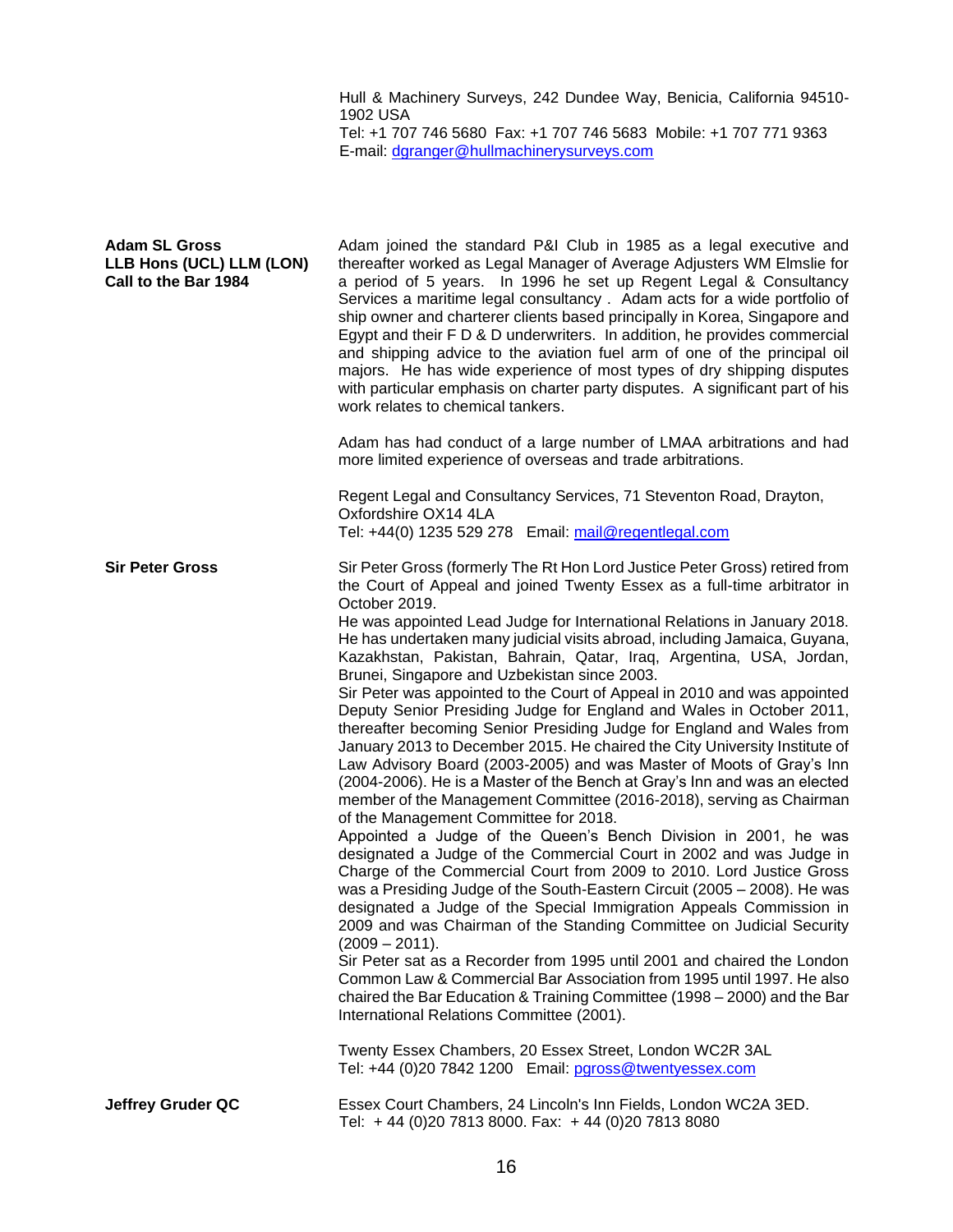## E-mail : [jgruder@essexcourt.net](mailto:jgruder@essexcourt.net)

| <b>John Halcrow</b><br>FICS, FCIArb, MIIMS, AVI<br><b>CEDR Accredited Mediator</b> | Marine Engineer, Surveyor & Chartered Shipbroker<br>John has over 40 years experience in the maritime industry as a marine<br>engineer, surveyor and consultant and specialises in the highly regulated<br>offshore construction and support sector. He has worked and audited on<br>tugs, platform supply vessels, anchor handlers, heavy-lift vessels,<br>pipe/cablelayers, diving support and survey vessels and workboats. He is<br>a Member of the Baltic Exchange, Fellow of the Institute of Chartered<br>Shipbrokers, Fellow of the Chartered Institute of Arbitrators, supporting<br>member of the London Maritime Arbitrators Association, Member of the<br>International Institute of Marine Surveyors and is a Centre for Effective<br>Dispute Resolution (CEDR) Accredited Mediator.<br>John has worked as Chief Engineer, Marine Warranty Surveyor, Client<br>Marine Representative and Expert Witness. He is an International Marine<br>Contractors Association (IMCA) Accredited Vessel Inspector (AVI),<br>International Safety Management (ISM) Lead Auditor and is the Lead<br>Examiner and tutor for the ICS Offshore Support Industry training<br>programme.<br>John is a member of the Baltic Expert Witness Association (BEWA) and a<br>member of the Dispute Resolution Board Foundation (DRBF)<br>Shetland Marineco Ltd, Backaburn, Hamnavoe, Shetland ZE2 9LA<br>Tel: +44(0)7801 442 290<br>Email: johnhalcrow4@hotmail.co.uk<br>Web: www.shetlandmarineco.com |
|------------------------------------------------------------------------------------|------------------------------------------------------------------------------------------------------------------------------------------------------------------------------------------------------------------------------------------------------------------------------------------------------------------------------------------------------------------------------------------------------------------------------------------------------------------------------------------------------------------------------------------------------------------------------------------------------------------------------------------------------------------------------------------------------------------------------------------------------------------------------------------------------------------------------------------------------------------------------------------------------------------------------------------------------------------------------------------------------------------------------------------------------------------------------------------------------------------------------------------------------------------------------------------------------------------------------------------------------------------------------------------------------------------------------------------------------------------------------------------------------------------------------------------------------------------------------------------|
| <b>Chris Hancock QC</b>                                                            | Christopher Hancock QC was educated at Trinity College Cambridge and<br>Harvard Law School. He was called to the Bar in 1983, became a tenant at<br>what was then 3 Essex Court (now 20 Essex Street) in 1985, and took silk<br>in 2000. He was appointed as a Recorder in 2004, and a deputy high court<br>judge in 2008.<br>He has appeared before Courts at all levels, including the High Court, Court<br>of Appeal, House of Lords and Privy Council. He is a CEDR accredited<br>mediator and a Fellow of the Chartered Institute of Arbitrators. He is the<br>former Chairman of COMBAR, having been vice chairman between 2007<br>and 2009, and is a member of the BMLA (having sat on its Carriage of<br>Goods by Sea Committee for many years) and a supporting member of the<br>LMAA.<br>20 Essex Street, London WC2R 3AL                                                                                                                                                                                                                                                                                                                                                                                                                                                                                                                                                                                                                                                      |
|                                                                                    | Tel: +44 (0)20 7842 1200 Fax: +44 (0)20 7842 1270<br>Email: chancock@20essexst.com                                                                                                                                                                                                                                                                                                                                                                                                                                                                                                                                                                                                                                                                                                                                                                                                                                                                                                                                                                                                                                                                                                                                                                                                                                                                                                                                                                                                       |
| <b>Paul J Harris</b><br><b>BSc MSc FRICS FCIArb</b>                                | Fellow Chartered Institute of Arbitrators.<br>Diploma in International Arbitration.<br>Chartered Quantity Surveyor with over 25 years experience.<br>Significant international project experience (17+ years) encompassing<br>Europe, South America, North America and Middle East on onshore oil/gas<br>field developments and more particularly offshore oil/gas field<br>developments comprising fixed platforms, FPSO's, subsea production<br>systems together with umbilicals, risers and flowlines, hook-up and<br>commissioning.<br>Appreciation of the practical, technical and legal issues.<br>Member LCIA, CEDR. Accredited Expert Witness.<br>Supporting member of LMAA.                                                                                                                                                                                                                                                                                                                                                                                                                                                                                                                                                                                                                                                                                                                                                                                                     |
|                                                                                    | No. 1 Komentu Txiki Gaina, Hondarribia, San Sebastian, Spain.<br>Tel: 0034 943641735                                                                                                                                                                                                                                                                                                                                                                                                                                                                                                                                                                                                                                                                                                                                                                                                                                                                                                                                                                                                                                                                                                                                                                                                                                                                                                                                                                                                     |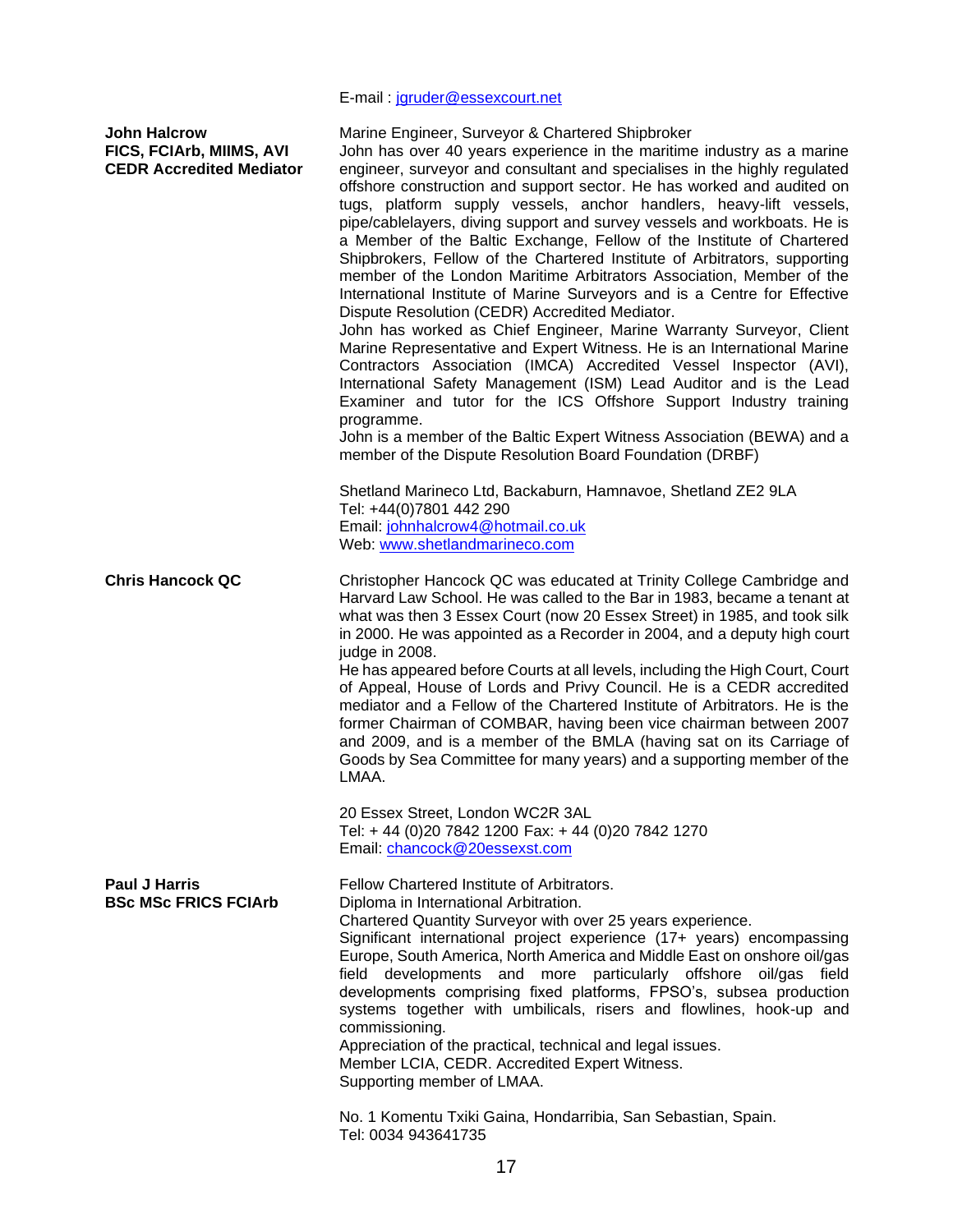|                                                                                              | E-mail: contact@pharris.co                                                                                                                                                                                                                                                                                                                                                                                                                                                                                                                                                                                                                                                                                                                                                                                                                                                                                                                                                                                                                                                                                                                                                                             |
|----------------------------------------------------------------------------------------------|--------------------------------------------------------------------------------------------------------------------------------------------------------------------------------------------------------------------------------------------------------------------------------------------------------------------------------------------------------------------------------------------------------------------------------------------------------------------------------------------------------------------------------------------------------------------------------------------------------------------------------------------------------------------------------------------------------------------------------------------------------------------------------------------------------------------------------------------------------------------------------------------------------------------------------------------------------------------------------------------------------------------------------------------------------------------------------------------------------------------------------------------------------------------------------------------------------|
| <b>Tim Hartland</b><br>F.C.I.Arb, M.I.C.S,<br><b>Member of the Baltic</b><br><b>Exchange</b> | The Manager for Europe of Thurlestone Shipping Ltd and a Fellow<br>of the Chartered Institute of Arbitrators.<br>28 years of frontline commercial shipping experience in the dry bulk<br>markets with major shipowners, mining houses, traders and broking<br>companies in London, the USA, Hong Kong and the Netherlands.<br>The last 13 years have been at a management level with<br>responsibility for the trading portfolio and the trading and operations staff.<br>Extensive experience of chartering dry bulk tonnage, freight<br>derivatives trading, vessel operations, Charterparties, laytime and speed<br>and performance issues.                                                                                                                                                                                                                                                                                                                                                                                                                                                                                                                                                         |
|                                                                                              | Telephone: +44 (0)778 907 5003 E-Mail: arbitration@timhartland.co.uk                                                                                                                                                                                                                                                                                                                                                                                                                                                                                                                                                                                                                                                                                                                                                                                                                                                                                                                                                                                                                                                                                                                                   |
| Sir Mark Havelock-Allan QC                                                                   | Mark Havelock-Allan was called to the Bar in 1974 and between 1975 and<br>2001 practised as a member of chambers at 3 Essex Court (which became<br>20 Essex Street in 1993) specialising in all aspects of international trade,<br>in particular in shipping, shipbuilding, international sales and commodity<br>trading. He also sat as an arbitrator in LMAA arbitrations and at Lloyd's of<br>London. Mark was Chairman of the LMAA's Supporting Members' Liaison<br>Committee at the time of the passing of the Arbitration Act 1996. From 2001<br>to 2017 Mark was the Mercantile Judge in Bristol, and a deputy Judge of<br>the Commercial Court and the Admiralty Court. He was also judge of the<br>Bristol Technology and Construction Court from 2005 to 2017. Since<br>retiring from the bench, Mark has returned to 20 Essex Street as an<br>arbitrator and has received appointments under LMAA and LCIA Rules. He<br>took silk in 1993, was a Recorder of the Crown Court from 1993 to 2001<br>and is Fellow of the Chartered Institute of Arbitrators.<br>20 Essex Street, London WC2R3AL<br>Tel: + 44 (0)20 7842 6760 Fax: +44 (0)20 7842 6770<br>Email: mhavelock-allan@20essexst.com |
| Ms Siobán Healy QC<br><b>Barrister</b><br>BA (Oxon); LLM<br><b>FCIArb</b>                    | Admitted as a solicitor in 1990 and practised at Richards Butler until 1993<br>when she transferred to the Bar. Since then she has been in full time<br>practice at 7 King's Bench Walk. She specialises in shipping, commodities<br>and insurance work. She appears as counsel in London arbitrations under<br>LMAA rules as well as under the rules of LCIA, ICC, GAFTA, FOSFA, RSA<br>and ad hoc arbitrations. She regularly accepts appointments as arbitrator<br>in shipping, commodity and insurance disputes.<br>7 King's Bench Walk, Temple, London EC4Y 7DS<br>Tel: +44 (0)207 910 8300 Fax: +44 (0)207 910 8400<br>Email: shealy@7kbw.co.uk                                                                                                                                                                                                                                                                                                                                                                                                                                                                                                                                                  |
| <b>Gabor Helmhout</b><br><b>Maritime Masters B.V.</b>                                        | Education: London Metropolitan University - LLB (PG) Maritime Law and<br>MICS (Member Institute Chartered Shipbrokers)                                                                                                                                                                                                                                                                                                                                                                                                                                                                                                                                                                                                                                                                                                                                                                                                                                                                                                                                                                                                                                                                                 |
|                                                                                              | Experience:<br>Legal Consultant for Maritime Law/Salvage Law<br>Shipbroker (voyagecharters, timecharters and projects)<br>Ship Operator/boarding clerk                                                                                                                                                                                                                                                                                                                                                                                                                                                                                                                                                                                                                                                                                                                                                                                                                                                                                                                                                                                                                                                 |
|                                                                                              | Marine Masters B.V.<br>% Robag Legal Solutions & Consultancy B.V., Oudendijk 84<br>3267LR The Netherlands                                                                                                                                                                                                                                                                                                                                                                                                                                                                                                                                                                                                                                                                                                                                                                                                                                                                                                                                                                                                                                                                                              |
|                                                                                              | Tel: +31(0) 618209671<br>email: g.helmhout@marinemasters.nl                                                                                                                                                                                                                                                                                                                                                                                                                                                                                                                                                                                                                                                                                                                                                                                                                                                                                                                                                                                                                                                                                                                                            |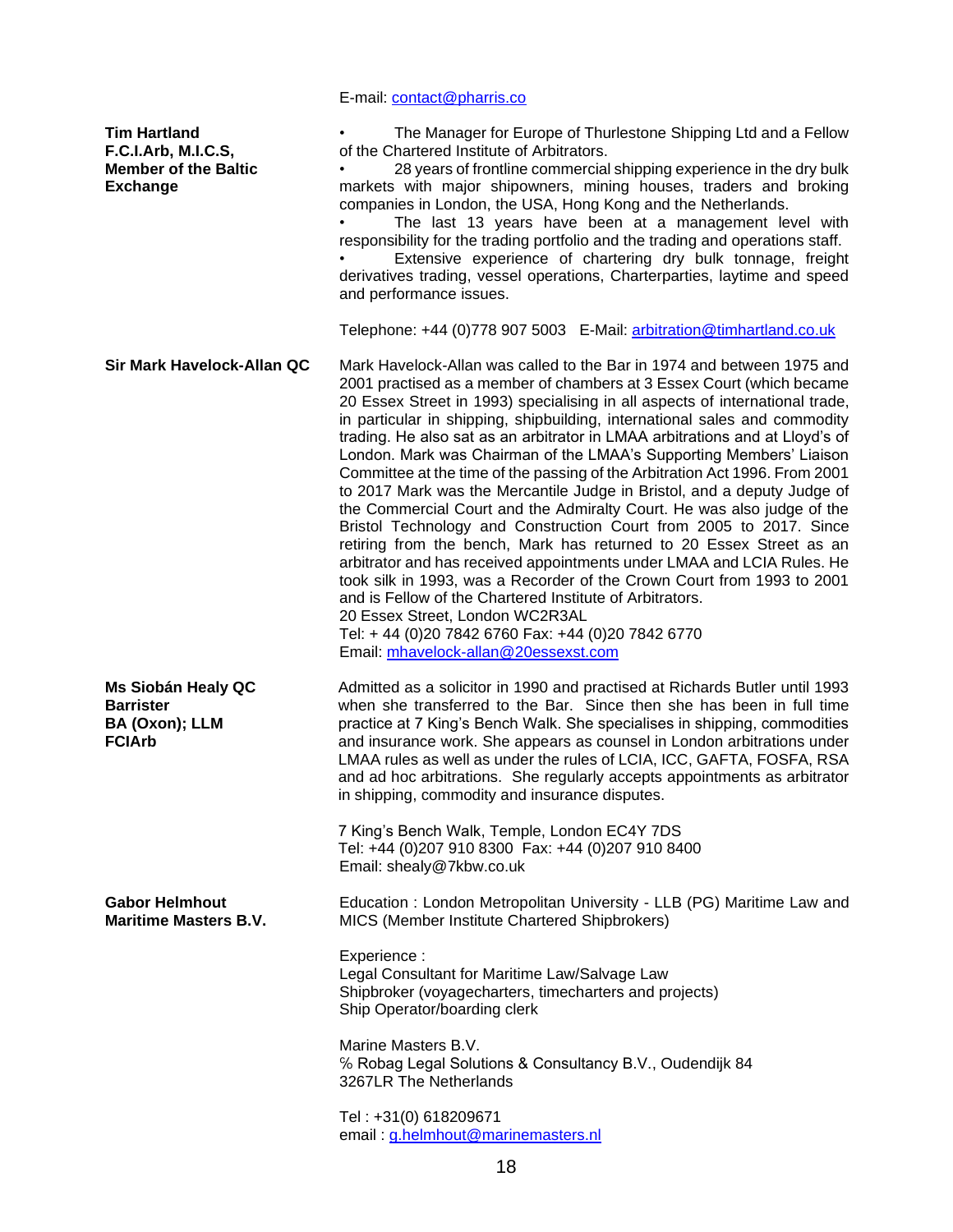| <b>Denys Hickey</b>                                                      | Qualified as a barrister in 1975, but requalified as a solicitor and joined Ince<br>& Co. Spent over 30 years as a solicitor and subsequently as a partner in<br>London and then Singapore.                                                                                                                                                                                                                                                                                                                                                                                                                               |
|--------------------------------------------------------------------------|---------------------------------------------------------------------------------------------------------------------------------------------------------------------------------------------------------------------------------------------------------------------------------------------------------------------------------------------------------------------------------------------------------------------------------------------------------------------------------------------------------------------------------------------------------------------------------------------------------------------------|
|                                                                          | Re-joined the Bar in 2014, and acts as arbitrator in both London and<br>Singapore. Panel member of SIAC, SCMA in Singapore, KLRCA in<br>Malaysia and VIAC in Vietnam.                                                                                                                                                                                                                                                                                                                                                                                                                                                     |
|                                                                          | Very wide experience in practice of most aspects of shipping, including in<br>particular oil and gas charters and claims. Also considerable experience of<br>offshore oil and gas work, having acted for leading rig and offshore<br>construction companies as well as shipyards involved in the construction<br>of offshore vessels and rigs.                                                                                                                                                                                                                                                                            |
|                                                                          | Also very considerable experience of oil and gas trading disputes as well<br>as metals trading disputes, and am a Member of the LME Arbitration Panel.<br>39 Essex Chambers, 81 Chancery Lane, London WC2A 1DD<br>Tel: +44 (0)20 7832 1111   Fax: +44 (0)20 7353 3978<br>Email: denys.hickey@39essex.com                                                                                                                                                                                                                                                                                                                  |
|                                                                          | Maxwell Chambers, 32 Maxwell Road, #02-16, Singapore 069115                                                                                                                                                                                                                                                                                                                                                                                                                                                                                                                                                               |
| <b>Ben Horn</b><br>B.A.(Hons), LL.M.,, F.C.I. Arb                        | Solicitor (1988)/ Chartered Arbitrator. 20 years experience of all forms of<br>dry shipping disputes. Former partner of Ince and Co. He is generally<br>available to accept appointments in connection with all varieties of maritime<br>disputes                                                                                                                                                                                                                                                                                                                                                                         |
|                                                                          | Horn & Co. Gallery 4 The Lloyds Building 12, Leadenhall Street<br>London EC3V 1LP<br>Tel: +44 (0)20 7816 5960  Fax: +44 (0)20 7816 5900<br>ben@hornandco.co.uk                                                                                                                                                                                                                                                                                                                                                                                                                                                            |
| <b>Michael Howard QC</b>                                                 | Obtained a BA and BCL at Magdalen College, Oxford.<br>He was called to the Bar in 1971 and took silk in 1986.<br>His practice is divided roughly equally between acting as counsel and<br>acting as arbitrator. He is a member of the London Court of International<br>Arbitration and of the panel of salvage arbitrators appointed by the<br>Committee of Lloyd's. He was Visiting Professor of Maritime Law at<br>University College London, 1996 - 9 and is a member of the editorial<br>committee of Lloyd's Maritime and Commercial Law Quarterly.                                                                  |
|                                                                          | <b>Quadrant Chambers</b><br>Quadrant House, 10 Fleet Street, London EC4Y 6AL<br>Tel.: $+44(0)2075834444$<br>Fax: $+44(0)2075834455$<br>e-mail: michael.howard@quadrantchambers.com                                                                                                                                                                                                                                                                                                                                                                                                                                        |
| <b>Mark Hoyle</b><br><b>B.A. (Hons.) Ph.D.,</b><br>F.C.I. Arb., F.R.G.S. | Barrister, Chartered Arbitrator<br>Called to the Bar 1978. General commercial practice, especially in<br>international sales, distributorship agreements, carriage of goods, joint<br>ventures and conflict of laws, and asset tracing. Experienced in ICC, LCIA,<br>Law Society and ad hoc arbitrations as arbitrator and Counsel. Also acts as<br>an expert on Arab & Islamic law. Trained mediator. Head of the Business<br>& Commercial Group, and the International Dispute Resolution Group,<br>Tanfield Chambers. Visiting Professor at The University of Leeds, in Arab<br>& Islamic law, and dispute resolution. |
|                                                                          | Gateley UK LLP (DMCC Branch)<br>PO Box 213241 Dubai, United Arab Emirates                                                                                                                                                                                                                                                                                                                                                                                                                                                                                                                                                 |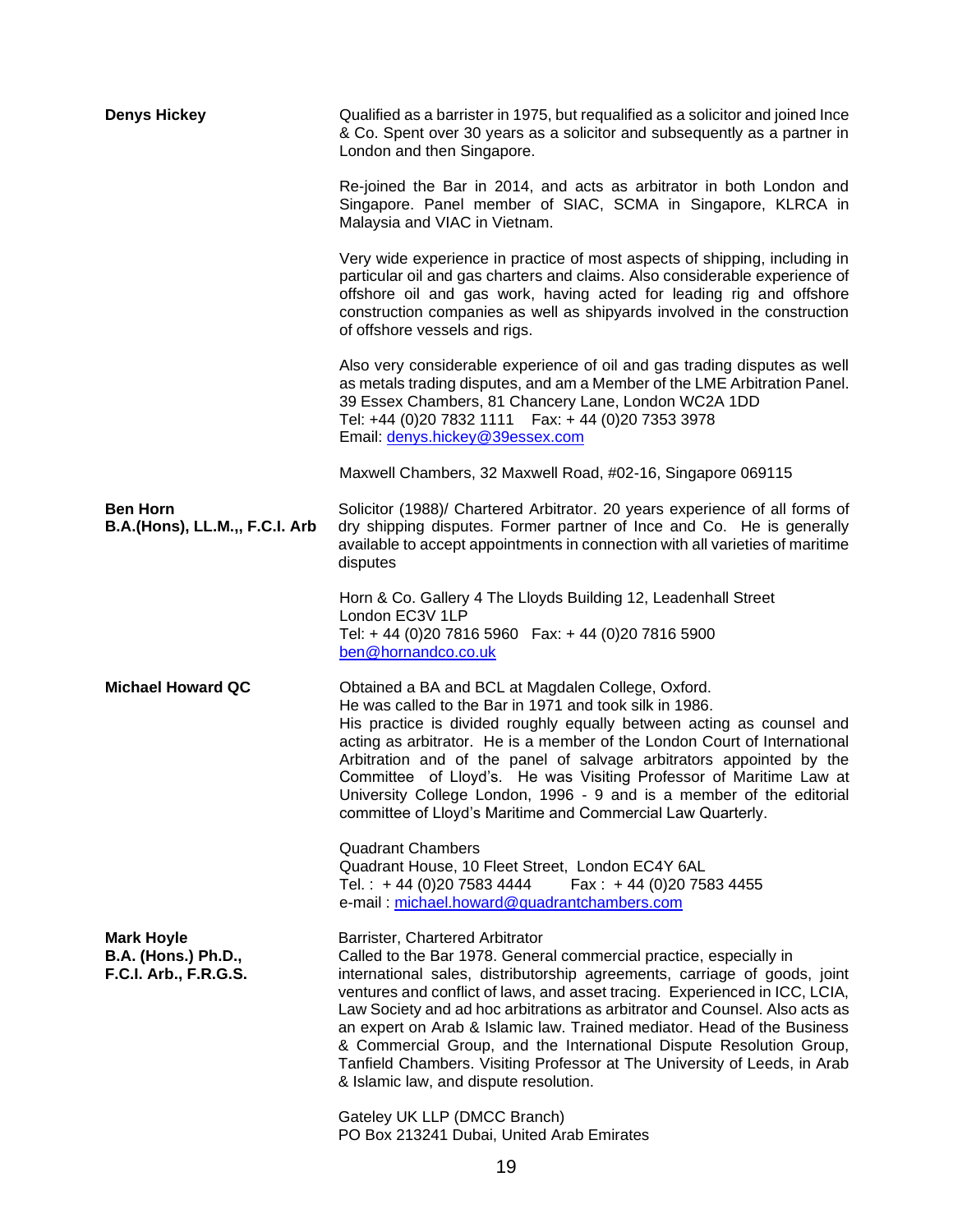Tel: + 971 4 454 9586 e-mail: [MHoyle@gateleyae.com](mailto:MHoyle@gateleyae.com)

**Catherine Jago** Catherine Jago has over 33 years experience in the commercial side of the oil and shipping industry. She is available for appointments as an Arbitrator in the fields of oil and commodity pricing, trading, hedging and shipping to take advantage of her legal training and over 20 years judicial experience as a Justice of the Peace (Magistrate),. With her particular expertise in commodity risk management issues, including hedging, derivatives trading and issues around quantum, she can add strength to an Arbitral panel, or act as a single arbitrator, in oil and commodity trading and shipping disputes.

• Over 33 years experience in the commercial side of the oil industry involved with pricing, trading, shipping and hedging including as an oil trader, oil broker, oil pricing journalist and consultant.

• Called to Bar 1997 Member of Inner Temple

• Justice of the Peace since 1995 Chairman since 2002

Successfully completed Fast Track to Fellowship of Chartered Institute of Arbitrators and currently undertaking Award Writing course at CIArb

• Over 26 years experience as a respected expert witness on oil trading, pricing, hedging and shipping matters

• Party appointed expert in pricing disputes

Well thought of as an expert witness, particularly for her independence.

Lecturer on trading and risk management, including the impact of hedging on damages

Member of the Energy Institute

• Written books on the impact of hedging on quantum, oil trading, pricing, credit control and hedging.

CJH Energy Limited, 88a Kew Green Richmond TW9 3AP United Kingdom Tel: 44 (0) 7748 936 977 Email: [catherine@cjhenergy.co.uk](mailto:catherine@cjhenergy.co.uk)  Website: www.cihenergy.co.uk

Managing Director, Nordisk Defence Club, Singapore. Over 20 years of experience in international arbitration. Specialised in resolving claims arising from the carriage of goods by sea and trading of commodities. Particular experience also of offshore energy and shipyard construction matters.

Fellow CIArb and SIArb. Panel Arbitrator SCMA, EMAC, SIAC, HKIAC, AIAC (f.k.a. KLRCA) and SIArb. SMC Associate Mediator on the Panel of Maritime Mediators.

Recommended Lawyer for International Arbitration in Legal 500 Asia Pacific (2015-16) and Leading Individual in Shipping Litigation in Chambers Asia Pacific (2011-16). Admitted in Singapore, Germany, England & Wales.

Arbitration experience of LMAA, SCMA, SIAC, HKIAC, ICC, LCIA, UNCITRAL, GAFTA & FOSFA. Appointments under LMAA, SCMA, SIAC & ICC rules and ad hoc in London and Singapore.

Nordisk Legal Services Pte Ltd, 64B Tras Street, Singapore 079003 Email: [djanssen@nordisk.no](mailto:djanssen@nordisk.no)  Office: +65 6220 2300 Mobile: +65 9730 5416 Websites: dmj.sg & nordisk.no

**Dirk M. Janssen LL.M. (Cantab) FCIArb, FSIArb**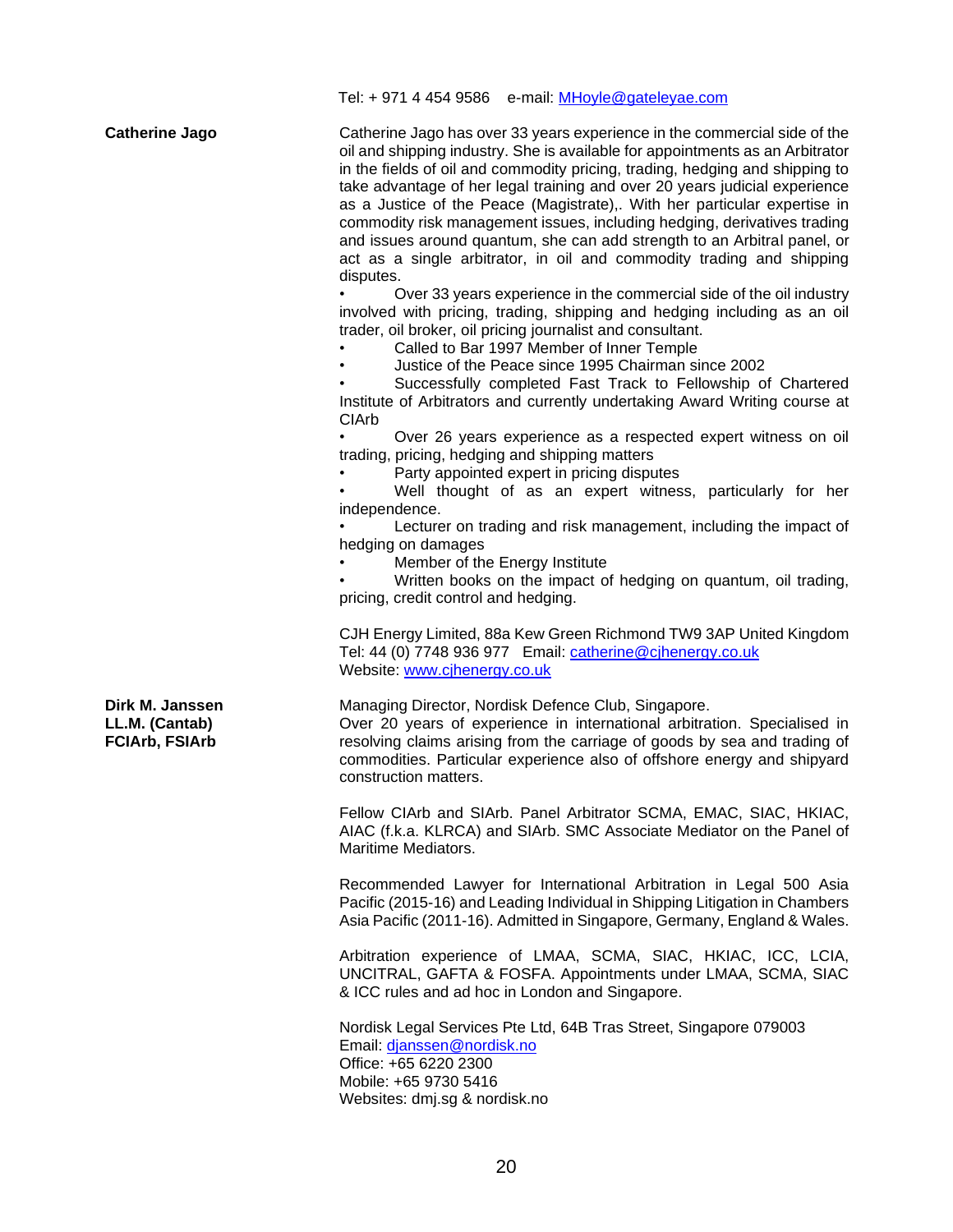| <b>Malcolm Jarvis</b>                                                                         | Malcolm Jarvis was called to the Bar of England and Wales in 1998 (Middle<br>Temple) and has been in practice at 20 Essex Street since October 1999.<br>He read law at the University of Cambridge, where he was awarded a first<br>class Master of Laws degree, he obtained a doctorate (Cum Laude) from<br>the University of Groningen in the Netherlands.<br>Malcolm Jarvis specialises in commercial and EU law.<br>He is recommended by the Legal 500 as a leading junior for commercial<br>litigation, energy and commodities and by Chambers UK as a leading junior<br>for energy and natural resources. He is described as being "charming and<br>unflappable" (The Legal 500 UK 2014 (Energy)) and as having "a measured<br>style of advocacy, which judges appreciate" (The Legal 500 UK 2014<br>(Commercial Litigation). He is "a popular choice for GAFTA appeals" (The<br>Legal 500 UK 2014 (Commodities)), noted for his "acuity and work ethic"<br>(Chambers UK 2014 (Energy & Natural Resources)) and praised for being<br>"very responsive and user-friendly" (Legal 500 2013 (Commodities)).<br>20 Essex Street, London WC2R 3AL<br>Tel: + 44 (0)20 7842 1200 Fax: + 44 (0)20 7842 1270 |
|-----------------------------------------------------------------------------------------------|-----------------------------------------------------------------------------------------------------------------------------------------------------------------------------------------------------------------------------------------------------------------------------------------------------------------------------------------------------------------------------------------------------------------------------------------------------------------------------------------------------------------------------------------------------------------------------------------------------------------------------------------------------------------------------------------------------------------------------------------------------------------------------------------------------------------------------------------------------------------------------------------------------------------------------------------------------------------------------------------------------------------------------------------------------------------------------------------------------------------------------------------------------------------------------------------------------------|
|                                                                                               | Email: mjarvis@20essexst.com                                                                                                                                                                                                                                                                                                                                                                                                                                                                                                                                                                                                                                                                                                                                                                                                                                                                                                                                                                                                                                                                                                                                                                              |
| <b>Barrie Jervis</b><br><b>B.A. (Hons), F.C.I.I.,</b><br><b>F.C.I. Arb.,</b><br>Dip. I.C. Arb | <b>Chartered Insurance Practitioner</b><br>Claims manager of several Lloyd's Marine and Aviation<br>Syndicates (1968 - 1989)<br>Director Lloyd's Underwriting Agency (1989-1992)<br>Author of several insurance textbooks published by the Chartered Insurance<br>Institute and Leicester University. Currently part-time University lecturer on<br>marine and aviation insurance subjects. Interests: marine and aviation, hull,<br>cargo, liability and computer disputes                                                                                                                                                                                                                                                                                                                                                                                                                                                                                                                                                                                                                                                                                                                               |
|                                                                                               | 22 Rickmansworth Road, Northwood, Middlesex HA6 1HA<br>Tel./ Fax: + 44 (0)1923 826869 Mobile: 07831 856201<br>e-mail: JervisBarringtonG@Compuserve.com                                                                                                                                                                                                                                                                                                                                                                                                                                                                                                                                                                                                                                                                                                                                                                                                                                                                                                                                                                                                                                                    |
| <b>Ed Jones</b>                                                                               | Barrister specialising in shipping and international arbitration. Ed was<br>educated Oxford University, where he obtained a First Class degree in<br>history, following which he obtained his professional legal qualifications at<br>City University in London. He was called to the bar in 2012 and has been<br>practicing in shipping law since 2013. He accepts appointments to sit as an<br>arbitrator, including under the LMAA's small and intermediate claims<br>procedures. He is recommended as a leading junior in the Legal 500 and<br>Chambers & Partners for shipping and construction.                                                                                                                                                                                                                                                                                                                                                                                                                                                                                                                                                                                                     |
|                                                                                               | Ed specialises in shipping, construction and commercial law, with particular<br>experience of: charterparty disputes, including under bareboat charters;<br>bunker quality disputes; shipbuilding, including yacht construction / sale;<br>defence contracts with a marine element; and international arbitration, both<br>institutional and ad hoc.                                                                                                                                                                                                                                                                                                                                                                                                                                                                                                                                                                                                                                                                                                                                                                                                                                                      |
|                                                                                               | Supporting Member LMAA; Member of the Admiralty Bar Group; Junior<br>Counsel to the Crown (Attorney General's B Panel). Full CV.                                                                                                                                                                                                                                                                                                                                                                                                                                                                                                                                                                                                                                                                                                                                                                                                                                                                                                                                                                                                                                                                          |
|                                                                                               | 4 Pump Court, London, EC4Y 7AN. +44 (0) 207 842 5555.<br>ejones@4pumpcourt.com                                                                                                                                                                                                                                                                                                                                                                                                                                                                                                                                                                                                                                                                                                                                                                                                                                                                                                                                                                                                                                                                                                                            |
| Dr. A. Francis Julian<br>BL, ML (Madras), MCL<br>(SMU, Texas), SJD (Tulane)                   | Senior Advocate, Maritime Arbitrator and Adjunct Professor of Maritime<br>Law.<br>Dr. Julian is currently practicing as a Senior Advocate in Supreme Court of<br>India. He has wide experience in maritime arbitration both as a lawyer and<br>as an arbitrator. He is a Maritime Arbitrator in the panel of Maritime                                                                                                                                                                                                                                                                                                                                                                                                                                                                                                                                                                                                                                                                                                                                                                                                                                                                                     |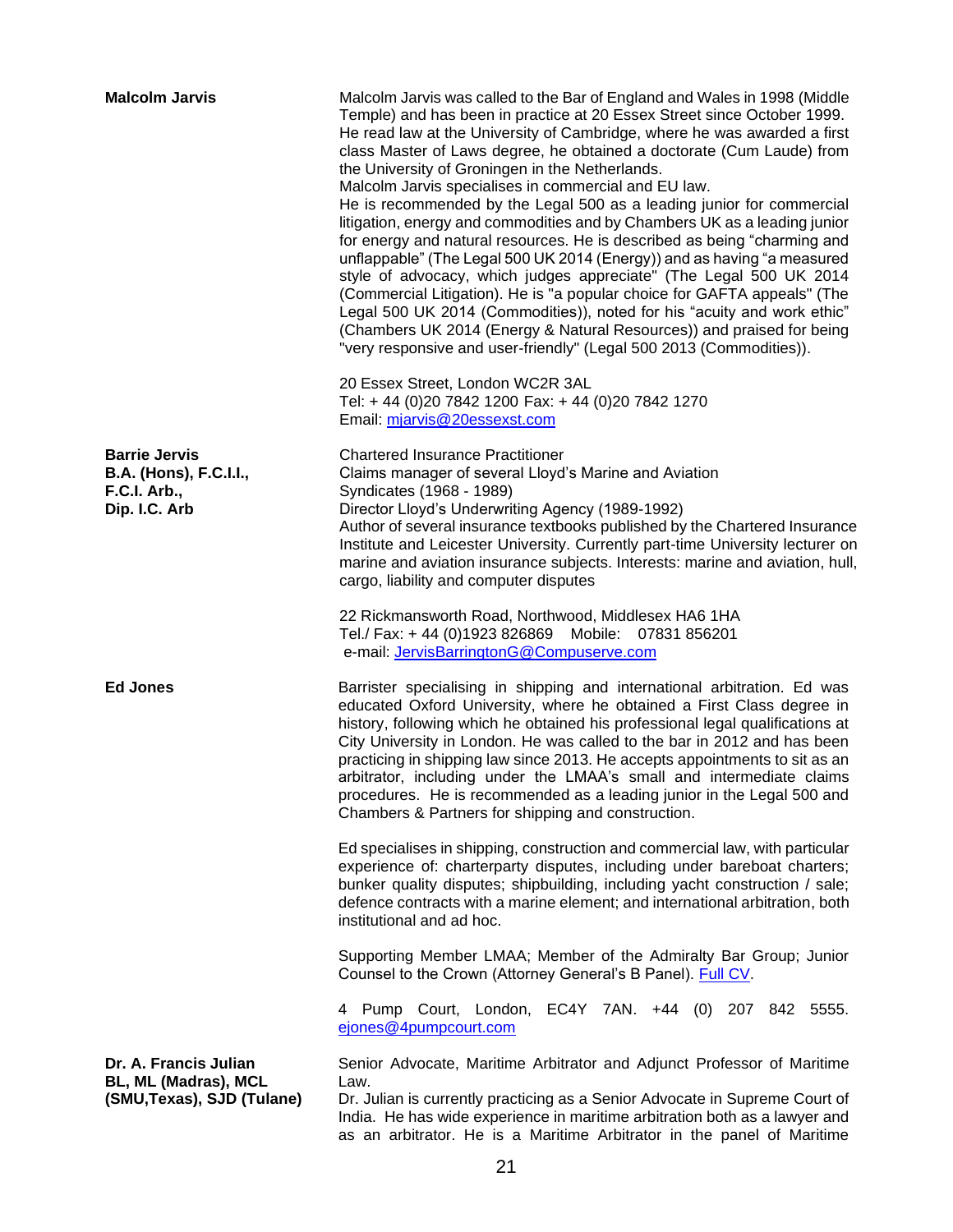Arbitrators of Indian Council of Arbitration and has acted as Arbitrator in maritime matters. Currently, he is also Legal Consultant and arguing counsel for State Trading Corporation of India mainly for Shipping and Maritime arbitration matters. He was a Standing Counsel for Food Corporation of India from 1988 to 2008 dealing mainly with Shipping and Maritime Arbitration matters and Legal Consultant and Counsel to Indian Port Association on matters pertaining to ports. He is a Supporting Member of London Maritime Arbitrators Association and a Member of Chartered Institute of Arbitrators, London. He is an Arbitrator in the Panel of the Tehran Arbitration Council. He is also a Member, Maritime Professional, the Maritime Industry.

Dr. Julian is also an Adjunct Professor of Law in Jindal Global Law School, O.P. Jindal Global University, Sonipat, Haryana, India teaching Admiralty and Maritime Law and International Commercial Arbitration for LLB and LLM students. has taught Shipping and Maritime Law in Indian Law Institute, New Delhi for LLM students from 2005 – 2009. He has been a Resource person on Alternate Dispute Resolution including arbitration to National Judicial Academy, Bhopal in training program for District Court and High Court Judges. He has addressed several seminars and forums both in India and abroad on the subjects of Shipping, Maritime and Arbitration.

Dr. Julian holds a Doctor of Juridical Sciences Degree (SJD) from Tulane University, New Orleans, USA and a Master of Comparative Laws Degree (MCL) from Southern Methodist University, Dallas, Texas, USA. He also holds a Master of Laws and Bachelor of Laws Degree from Madras University, India.

Dr. Julian has Written Arbitration Survey on the 'Annual Survey of Indian Law' published by Indian Law Institute (2005-2010). His recent Article on "Admiralty procedure reform in India" has been published in 'Lloyd's Shipping & Trade Law" p. 4, Vol 19 ( July/August 2019). He is currently, writing a book on Admiralty and Maritime Law in India.

D-24, Gulmohar Park, New Delhi – 110049, INDIA Chamber: 325, MC Setalvad Block Supreme Court of India, New Delhi – 110001, INDIA Tel. 919811553067; 911146558639, 911123070010 Email: [afrancisjulian@yahoo.com](mailto:afrancisjulian@yahoo.com)

Barrister and practising lawyer in Kuala Lumpur specilising in charter disputes, maritime law and international trade – arbitration and litigation. 30 years of experience in international trade works. Author of the book '*The Law of Carriage of Goods by Sea*' (Publisher: Springer; Year: 2021) based on English law. Currently writing the book '*Charterparty: The Merchant's Manual'*. Other books written by him are on Arbitration, Civil Procedure, Evidence, Banking and ADR. His maritime law articles and other works have been widely referred to by appellate courts. He is a panel arbitrator in AIAC, THAC and BICAMC. He runs the Marine Law Box bulletin (a periodical focusing on charter disputes).

Arun Kasi & Co Suite 01-09, TKSS Tower, Segambut Road, 51200 Kuala Lumpur, Malaysia Mobile: +6012-238 1945 Email: [arunkasi@arunkasico.com](mailto:arunkasi@arunkasico.com) Website: [www.arunkasico.com](http://www.arunkasico.com/)

**Dr Arunachalam Kasi LLB (Hons), LLM, CLP, Barrister, FCIArb, PhD**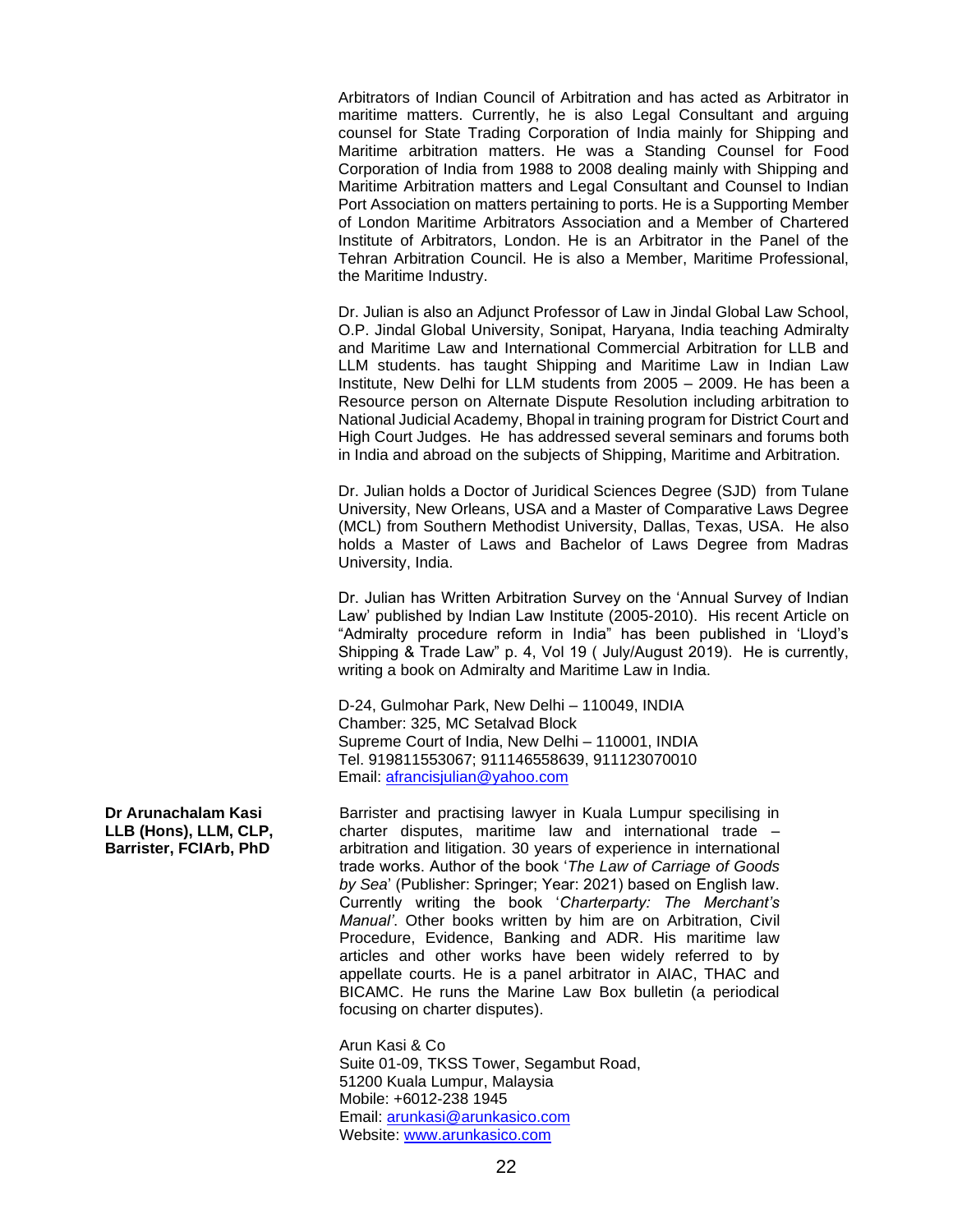**Robert Jervis Kay QC, LLB.** Formerly a barrister and judge, now an arbitrator and mediator. Having been taught navigation by a naval father at an early age, he became interested in all things maritime and, after leaving school, worked for marine and international insurers in Amsterdam. After completing university and being called to the bar by Lincolns Inn, he joined the chambers of GRA Darling QC (subsequently Stone Chambers) in 1974. There followed 35 years at the bar specialising in admiralty and shipping commercial law in court, arbitration and consultation, including disputes relating to collision, charterparties, bills of lading, sale contracts, marine insurance, ship repair and building, unsafe berths and harbours, slow steaming, cargo damage, fisheries, maritime personal injuries and salvage. His practice also included more general commercial work related to the transport and carriage of goods, insurance and commodities. He also became a member of the bar of New South Wales and a member of the Bar of Antigua and Barbuda (East Caribbean). He took silk in 1996 and became a bencher of Lincolns Inn in 2005. He is freeman of the City of London and Liveryman of the Worshipful Company of Skinners. Before accepting the appointment as Admiralty Registrar in 2009 he acted as arbitrator in a number of shipping, commercial and aviation matters. From 2009 to 2020 he served as Admiralty Registrar of the High Court and from 2009 to 2019 as a Master of the Queen's Bench Division. He was editor of Atkins Court Forms, Vol. 3 Admiralty and Commercial for all editions since 1979. He has been a contributing editor of the White Book Vol II, Admiralty since 2009. He is a Supporting member of the LMAA, a member of the LCIA and member of the Scottish Arbitration Centre. He is a keen yachtsman and has been involved in racing and offshore and ocean sailing since 1962 covering the North Sea and Baltic, English Channel, Australia, Mediterranean and the Caribbean including trans-Atlantic. He is a member of the RYA, the RORC and the OCC. His first language is English and he has some French and Dutch. 10B The Village, Charlton, London SE7 8UD and 5 Robertson Court, Birnam, Dunkeld, Perthshire PH8 0BE Tel: 0044 7747773341 Email: [rjerviskayqc@aol.com](mailto:rjerviskayqc@aol.com) **Marie Kelly** Shipping lawyer with Norton Rose (now Norton Rose Fulbright LLP) since 1998. Partner since 2007. Prior to that practicing barrister, called in 1992. Has handled all the usual kinds of shipping cases, dry and wet including ship sale and purchase disputes. She has also handled more unusual types of disputes in the shipping arena such as joint venture disputes and inheritance disputes. She has a particular interest and expertise in shipbuilding contract disputes. Qualified mediator. Norton Rose Fulbright Greece Building K1, 1 Palea Leoforos Posidonos & 3 Moraitini Street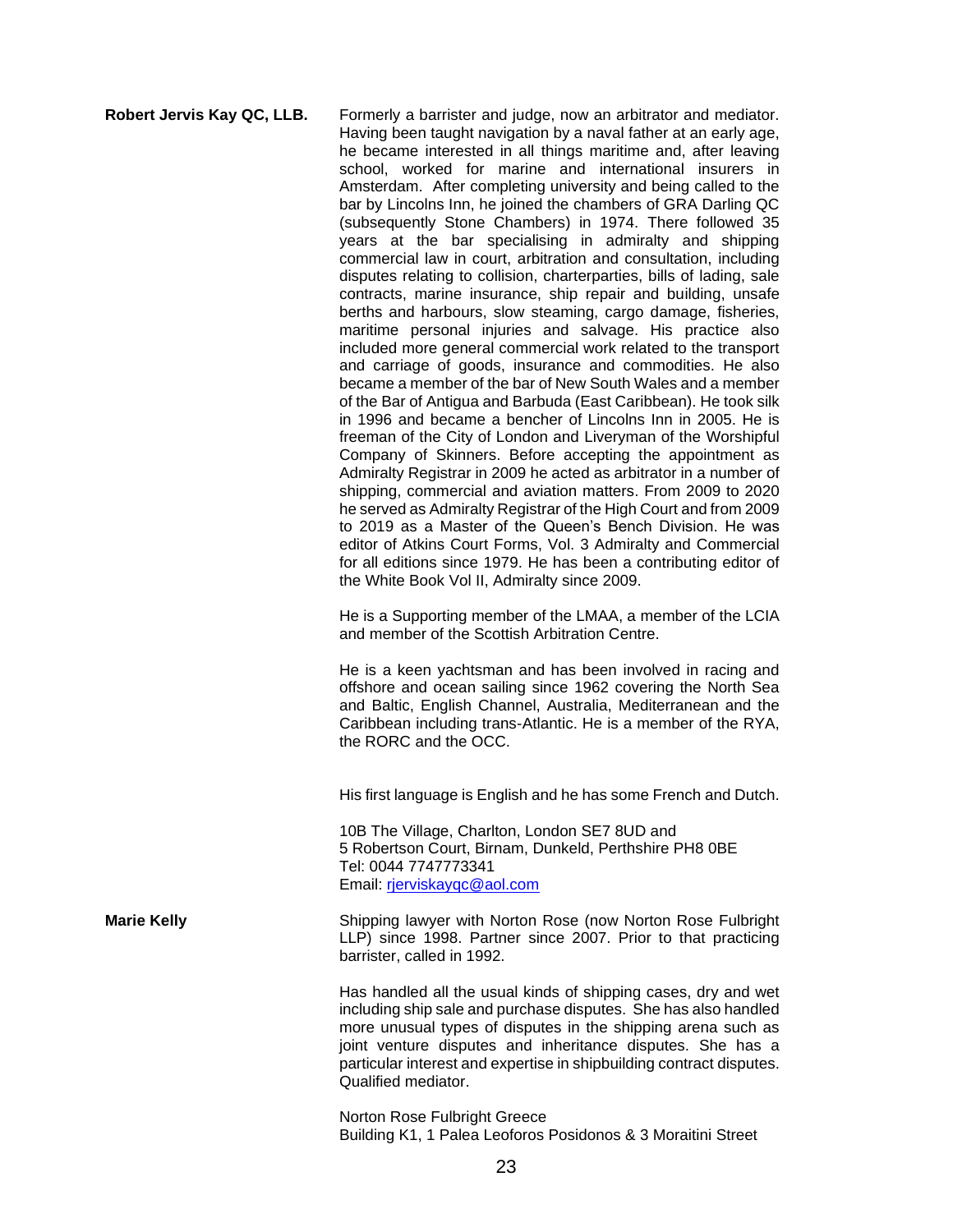Tel: +30 210 94 75 340 Email[:marie.kelly@nortonrosefulbright.com](mailto:marie.kelly@nortonrosefulbright.com) **Julian Kenny QC** Julian Kenny has been in practice at 20 Essex Street since 1998. He read at Magdalen College, Oxford and was awarded a 1st Class degree in English Literature. He went on to study at City University where he received the Diploma in Law with Distinction, winning the Council of Legal Education prize for the highest marks in the year. At the Inns of Court School of Law, he passed the BVC with the grade of 'outstanding'. He was the Atkin Senior Scholar at Gray's Inn and won the Mackaskie prize. Julian specialises in commercial law. He is recommended by the latest Chambers & Partners Guide as a leading junior in three fields: shipping and commodities, Insurance and international arbitration and is recognized in the latest Legal 500 as a leading junior in commercial litigation, international arbitration, shipping and commodities. Julian was the Chambers & Partners International Arbitration Junior of the Year 2009. He is one of the authors of Time Charters, 6th Edition. 20 Essex Street, London WC2R 3AL Tel: + 44 (0)20 7842 1200 Fax: + 44 (0)20 7842 1270 Email: [jkenny@20essexst.com](mailto:jkenny@20essexst.com) **John A. Kimbell QC** John has been in practice at Quadrant Chambers (previously 4 Essex Court) since 1998 and became a QC in 2015. He practices in all aspects of maritime law. In 2001, he became a lawyer qualified to practice in Germany ('a Rechtsanwalt') and is fluent in German. He is the joint editor of Admiralty Jurisdiction & Practice  $(5<sup>th</sup>$  edition, 2017), the co-author of Foreign Currency: claims, Judgments and Damages (2016) and a contributor to the shipping chapter in Palmer on Bailment (3rd edition, 2009). He is the chairman of the Admiralty Bar Group [www.admiraltylaw.org.](http://www.admiraltylaw.org/) He is recommended in the Legal 500 and Chambers Guide and accepts appointments on LMAA and GMAA terms. Quadrant Chambers, 10 Fleet St. London EC4Y 1AU Tel: +44(0)207 583 4444 Fax: + 44(0)207 583 4455 Email [john.kimbell@quadrantchambers.com](mailto:john.kimbell@quadrantchambers.com) **Charles Kimmins QC** Charles Kimmins QC specialises in all areas of commercial law, in particular international arbitration, banking, commodities, conflicts of laws, insurance and reinsurance, and shipping. Born in 1971, he took a first in law at Trinity College, Cambridge, and was called to the bar in 1994. Since then he has practiced at 20 Essex Street. He appears regularly both in the High Court and the Court of Appeal. He has represented clients in a broad range of disputes before arbitral tribunals, including LCIA, ICC, GAFTA, FOSFA, LMAA, IPE, RSA, LME and the City Disputes Panel. He took silk in 2010 at the age of 38. He is ranked as a leading silk in four categories in Chambers and Partners directory of the Bar, 2014 edition: banking and financial; commercial dispute resolution; international arbitration; general commercial and insurance; and shipping and commodities. He also accepts appointments as an arbitrator both in international trade and shipping matters and in commercial disputes more generally. 20 Essex Street, London WC2R 3AL Tel: + 44 (0)20 7842 1200 Fax: + 44 (0)20 7842 1270 Email: [ckimmins@20essexst.com](mailto:ckimmins@20essexst.com)

24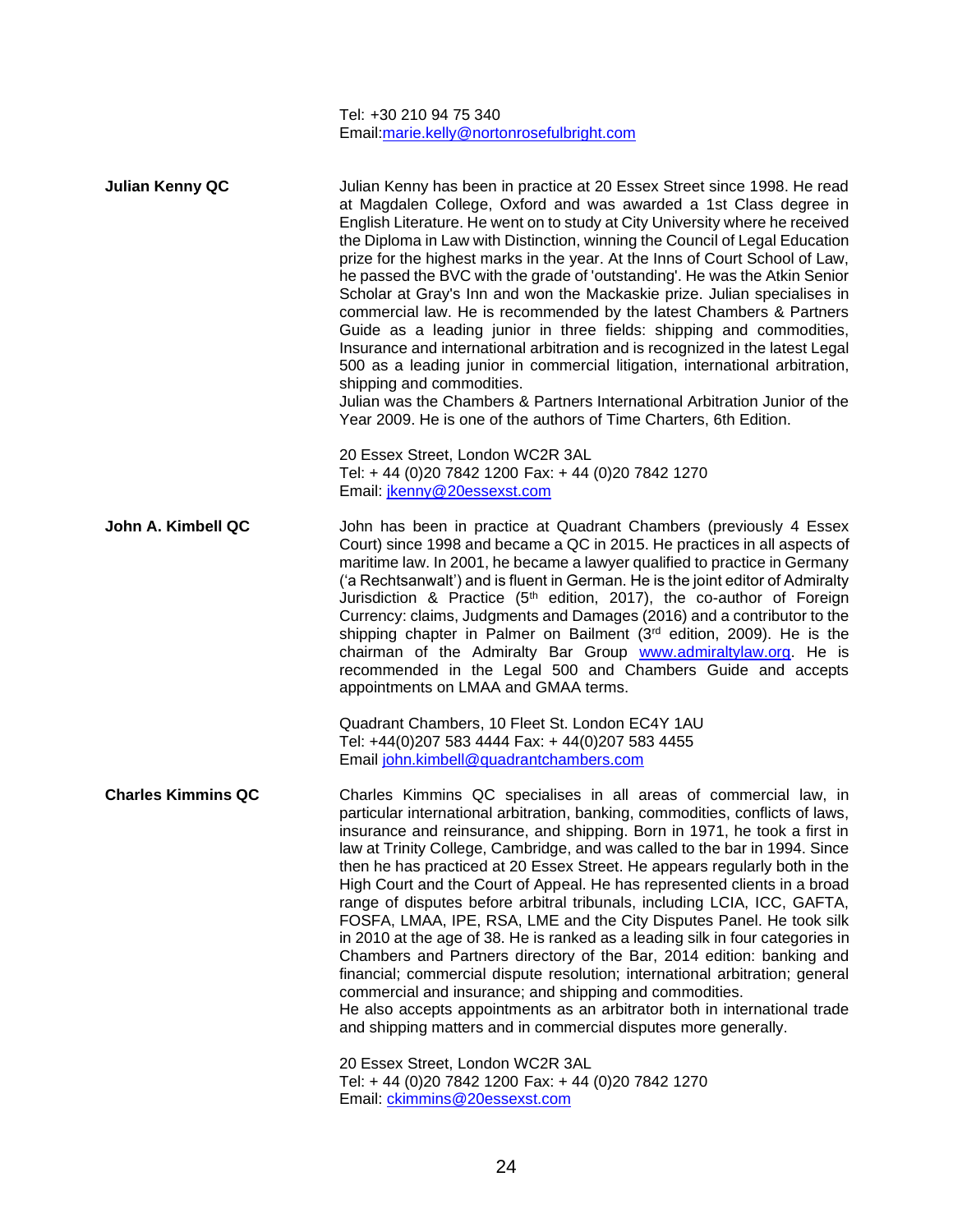| <b>Oleg Kryukovskiy</b><br>Arbitrator<br><b>GAFTA/FOSFA/LMAA</b> | Head of Trading in GTCS TRADING DMCC, a Dubai based trading<br>company which specializes in Russian grains. Started his career in 2002 in<br>a Russian trading company, in 2008 moved to Switzerland and since 2012<br>works in Dubai.                                                                                                                                                                                                                                                         |
|------------------------------------------------------------------|------------------------------------------------------------------------------------------------------------------------------------------------------------------------------------------------------------------------------------------------------------------------------------------------------------------------------------------------------------------------------------------------------------------------------------------------------------------------------------------------|
|                                                                  | Great experience in commodities trading, chartering, execution and trade<br>finance.                                                                                                                                                                                                                                                                                                                                                                                                           |
|                                                                  | <b>GTCS Trading DMCC</b><br>Office 1303, Swiss Tower<br>Cluster Y, Jumeirah Lakes Towers,<br>Dubai, UAE<br>Tel: +971562656856<br>Email: oleg@gtcscorp.com<br>Skype: krukovskiy                                                                                                                                                                                                                                                                                                                 |
| <b>Edward Kuznetsov</b>                                          | Edward has over 28 years experience in the maritime industry as<br>commercial manager of ship owning company (12 own river-sea vessels),<br>head of legal dept. of Lloyd's agency and of P&I Clubs correspondent in<br>Latvia, Lithuania, Estonia. As a lawyer Edward represented clients in<br>majority of wet and dry shipping cases. Since 2011 Edward is founder and<br>CEO of Messrs. Marine Legal Bureau, based in Riga focused on maritime,<br>insurance, ship finance, aviation cases. |
|                                                                  | In 2013 Edward was called as "The best Member 2003-2013" of the<br>Shiparrested net of maritime lawyers (shiparrested.com) and received<br>official "10 year best shiparrested member trophy, the best of the decade".                                                                                                                                                                                                                                                                         |
|                                                                  | Edward is listed as arbitrator in the GMAA, EMAC, LCIA, is supporting<br>member of the LMAA and deputy chairman of Riga District arbitration court.                                                                                                                                                                                                                                                                                                                                            |
|                                                                  | Since 2011 Edward more than 50 times acted as arbitrator in LMAA,<br>GMAA, LCIA, Maritime Arbitration Commission (MAC) and International<br>Commercial Arbitration Court (MKAS) of Russian ICC (Moscow).<br>Edward successfully represented clients in disputes in the GMAA, MAC,<br>ICC (Paris).                                                                                                                                                                                              |
|                                                                  | Edward is a regular speaker at professional maritime law conferences,<br>seminars held in Latvia, Russia, Ukraine.                                                                                                                                                                                                                                                                                                                                                                             |
|                                                                  | Languages: English, Russian, Latvian.                                                                                                                                                                                                                                                                                                                                                                                                                                                          |
|                                                                  | Marine Legal Bureau, 8-50 Hospitalu Street, Riga, Latvia, LV-1013<br>Phone: +371-67-399985<br>Email: ek@mlb.lv<br>office@mlb.lv<br>www.mlb.lv                                                                                                                                                                                                                                                                                                                                                  |
| <b>Mark Ledger</b><br><b>FCIArb, DipCIArb, MNI</b>               | I am a ex-mariner and have worked for the last fifteen years for Clyde & Co<br>LLP as a Senior Marine Manager specialising in commercial dispute<br>resolution and regularly advising first class Owners, P&I Clubs and traders.<br>I have also run the Clyde & Co demurrage team during this period.                                                                                                                                                                                          |
|                                                                  | My particular expertise is in laytime and demurrage disputes, speed and<br>performance claims, superyacht disputes and sale/purchase contract<br>disputes.                                                                                                                                                                                                                                                                                                                                     |
|                                                                  | I served at sea at a management level on a variety of vessels, including<br>offshore vessels, oil, chemical, LPG/ LNG tankers, general cargo ships,<br>superyachts and bulk carriers. I advise on technical issues arising within                                                                                                                                                                                                                                                              |
|                                                                  | つに                                                                                                                                                                                                                                                                                                                                                                                                                                                                                             |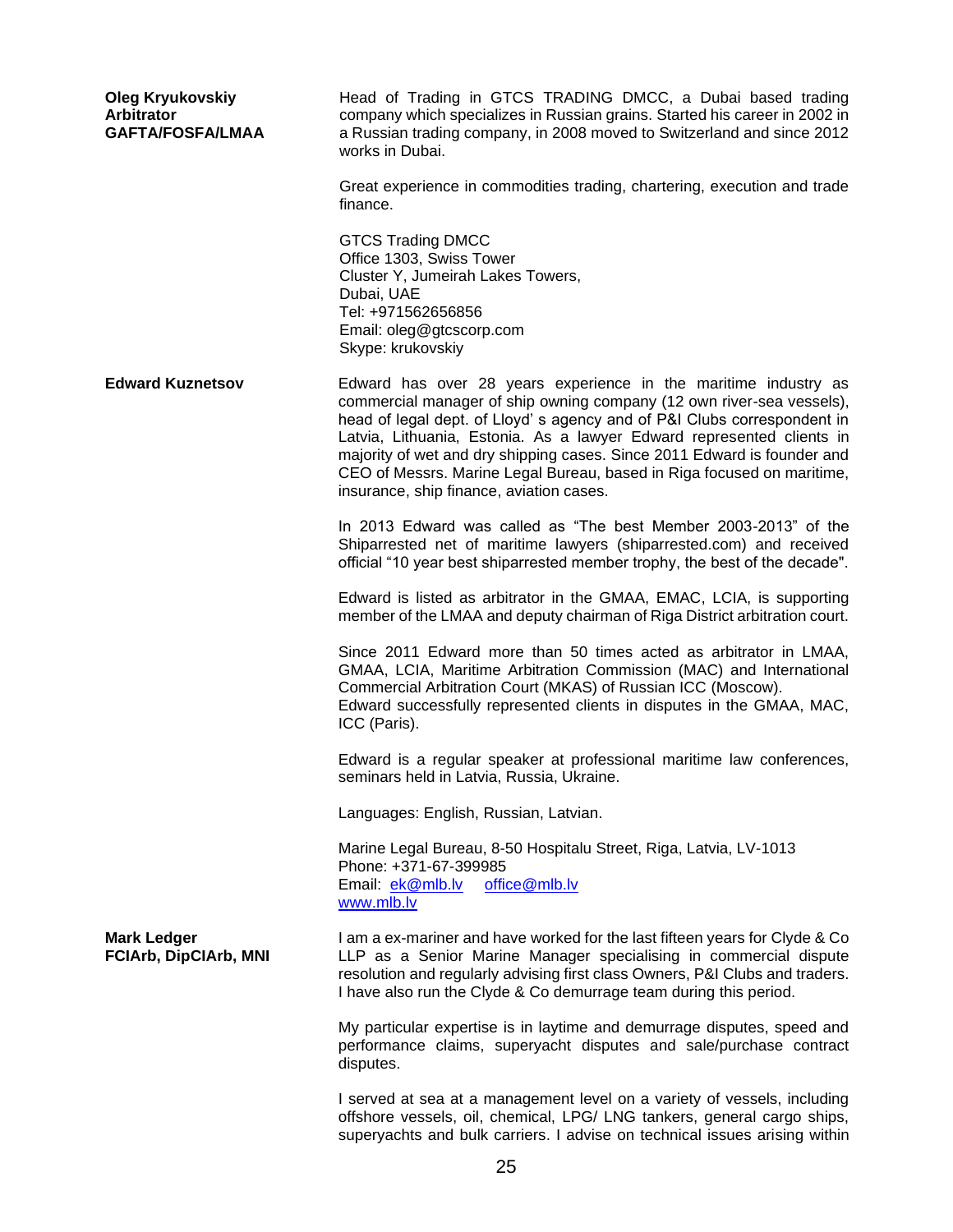|                                                                                                                                                                                        | the shipping / offshore market and helps resolve disputes under contracts<br>and charterparties.                                                                                                                                                                                                                                                                                                                                                                                                                                                                                                                                                                                    |
|----------------------------------------------------------------------------------------------------------------------------------------------------------------------------------------|-------------------------------------------------------------------------------------------------------------------------------------------------------------------------------------------------------------------------------------------------------------------------------------------------------------------------------------------------------------------------------------------------------------------------------------------------------------------------------------------------------------------------------------------------------------------------------------------------------------------------------------------------------------------------------------|
|                                                                                                                                                                                        | 17 Chapmans Crescent, Chesham, Buckinghamshire, HP5 2QU<br>Tel: +44 (0)7473 893609<br>Email: mark@ledger.tv                                                                                                                                                                                                                                                                                                                                                                                                                                                                                                                                                                         |
| <b>Capt Lee Fook Choon</b><br><b>Master Mariner, LLM,</b><br>F.C.IArb, A.C.I.I,                                                                                                        | Chartered Arbitrator, Chartered Insurance Practitioner, a marine loss<br>adjuster and insurance recovery consultant since 1978 and maritime<br>arbitrator since 1994. He is a panel arbitrator with the Chartered Institute of<br>Arbitrators, UK, Singapore International Arbitration Centre, Hong Kong<br>International Arbitration Centre, Regional Arbitration Centre (KL) and the<br>China Maritime Arbitration Commission. He is presently the head of Integral<br>Marine Consultants, Singapore; Director of Toplis & Harding (Maine &<br>Recoveries) Ltd, Hongkong; Consultant to Huazheng Adjusters Co Ltd,<br>Shanghai and Consultant to Shanghai Kai-Rong Law Firm, PRC. |
|                                                                                                                                                                                        | Integral Marine Consultants Pte Ltd<br>Sime Darby Centre Unit 03-08C, 896 Dunearn Road, Singapore 589472<br>Tel + 65 6469 7266 Fax + 65 6469 8480<br>e-mail: captainlee@integralmarine.com                                                                                                                                                                                                                                                                                                                                                                                                                                                                                          |
| William K.W. Leung<br>LL.M,(London);                                                                                                                                                   | Articled with Isadore Goldman, a City of London firm of solicitors and<br>admitted as a solicitor in England & Wales and Hong Kong in 1988 and has<br>since been full-time practising solicitor whilst having international arbitration                                                                                                                                                                                                                                                                                                                                                                                                                                             |
| LL.M (Beijing);<br><b>MBA (HKU)</b><br>FCIArb.; FHKIArb.; FSIArb.<br><b>Panel of Arbitrators of</b><br><b>CIETAC; CMAC; KLRCA</b><br>(Malaysia)<br><b>List of Arbitrators of HKIAC</b> | practice and accepted appointments as arbitrator under LMAA, ICC,<br>HKIAC, SIAC Rules and as advocate solicitor representing parties under<br>ICC, HKIAC, UNCITRAL Rules and ad hoc terms involving all types of<br>international commercial disputes including international investment and<br>trade, sale and carriage of goods, shipping, insurance and reinsurance,<br>joint ventures, construction.                                                                                                                                                                                                                                                                           |
|                                                                                                                                                                                        | William KW Leung & Co., 11 <sup>th</sup> Floor, Beautiful Group Tower, 77 Connaught<br>Road Central, Hong Kong SAR, China.<br>Tel: + 852-2810 6199 (Hong Kong) + 852-9482 1209<br>+ 86-13428 990 777 (China) Fax: 852-28101055                                                                                                                                                                                                                                                                                                                                                                                                                                                      |
| <b>David Lewis QC</b>                                                                                                                                                                  | Barrister and arbitrator. Instructed in international commercial disputes<br>(including shipping, sale of goods, insurance and reinsurance and oil & gas)<br>since 1999. He accepts appointments under LMAA Terms and on ad hoc terms<br>in shipping and other international commercial disputes.<br>Full cv at www.20essexst.com                                                                                                                                                                                                                                                                                                                                                   |
|                                                                                                                                                                                        | 20 Essex Street, London WC2R 3AL<br>t +44 (0)20 7842 1210 f +44 (0)20 7842 1270<br>e-mail: dlewis@20essexst.com                                                                                                                                                                                                                                                                                                                                                                                                                                                                                                                                                                     |
| Jiang Lin (John) BA (Econ.)                                                                                                                                                            | Shanghai Maritime University, BA (Econ.), majored in international<br>shipping management and maritime law.                                                                                                                                                                                                                                                                                                                                                                                                                                                                                                                                                                         |
|                                                                                                                                                                                        | Southampton University, LLM, majored in international maritime law<br>SOAS of London University, PhD Candidate, writing thesis on maritime<br>dispute resolution.                                                                                                                                                                                                                                                                                                                                                                                                                                                                                                                   |
|                                                                                                                                                                                        | Solicitor of England and Wales<br>Lawyer of China (the Mainland of PRC)<br>Senior Lecturer of Law of Shanghai Maritime University                                                                                                                                                                                                                                                                                                                                                                                                                                                                                                                                                   |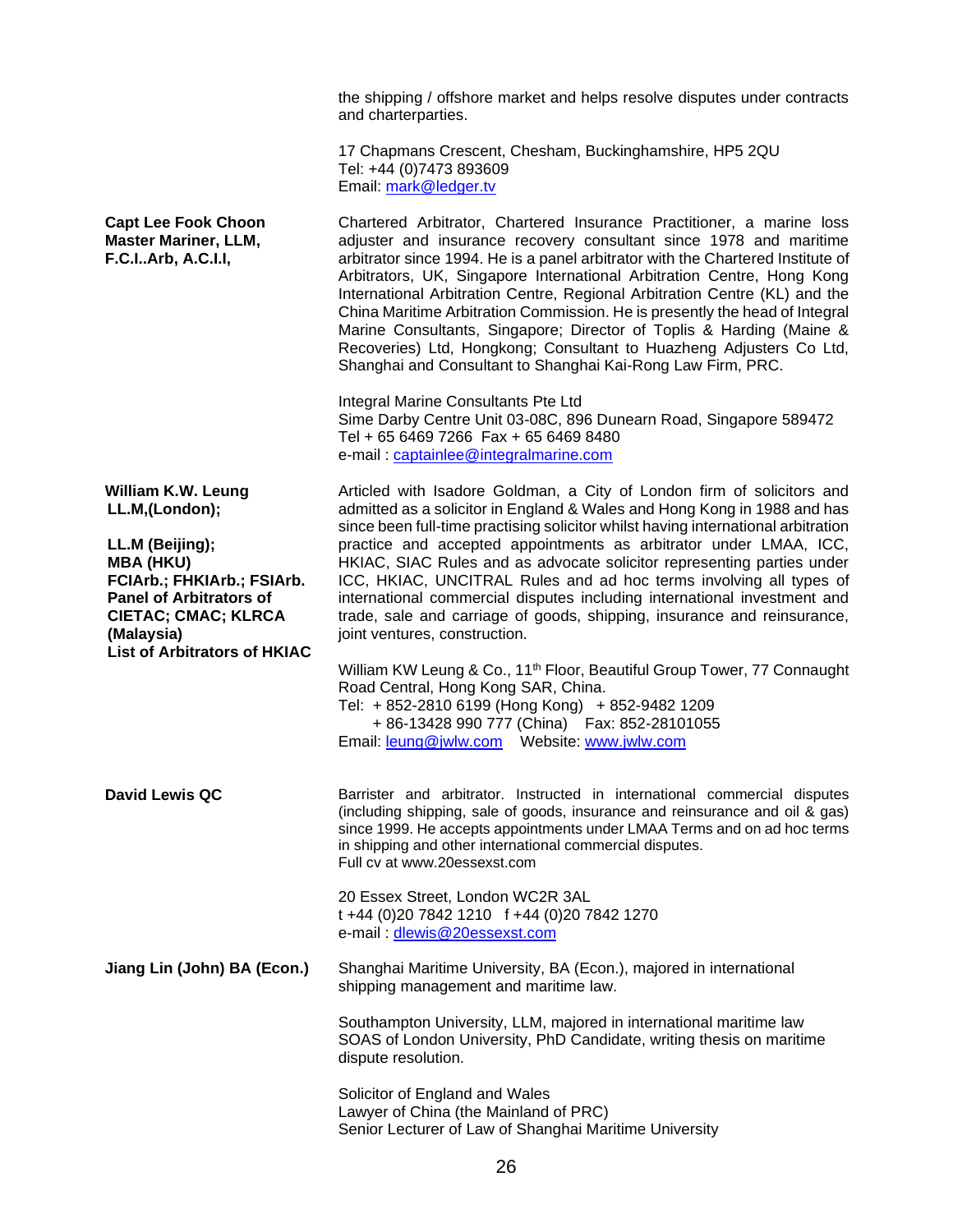|                                                                                     | Arbitrator of Shanghai Arbitration Commission                                                                                                                                                                                                                                                                                                                                                                                                                                                                                                                                                                                                                                                                                                                                                                                                                                                                                                |
|-------------------------------------------------------------------------------------|----------------------------------------------------------------------------------------------------------------------------------------------------------------------------------------------------------------------------------------------------------------------------------------------------------------------------------------------------------------------------------------------------------------------------------------------------------------------------------------------------------------------------------------------------------------------------------------------------------------------------------------------------------------------------------------------------------------------------------------------------------------------------------------------------------------------------------------------------------------------------------------------------------------------------------------------|
|                                                                                     | 1996-2003, Sinclair Roche & Temperley, Para-legal and Trainee<br>Solicitor, practising English law in the fields of admiralty, maritime<br>transportation, trade and finance                                                                                                                                                                                                                                                                                                                                                                                                                                                                                                                                                                                                                                                                                                                                                                 |
|                                                                                     | 2003-2008, Ince & Co, Solicitor of England and Wales, practising English<br>and Chinese law in the fields of maritime and commercial arbitration and<br>litigation, shipbuilding, ship sale and purchase and ship finance                                                                                                                                                                                                                                                                                                                                                                                                                                                                                                                                                                                                                                                                                                                    |
|                                                                                     | 2006-, Hisun & Co, Founding Partner, practising English and Chinese<br>law in the fields of maritime and commercial arbitration and litigation,<br>shipbuilding, ship sale and purchase and ship finance                                                                                                                                                                                                                                                                                                                                                                                                                                                                                                                                                                                                                                                                                                                                     |
|                                                                                     | LIN Jiang specialises in the maritime and commercial arbitration and<br>litigation in England, China and other jurisdictions. His areas of expertise<br>include admiralty, dry shipping, international trade, shipbuilding, ship sale<br>and purchase and ship finance. He also has extensive experience in the<br>fields of freight forwarding, logistics, marine insurance and general<br>commercial matters. Jiang spent 10 years years in England and obtained<br>the qualification and licence as English Solicitor. He is also qualified and<br>licensed as Chinese lawyer. His dual education and qualification provide<br>him with a unique position to deal with China-related and cross-border<br>disputes. Jiang has became an arbitrator of Shanghai Arbitration<br>Commission and a senior lecturer of law of Shanghai Maritime University.                                                                                     |
|                                                                                     | Hisun & Co. Room 905 1900 Shang Cheng R. Shanghai 200135<br>Tel: + 86 21 5885 2177<br>Fax: +86 21 6853 6776<br>e-mail: john.lin@hisunlaw.com                                                                                                                                                                                                                                                                                                                                                                                                                                                                                                                                                                                                                                                                                                                                                                                                 |
|                                                                                     |                                                                                                                                                                                                                                                                                                                                                                                                                                                                                                                                                                                                                                                                                                                                                                                                                                                                                                                                              |
| Jeff Lock - Master Mariner &<br><b>Maritime Lawyer, BSc</b><br>(Hons), LL(Dip), MNI | Former master mariner with 18 years' seagoing experience on a variety of<br>foreign going ship types. From 1993 to 2011 practiced as a maritime lawyer<br>in the City of London, qualifying as a solicitor in 1998 and in 2011 joined<br>Thomas Miller, managers of the UK P&I Club and UK Defence Club, to<br>handle a variety of P&I and Defence claims. Promoted to a Senior Claims<br>Director (P&I) in 2012 before becoming Global Technical Claims Director<br>(P&I) in 2016 responsible for the strategic handling and management of the<br>UK Club's largest casualty, cargo loss and technical claims across the<br>Club's offices worldwide. Now retired from Thomas Miller (2021). Extensive<br>experience in legal and technical issues arising from Carriage of Goods,<br>cargo loss and damage, ship collisions, groundings, fires and explosions,<br>salvage, General Average, unsafe port and bunker contamination disputes. |
|                                                                                     | Contact details: Email: jeff.lock@tutanota.com; Mobile: +44 7941 667709                                                                                                                                                                                                                                                                                                                                                                                                                                                                                                                                                                                                                                                                                                                                                                                                                                                                      |
| <b>Richard Lord QC</b>                                                              | Richard Lord QC has practised as a barrister at Brick Court Chambers<br>since 1985, taking silk in 2002. He specialises in dry shipping and insurance<br>work, and has appeared in numerous cases before arbitrators and the<br>English courts. He is one of the authors of the textbook "Bills of Lading"<br>(Informa 2007). He also acts a mediator.                                                                                                                                                                                                                                                                                                                                                                                                                                                                                                                                                                                       |
|                                                                                     | Brick Court Chambers 7/8 Essex St. London WC2R 3LD<br>Direct Tel: +44 (0)20 7520 9934, direct fax +44 (0)20 7520 4162<br>e-mail: richard.lord@brickcourt.co.uk                                                                                                                                                                                                                                                                                                                                                                                                                                                                                                                                                                                                                                                                                                                                                                               |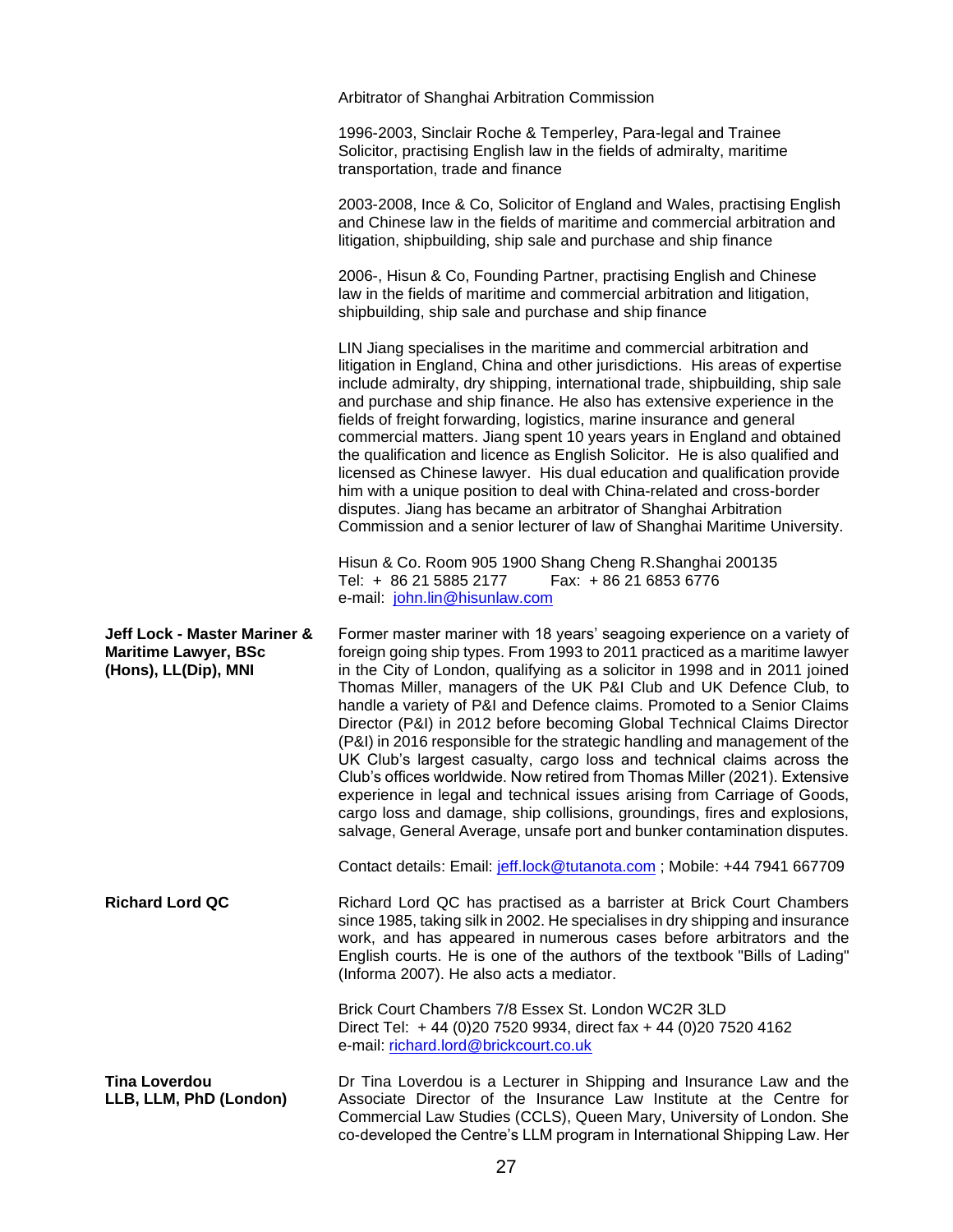research interests primarily lie in the areas of international shipping and marine insurance law.

She holds an LLB degree from Queen Mary, University of London (2001), an LLM in Corporate and Commercial Law from the London School of Economics, University of London (2002) and successfully completed her PhD degree at CCLS, Queen Mary, University of London (2006) in International Copyright and Human Rights Law, having been awarded the Herchel Smith scholarship.

She trained and qualified as a solicitor of the Supreme Court of England and Wales (2008) and is a member of the Law Society of England and Wales (as well as an active member of its pro-bono Diversity Access Scheme), and a member of the Athens Bar Association.

Dr Loverdou has previously worked in private practice in London (Davenport Lyons), held the position of general in-house Counsel to a Greek shipowner based in Piraeus, Greece (Marine Management Services M.C., The Callimanopulos Group of Companies), and worked inhouse for A. Bilbrough & Co Ltd Managers of the London P&I Club in London.

Centre for Commercial Law Studies (CCLS), Queen Mary, University of London, 67-69 Lincoln's Inn Fields, London WC2A 3JB Phone: + 44 (0) 20 7882 6186 Facsimile: + 44 (0) 20 7882 8101 Email: [t.loverdou@qmul.ac.uk](mailto:t.loverdou@qmul.ac.uk)

**John W. Lowe** I am an American attorney who has worked as a General Counsel and as an attorney at law firms for many years. In 2015 I began working as an independent arbitrator and mediator. I am a Fellow of the Chartered Institute of Arbitrators and I am on the panels of many arbitration institutions including the AAA, CPR, ICDR, HKIAC and SIAC, Emirates Maritime Arbitration Association and the Chambre Arbitrale Internationale de Paris. I have been involved in over forty arbitrations as chairperson, sole arbitrator and panel member. With respect to maritime and shipping matters, as General Counsel of Alcatel Submarine Networks, I oversaw the financing, construction, development and operations of a fleet of cable-laying ships and cable maintenance ships. I continued to be involved in this work as Assistant General Counsel for the Alcatel group. I did have one major arbitration arising out of the conversion of a vessel into a maintenance ship. All other disputes were handled through negotiation. As General Counsel of Qioptiq I continued to be involved in handling all issues relating to shipping as well as insurance. I was also involved in shipping matters while serving as Compliance Director at Geodis. As an arbitrator, I have handled arbitrations involving insurance and maritime issues. My award in an insurance case, Galilea, LLC v. AGCS Marine Ins. Co., No19-CV-05768 (VEC) (S.D. N.Y. Dec. 16, 2019) was upheld in its entirety after an annulment proceeding. I am fluent in French and Italian.

> Tel: +33 6 86 68 31 88 Email: [john.lowe@lowearbitration.com](mailto:john.lowe@lowearbitration.com) Web: [www.lowearbitration.com](http://www.lowearbitration.com/)

**David Lucas** Member of the Baltic Exchange LLB Bristol University 1969 Solicitor, qualified in 1972 Assistant, then associate, at Crawley & de Reya 1972-1976 Partner of Middleton Potts 1976 until 2009 (Senior Partner and head of the Shipping and Commodities Department 2001-2009)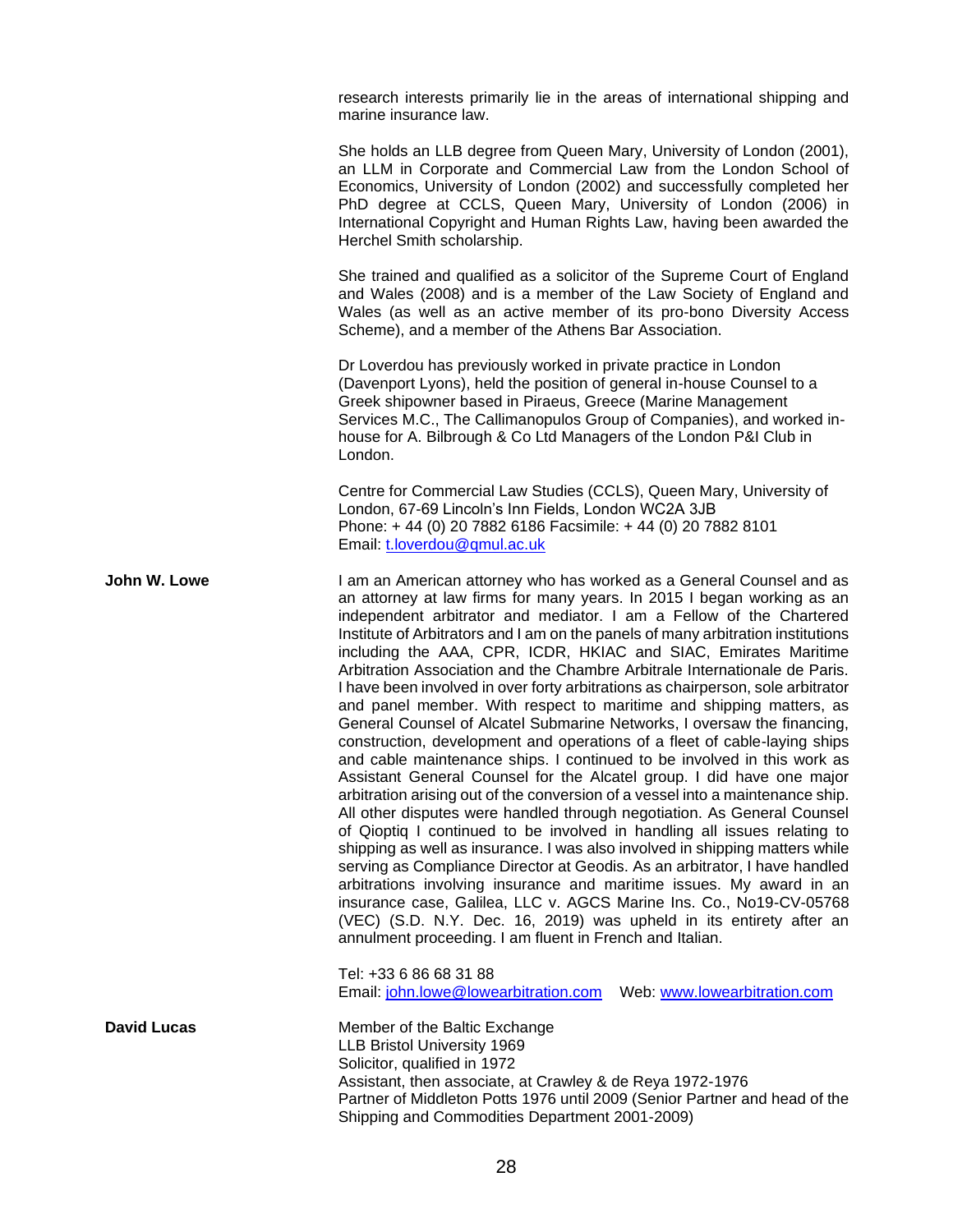In 2009 Middleton Potts merged with Hill Dickinson LLP: partner of Hill Dickinson LLP since then until December 2017. For the first five years following the merger, Head of the Commodities & Energy Team.

Practised in the fields of dry shipping, commodities trading and related fields continuously since qualification. Acted for parties to countless arbitrations (LMAA, GAFTA, FOSFA, RSA, SAOL, ICA, ICC, LCIA, etc., as well as ad hoc) as well as court proceedings. Advised and acted in disputes relating to transportation, purchase and sale of a very wide range of commodities, including not only softs but also oil, metals, ores, fertilisers, etc. Case load has been split roughly equally between dry shipping and commodities trading.

In addition to acting for parties to disputes, acted frequently as legal advisor to arbitrators, primarily in commodities arbitrations and in this capacity drafted the awards for the arbitrators.

Since announcing decision to retire from legal practice at Hill Dickinson and to embark upon a new career as an arbitrator, have accepted appointments in charterparty disputes under LMAA Terms.

For many years ranked in Band 1 (alongside two or three other individuals) in the Physical Commodities section of Chambers Directory and as a Leading Individual in the equivalent section of The Legal 500 Directory.

In 2011, General Editor of the textbook "Shipping and International Trade Law – Jurisdictional comparisons" (Sweet & Maxwell). The volume contained chapters describing in comparative terms the treatment of key legal issues in the fields of shipping and international trade in 25 countries. General Editor for the second edition (expanded to cover a total of 36 jurisdictions) published in 2015.

Fairly decent command of Italian, modest command of French and limited command of Spanish.

27A Clarendon Gardens, London W9 1AZ Tel: +44 (0)20 7289 7740 Mob: +44 (0)7977 431 848 [david@dlucasarb.com](mailto:david@dlucasarb.com)

| Jagmeet Makkar             | Chairman: Institute of Chartered Shipbrokers (ICS), Hong Kong Branch                                                                                                                                                                                                                                                                                                             |
|----------------------------|----------------------------------------------------------------------------------------------------------------------------------------------------------------------------------------------------------------------------------------------------------------------------------------------------------------------------------------------------------------------------------|
| MSc, HKIArb, FICS, FRINA,  | Controlling Council Member & Member, Education & Training Committee,                                                                                                                                                                                                                                                                                                             |
| FIMarE(I), MCIArb, MHKMAG, | <b>ICS</b>                                                                                                                                                                                                                                                                                                                                                                       |
| <b>AFIDRRMI</b>            | Chairman: Maritime & Logistics Arbitration Committee, Hong Kong Centre<br>of International Commercial Arbitration (HKCICA)                                                                                                                                                                                                                                                       |
|                            | Supporting Member: London Maritime Arbitrators Association (LMAA)                                                                                                                                                                                                                                                                                                                |
|                            | Member: Singapore Chamber of Maritime Arbitration (SCMA)                                                                                                                                                                                                                                                                                                                         |
|                            | List of Arbitrators: Hong Kong International Arbitration Centre (HKIAC)                                                                                                                                                                                                                                                                                                          |
|                            | A unique combination of academic prowess and experience in commercial<br>shipping (chartering, ship sale & purchase, cargo marketing, long term<br>. The contract of the contract of the contract of the contract of the contract of the contract of the contract of the contract of the contract of the contract of the contract of the contract of the contract of the contrac |

contracts), shipbuilding, ship management, dispute resolution and senior management roles defines Jagmeet's career.

Dispute Resolution Expertise:

- Charterparty disputes
- **Bill of Lading disputes**
- Technical management
- o Contractual issues arising out of Ship Management Contracts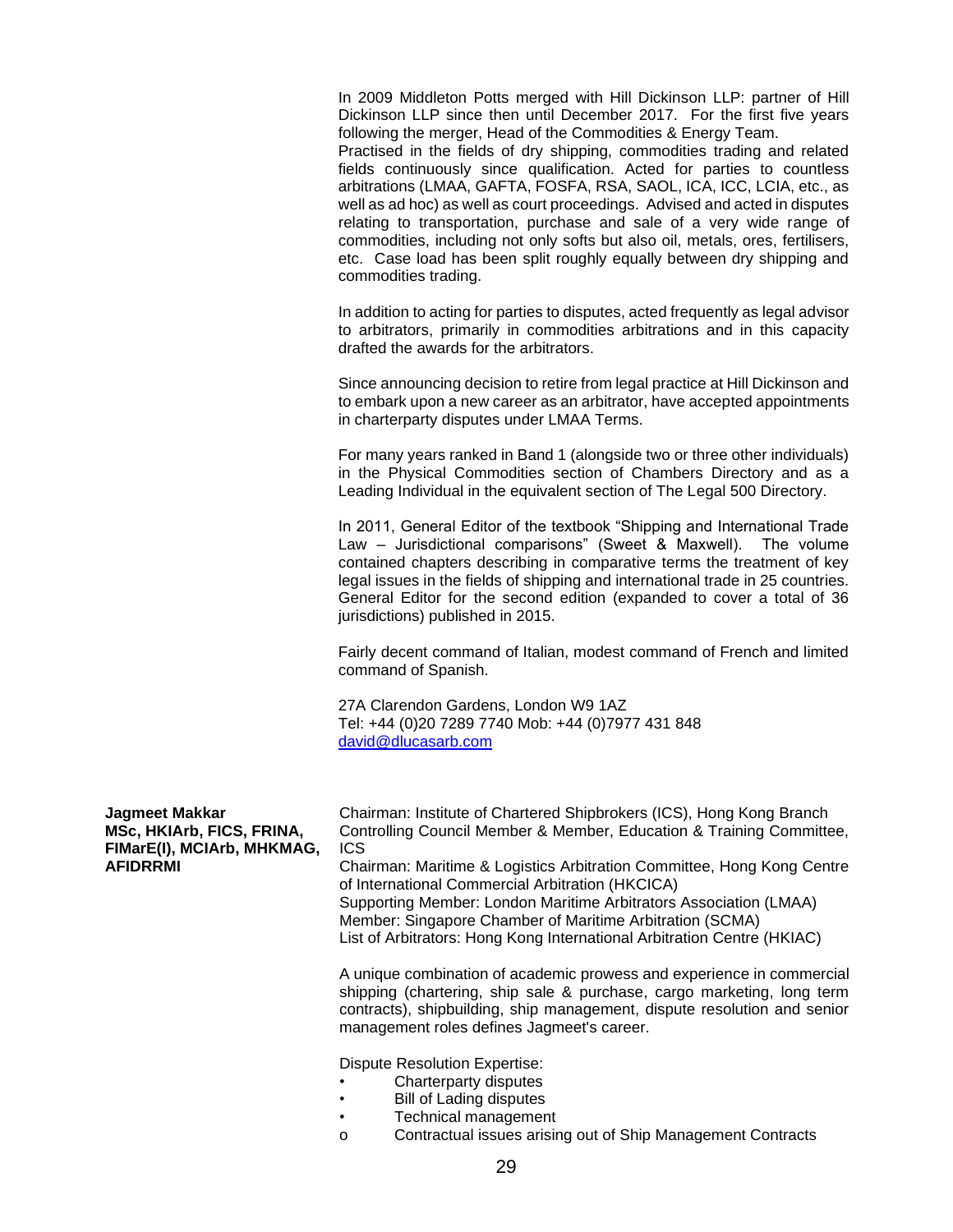|                                                                                                                        | Disputes relating to ship repairs, dry docking, conversions,<br>0<br>shipbuilding<br>Ship sale & purchase, ship finance & bareboat leases disputes<br>O<br>Ship Finance & Bareboat Leases Consultant<br>$\bullet$<br>Residing in Hong Kong, Jagmeet is available to travel as required.<br>Skillsplus Limited, Flat E, 7/F, Tower 10, Yee Lai Court, South Horizons<br>Hong Kong<br>Tel: +85295718832 Email: jmakkar@skillsplus.sg                                                                                                                                                                                                                                                                                                                                                                                                                                                                                                                                                                                                                                                                                                                                                                 |
|------------------------------------------------------------------------------------------------------------------------|----------------------------------------------------------------------------------------------------------------------------------------------------------------------------------------------------------------------------------------------------------------------------------------------------------------------------------------------------------------------------------------------------------------------------------------------------------------------------------------------------------------------------------------------------------------------------------------------------------------------------------------------------------------------------------------------------------------------------------------------------------------------------------------------------------------------------------------------------------------------------------------------------------------------------------------------------------------------------------------------------------------------------------------------------------------------------------------------------------------------------------------------------------------------------------------------------|
| <b>David Martowski</b>                                                                                                 | Skype: shiplearn@hotmail.com; WeChat: jagmeetmakkar<br>Former chairman of Thomas Miller (Americas) Inc. Former partner of Kirlin<br>Campbell & Keating. 36 years' experience dealing with shipping disputes.<br>Co-author of 'Voyage Charters'.                                                                                                                                                                                                                                                                                                                                                                                                                                                                                                                                                                                                                                                                                                                                                                                                                                                                                                                                                    |
|                                                                                                                        | 91 Central Park West, New York, NY 10023, USA<br>Tel.: + 1 212 579 6224 / +1 212 873 7875<br>Fax: + 1 212 579 6277 e-mail: dmartowski@verizon.net                                                                                                                                                                                                                                                                                                                                                                                                                                                                                                                                                                                                                                                                                                                                                                                                                                                                                                                                                                                                                                                  |
| <b>Sara Masters</b>                                                                                                    | Sara Masters has extensive experience in insurance and reinsurance, sale<br>of goods, shipping (including ship-building and ship sale disputes) and<br>commodities, aviation, construction, energy and European Union law,<br>particularly competition law.<br>She accepts appointments as an arbitrator both in the UK and abroad and<br>has a wide experience both of institutional and ad hoc arbitrations, and is<br>also a CEDR accredited mediator. She is appointed to the SCMA<br>(Singapore Chamber of Maritime Arbitration) panel of arbitrators and is also<br>a member of the CIETAC panel.<br>Sara is recommended as a "leading silk" for Commodities by The Legal 500<br>2014, and for Shipping & Commodities by Chambers UK 2015, where she<br>is described as being "very client-friendly", "responsive" and "commercial".<br>Prior to taking silk she was listed as a Leading Junior for Shipping and<br>Commodities in Chambers and Partners (UK Guide 2012).<br>She is the European editor of The White Book (English civil procedure<br>rules).<br>Sara is Chairman of the North American Committee of COMBAR. She also<br>sits on the Bar Council's Legal Services Committee. |
| <b>Duncan Matthews QC</b><br>Called 1986; Silk 2002;<br>M.A. (Oxon)<br>Member of the Bar of the East<br>Caribbean, BVI | 20 Essex Street, London WC2R 3AL<br>Tel: +44 (0)20 7842 1200    Email: smasters@20essexst.com<br>Practices principally in all types of international and domestic commercial<br>matters including in particular international trade and carriage of goods, oil<br>and gas, construction, conflict of laws, insurance and reinsurance, banking,<br>financial services and professional negligence. He has wide experience<br>advising in connection with on-shore and off-shore oil and gas drilling<br>contracts, terminal operations, carriage, sale and purchase of oil and gas.                                                                                                                                                                                                                                                                                                                                                                                                                                                                                                                                                                                                                 |
|                                                                                                                        | Member of LCIA, COMBAR and London Common Law and Commercial<br>Bar Association, Franco British Lawyers Society, British Italian Law<br>Association and British German Jurists. Chairman LMAA Supporting<br>Members Liaison Committee.                                                                                                                                                                                                                                                                                                                                                                                                                                                                                                                                                                                                                                                                                                                                                                                                                                                                                                                                                              |
|                                                                                                                        | 20 Essex Street, London WC2R 3AL<br>Tel: +44 (0)20 7842 1200  Fax: +44 (0)20 7842 1270<br>e-mail: dmatthews@20essexst.com                                                                                                                                                                                                                                                                                                                                                                                                                                                                                                                                                                                                                                                                                                                                                                                                                                                                                                                                                                                                                                                                          |
| <b>Capt. Peter J McArthur</b><br><b>MBA, LLB (Hons), Master</b><br><b>Mariner, Marine Pilot,</b>                       | Over 40 years in the marine, offshore (oil & gas) and related industries. Sea<br>service on crude, petrochemical products, chemical, and molten sulphur<br>tankers, bulk carriers, Ro-Ro's, anchor handling and supply vessels, STS,                                                                                                                                                                                                                                                                                                                                                                                                                                                                                                                                                                                                                                                                                                                                                                                                                                                                                                                                                               |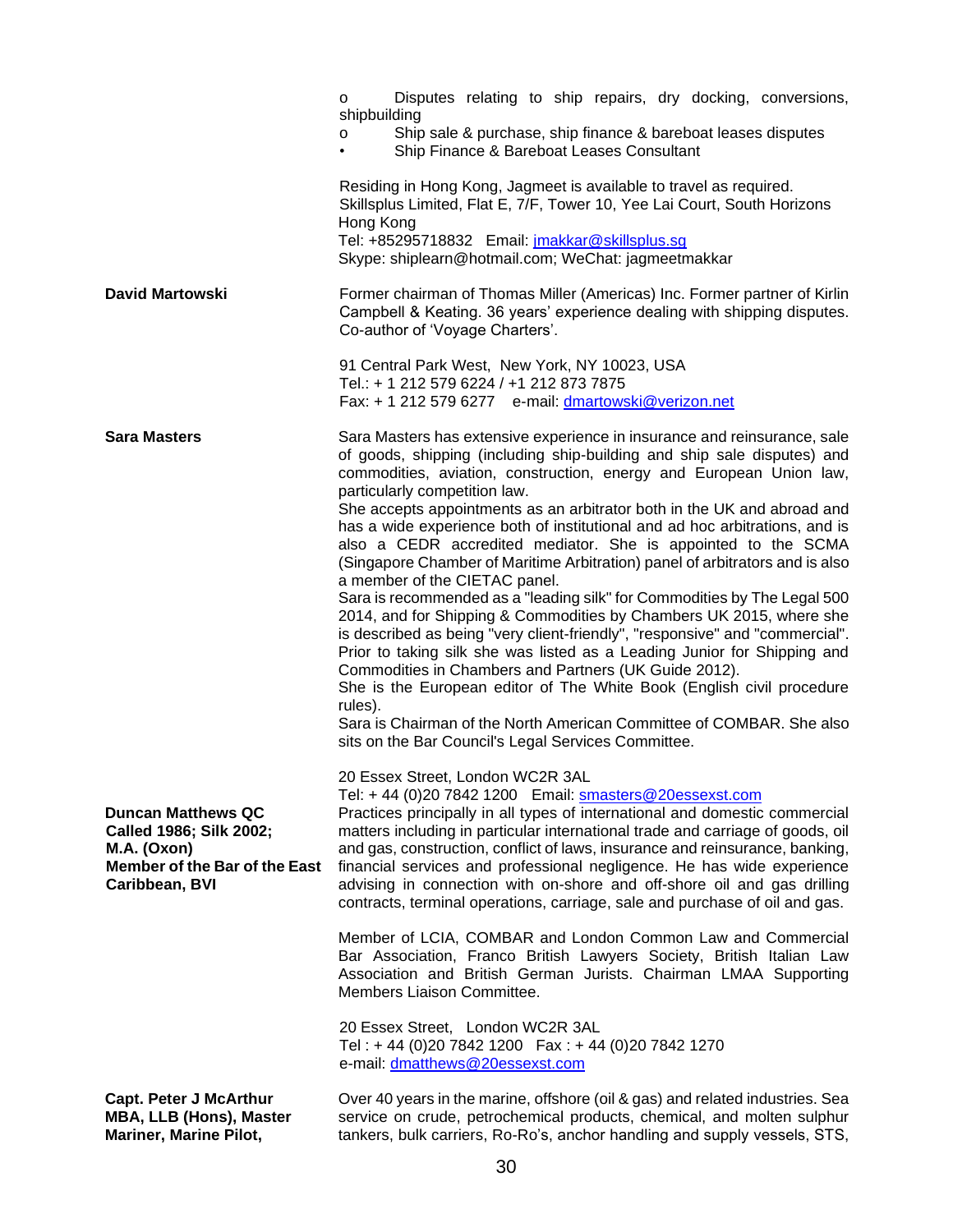**CMarTech, FIMarEST, FNI, CIArb** SBM operations. Extensive technical experience as: oilrig tow-master; barge engineer; wet and dry-dock superintendent; port captain; marine surveyor; P&I investigator; port hydrographer. Practicing pilot and very experienced ship handler. Specialist researcher in hydrodynamics, interaction and parametric effects. Founded Norwest Interaction Ltd to provide training and technical support to port operators and the maritime industry. Numerous appointments as: nautical advisor; environmental impact assessor; project consultant; shipping casualty analyst. Acted as advisor and expert witness in a number collisions and maritime incidents. Liveryman of the Honourable Company of Master Mariners; Chartered Marine Technologist; Professional review examiner for IMarEST and British Engineering Council. Series editor Lloyds Practical Shipping Guides. HQS Wellington, Temple Stairs, Victoria Embankment, LONDON, WC2R 2PN UK (0)1978 861033 UK (0)7811 956220 (Mob) Web: [www.pjmcarthur.com](http://www.pjmcarthur.com/) Email [peter@pjmcarthur.com](mailto:peter@pjmcarthur.com) Skype peter.mcarthur43 **Capt John P. Menezes L.L.M, F.N.I, F.I.C.S, F.C.M.S, FICA** Capt John Prasad Menezes is a Master Mariner and a practicing Marine Consultant, Expert Witness, Mediator and Maritime Arbitrator at the Domestic and International levels. He is the CEO of Menezes and Associates, Mangalore. Currently, an Executive Board Member and Trustee of the Nautical Institute London; Director, Mission to Seafarers India Association, Mumbai; Vice Chairman, Institute of Chartered Shipbrokers (ICS), East India Branch, Chennai. Having presented numerous papers globally and in India, Capt. Menezes has been a resource person to The Indian Maritime University and is currently the Education Officer at ICS, Chennai. Capt. Menezes obtained his LLM and PG Diploma in Maritime Law from London Metropolitan University and Law Degree from Mangalore University. He represents Flag State Administrations as Safety Inspector, ISM, ISPS Auditor, MLC 2006 Inspector and Casualty Investigator. He has handled various types of Admiralty Claims and Offshore Inspections and Safety Audits of FPSO's and Drillships. Empanelled as Arbitrator with Singapore Chamber of Maritime Arbitration (SCMA), Singapore, Emirates Maritime Arbitration Centre (EMAC), Dubai, London Court of International Arbitration (LCIA), London, Mauritius International Arbitration Centre (MIAC), Mauritius, China Maritime Arbitration Commission (CMAC), Beijing, Asian International Arbitration Centre (AIAC), Kuala Lumpur, International Malaysian Society of Maritime Law (IMSML), Kuala Lumpur. For further Information, visit: [www.menezesarbitration.com](http://www.menezesarbitration.com/) [www.menezesandassociates.com](http://www.menezesandassociates.com/) Prabhu Kripa' Kotekani Road, Ashoknagar Post, Mangalore-575006, INDIA. Tel : 91-824-2458130 Mobile : 91-9844045888 Email: [john@menezesarbitration.com](mailto:john@menezesarbitration.com) **David Mildon QC** Barrister and arbitrator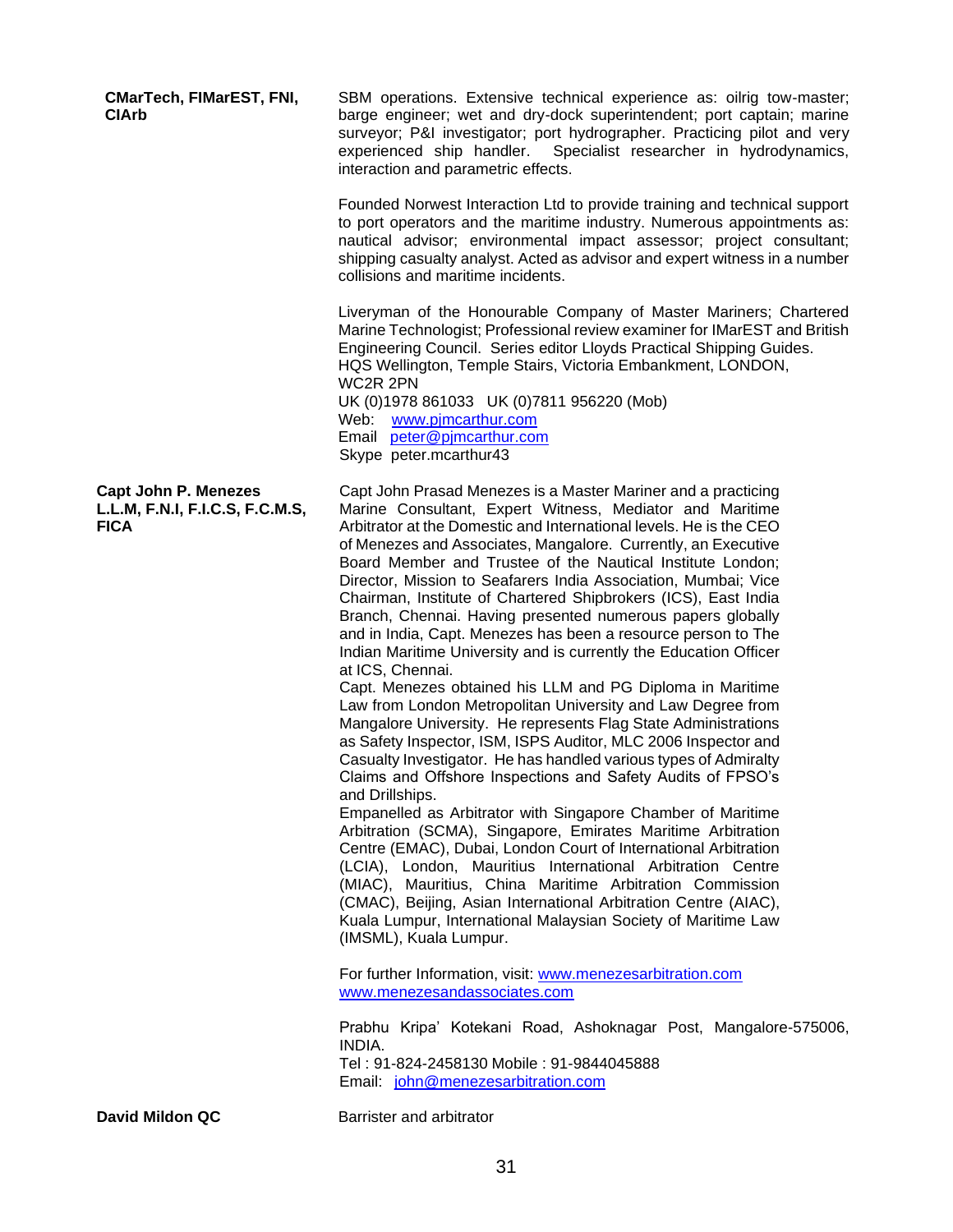|                                                             | In full-time practice at the Commercial Bar since 1980. Acts as arbitrator<br>and counsel in a wide range of commercial disputes including marine and<br>shipping. He has also made a number of determinations in fields within his<br>expertise under dispute resolution clauses requiring expert determination.                                                                                                                                                                                                                                                                                                                                                                                    |
|-------------------------------------------------------------|------------------------------------------------------------------------------------------------------------------------------------------------------------------------------------------------------------------------------------------------------------------------------------------------------------------------------------------------------------------------------------------------------------------------------------------------------------------------------------------------------------------------------------------------------------------------------------------------------------------------------------------------------------------------------------------------------|
|                                                             | Essex Court Chambers 24 Lincolns Inn Fields, London WC2A 3EG<br>Tel.: +44 (0)20 7813 8000  Fax: +44 (0)20 7813 8080<br>e-mail: dmildon@essexcourt.net                                                                                                                                                                                                                                                                                                                                                                                                                                                                                                                                                |
| <b>Roger Moisey</b><br>M.A. (Oxon)                          | Barrister of Lincoln's Inn Fields<br>Over 30 years experience in advising ship owners, charterers, traders,<br>banks, and insurance companies in connection with contentious and non-<br>contentious issues arising under charterparties, bills of lading, sale and<br>purchase contracts, loan agreements, letters of credit and generally in<br>matters relating to shipping and international trade. Regular speaker at<br>seminars including Bimco training courses. Extensive experience of<br>maritime arbitration, including gathering evidence, drafting pleadings and<br>submissions, and acting as advocate at oral hearings.<br>Speaks Greek, and French                                  |
|                                                             | Principal of: Transport Counsellors International Ltd.<br>c/o Transport Counsellors International Ltd.<br>26 Skouze Street, Piraeus 185 36, Greece<br>Tel.: +302 10 428 4030  Fax: +302 10 428 4021<br>e-mail: tci@tci.gr                                                                                                                                                                                                                                                                                                                                                                                                                                                                            |
| <b>Andrew Moran QC</b>                                      | Andrew G Moran QC is an independent, full-time, international commercial<br>arbitrator, with over a quarter of a century's experience as arbitrator and<br>judge, in the determination of an extremely wide range of commercial and<br>maritime disputes.                                                                                                                                                                                                                                                                                                                                                                                                                                            |
|                                                             | His primary office and base is at The Arbitration Chambers of Singapore in<br>Maxwell Chambers; but he also has bases from which he is able to arbitrate<br>in the UK (London), and Continental Europe (Paris and Geneva). He was<br>in practice for over 40 years as Counsel (nearly 25 years as Queen's<br>Counsel) and in that role he led teams of lawyers in conducting many<br>complex commercial, civil and maritime cases. He is a Master of the Bench<br>of the Honourable Society of Gray's Inn.                                                                                                                                                                                           |
|                                                             | Andrew is in much demand as a speaker at International Arbitration Events.<br>In recent times, he has lectured in company with other leading arbitrators<br>and arbitration practitioners at the Asia Pacific Regional Arbitrators<br>Conference, at many Singapore Chamber of Maritime Arbitration Events in<br>Singapore and Dubai, at an ICC Conference in Mumbai and at the Asian<br>International Arbitration Centre ADR Week in Kuala Lumpur and also<br>participated at numerous venues and arbitration events including Hong<br>Kong Arbitration Week, ICC Asia Conferences, Global Arbitration Review<br>Live Events, SIAC Congresses, ICCA Sydney 2018 and LCIA conferences<br>and events. |
|                                                             | THE ARBITRATION CHAMBERS, 32 Maxwell Road #02-03, Singapore<br>069115<br>Tel: +65 8468 3800 Email: andrew@andrewmorangc.com                                                                                                                                                                                                                                                                                                                                                                                                                                                                                                                                                                          |
| <b>Jagannath Muthu</b><br><b>FCIArb, FSIArb, FICS, ACII</b> | Jagannath is a commercial practioner and who continues to be involved in<br>various facets of shipping. He specialises in Shipping, Transport and<br>International Trade and is presently listed as panel arbitrator at Kuala                                                                                                                                                                                                                                                                                                                                                                                                                                                                        |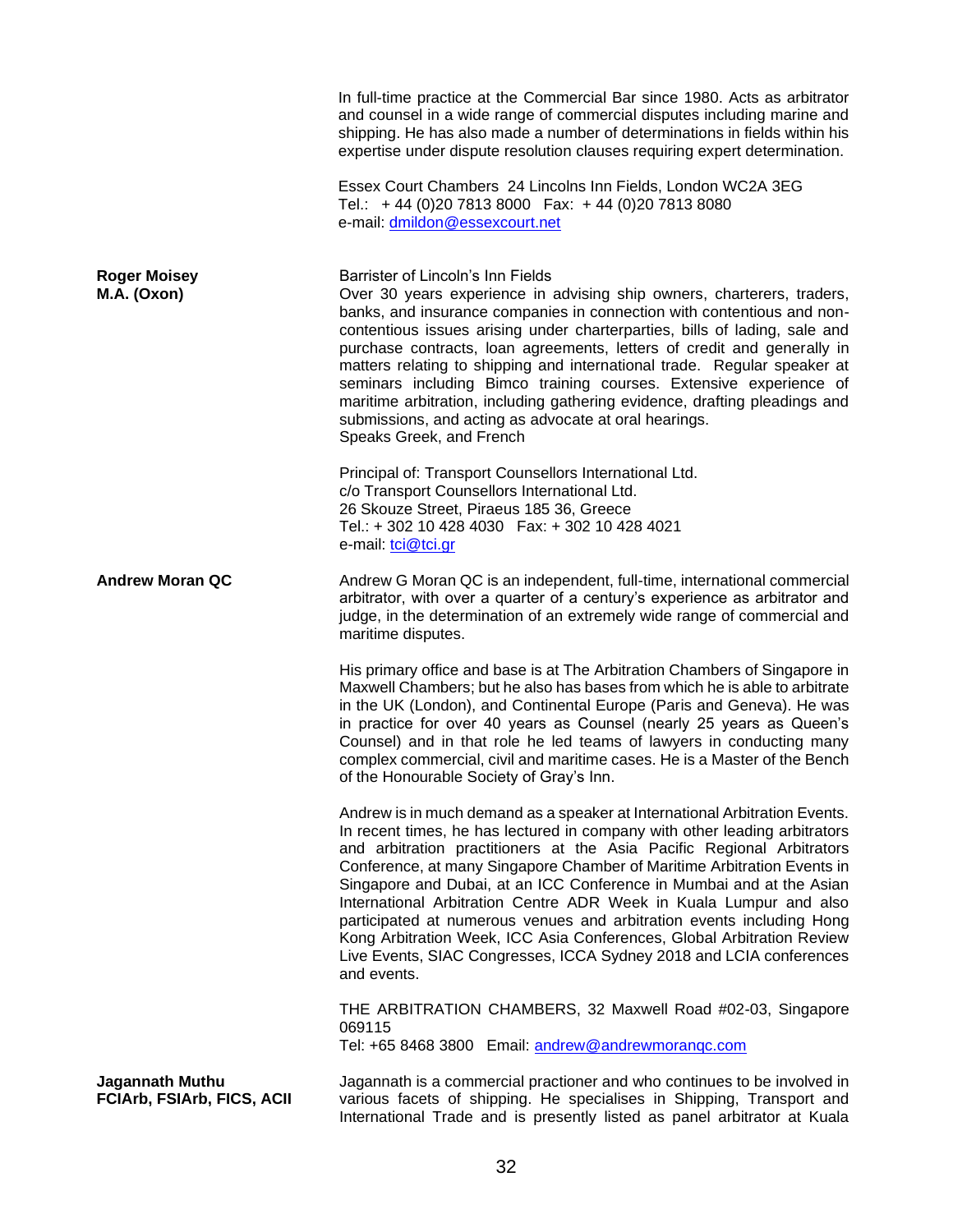| <b>Associate Member,</b><br><b>Association of Average</b><br><b>Adjusters</b><br><b>Associate Mediator,</b><br><b>Singapore Mediation Centre</b> | Lumpur Regional Centre of Arbitration, Indian Council of Arbitration,<br>Maritime Law Association of Australia and New Zealand.<br>Jagannath enjoys sitting as an arbitrator, either alone or as part of a panel.<br>He is happy to accept appointments as an arbitrator both in Singapore and<br>abroad.                                                                                                                                                                                |
|--------------------------------------------------------------------------------------------------------------------------------------------------|------------------------------------------------------------------------------------------------------------------------------------------------------------------------------------------------------------------------------------------------------------------------------------------------------------------------------------------------------------------------------------------------------------------------------------------------------------------------------------------|
|                                                                                                                                                  | NAU Pte Ltd, Level 36 UOB Plaza 1, 80 Raffles Place, Singapore 048624<br>Tel: + 65 6763 3239 Email: Jagan@nau.com.sg                                                                                                                                                                                                                                                                                                                                                                     |
| <b>Capt Sean P O'Mahony</b><br><b>BA, PG Dip Maritime Law</b>                                                                                    | At sea 1969 to 1986, sailing mainly on Chemical/Parcel tankers.<br>From 1986 to 2012 involved in the commercial management of<br>Chemical/Parcel tankers, trading worldwide. Founding partner Serromah<br>Shipping BV in 1992 www.serromahshipping.com<br>Passed with merit Post Graduate Diploma Maritime Law 2009.<br>Since October 2012 working full time as a maritime arbitrator.<br>Vast experience in Tanker chartering, Operations, Charterparties,<br>Demurrages.               |
|                                                                                                                                                  | Bergseplas Laan 2, 3054 AR, Rotterdam, The Netherlands.<br>Tel: +31 10 2183331 Mobile: +31 653 183 861<br>E-mail: spomct@gmail.com                                                                                                                                                                                                                                                                                                                                                       |
| <b>Prof. Avv. Francesco</b><br>P. Olivieri                                                                                                       | Born in Milan, 22nd August 1951, Italian citizenship<br>Languages: Italian, French, English and Spanish.<br>Minister Counselor at Council of Europe, Strasbourg 2019-2020<br>Honorary Consul of the Grand Duchy of Luxembourg, Florence 1991-2017<br>Barrister at the International Criminal Court (2002)<br>Professor Legal Specialization School Florence University (27.11.2019-<br>present)<br>Avocat au Barreau de Bruxelles (from 1993)<br>Lawyer admitted in Florence (from 1980) |
|                                                                                                                                                  | Admitted to OHADA (African Business Arbitration), 2020<br>Member of the Italian Committee International Chamber of Commerce<br>(2008)                                                                                                                                                                                                                                                                                                                                                    |
|                                                                                                                                                  | Various international arbitrations as Arbitrator and Lawyer administered by:<br>ICC International Arbitral Chambers in Paris, CIETAC in Beijing, National<br>and International Arbitral Chamber in Milan (CCIAA); International<br>Chamber in Stockholm and Genoa, European Arbitral Court in Strasbourg.                                                                                                                                                                                |
|                                                                                                                                                  | More than thirty years of specific experience in International Law with<br>particular specialization in International Fiscal and Corporate Planning,<br>Arbitrations, Trusts, Contracts, Mergers and Acquisitions. Legal consultant<br>to General Electric from 1995<br>More than 100 pubblications and contributions.<br>Member of the Italian Committee from 2007 AIA Italian Arbitration<br>Association.                                                                              |
|                                                                                                                                                  | Università di Firenze. Via Ximenes, 19, Firenze 50125, Italy<br>Tel: + 39 348 782 1918    Email: olivieri@conslux.it                                                                                                                                                                                                                                                                                                                                                                     |
| <b>Angharad Parry BA</b><br>(Hons) (Oxon) LLM<br>(Cantab) MBA                                                                                    | Angharad Parry is a practising barrister, with over 15 years' experience<br>specialising in commodities, shipping, energy and natural resources, and<br>general commercial law. She has been consistently recognised by<br>directories for her expertise as counsel in commodities, and shipping, and<br>was ranked as one of two leading juniors in the London market in shipping<br>in 2018. Angharad has particular experience in disputes involving conflicts                        |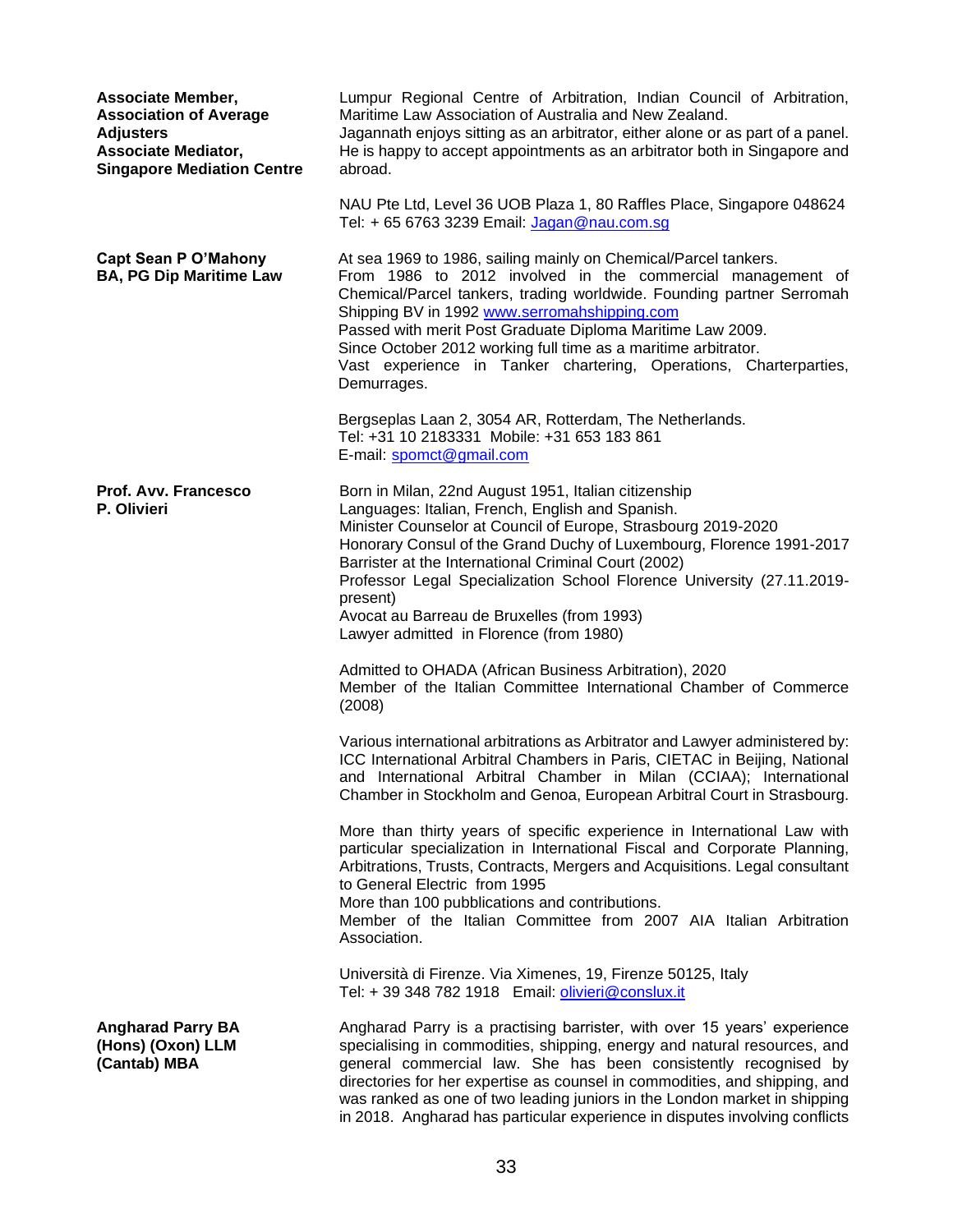|                                                                                    | LMAA arbitrations to date.                                                                                                                                                                                                                       | of law/private international law. She has acted as counsel in hundreds of                                                                                                                                                                                                                                                                                                                                                                                                                                                                                                                                                                                                                                                                                                                                                                                                                                                     |
|------------------------------------------------------------------------------------|--------------------------------------------------------------------------------------------------------------------------------------------------------------------------------------------------------------------------------------------------|-------------------------------------------------------------------------------------------------------------------------------------------------------------------------------------------------------------------------------------------------------------------------------------------------------------------------------------------------------------------------------------------------------------------------------------------------------------------------------------------------------------------------------------------------------------------------------------------------------------------------------------------------------------------------------------------------------------------------------------------------------------------------------------------------------------------------------------------------------------------------------------------------------------------------------|
|                                                                                    | including on Small Claims Procedure terms (SCP).                                                                                                                                                                                                 | Angharad has taken arbitral appointments ad hoc and under auspices of<br>institutions such as the ICC. Angharad accepts LMAA appointments,                                                                                                                                                                                                                                                                                                                                                                                                                                                                                                                                                                                                                                                                                                                                                                                    |
|                                                                                    | Spanish and French, and basic German.                                                                                                                                                                                                            | In addition to being a native English speaker, Angharad speaks high level                                                                                                                                                                                                                                                                                                                                                                                                                                                                                                                                                                                                                                                                                                                                                                                                                                                     |
|                                                                                    | 7842 1270<br>Email: AParry@20essexst.com                                                                                                                                                                                                         | 20 Essex Street, London, WC2R 3AL T: +44 (0)20 7842 1200 F: +44 (0)20                                                                                                                                                                                                                                                                                                                                                                                                                                                                                                                                                                                                                                                                                                                                                                                                                                                         |
| <b>Carlos Perez</b>                                                                | insurance and shipping casualties.<br>Languages: Fluent in Spanish and English.                                                                                                                                                                  | Shipping lawyer for the last 18 years, including 10 as a Partner and Head<br>of the Shipping Department at Stephenson Harwood and DLA Piper in<br>Spain. Formerly associate at Clifford Chance (London) and thereafter at a<br>leading Spanish shipping law firm. Wide experience of dispute resolution,<br>including bill of lading and charterparty disputes, international trade,                                                                                                                                                                                                                                                                                                                                                                                                                                                                                                                                          |
|                                                                                    | Perez Albors & Co., Avda de la Marina s/n, Isla de la Vela 4 -32<br>11310 Sotogrande, Cadiz, Spain<br>Tel: +34 956 61 04 54  Fax: +34 956 04 13<br>e-mail: cperez@perezalbors.com                                                                |                                                                                                                                                                                                                                                                                                                                                                                                                                                                                                                                                                                                                                                                                                                                                                                                                                                                                                                               |
| <b>Martin Pettinger</b><br><b>F.I.C.S.</b>                                         | chartering.                                                                                                                                                                                                                                      | Specific area of expertise in all forms of coastal, short sea and small Ship                                                                                                                                                                                                                                                                                                                                                                                                                                                                                                                                                                                                                                                                                                                                                                                                                                                  |
|                                                                                    | Pettinger Hilton Shipping Ltd.<br>Tel.: +44 (0)1323 833833   Fax: +44 (0)1323 833832<br>e-mail: charter@pettingerhilton.co.uk Mobile: 07990-592761                                                                                               | 1 Chestnuts, Gardner Street, Herstmonceux, East Sussex, BN27 4LD                                                                                                                                                                                                                                                                                                                                                                                                                                                                                                                                                                                                                                                                                                                                                                                                                                                              |
| <b>Murray Pickering QC</b>                                                         | practiced at 20 Essex Street since 1969.<br>as required in this work and separately.<br>Bencher of the Inner Temple.<br>20 Essex Street, London WC2R 3AL<br>Tel: +44 (0)20 7842 1200 Fax: +44 (0)20 7842 1270<br>Email: mpickering@20essexst.com | Murray Pickering QC was called to the Bar (Inner Temple) in 1963 and has<br>He took Silk in 1985 and was appointed as a Recorder in 1992. His principal<br>areas of practice are commercial law, banking, financial transactions<br>(particularly negotiable instruments and documentary credits), insurance<br>and reinsurance, professional negligence, international sales of goods and<br>commodity trading, carriage of goods by land, sea and air, agency, and<br>other domestic and international contracts. Procedural, evidential and<br>jurisdictional and other private international law issues have been dealt with<br>He has been appointed as an arbitrator in commercial cases (both sole and<br>as a member of panels) under ICC, LMAA, Stockholm Chambers of<br>Commerce, and ad hoc terms, usually arising out of a wide range of<br>contractual disputes between corporate parties. Murray Pickering is a |
| <b>Paulo Fernando Pinheiro</b><br>Machado, MCIArb<br>MPhil, GDL, PGDip, LLB (Hons) |                                                                                                                                                                                                                                                  | Brazilian diplomat and advocate with extensive international experience, in<br>particular in the maritime and commodities industries. As a career diplomat,<br>Mr Pinheiro Machado had several high-level postings in Europe and South<br>America and was appointed Chargé d'Affaires (Head of Diplomatic Mission)                                                                                                                                                                                                                                                                                                                                                                                                                                                                                                                                                                                                            |

in Prague and Copenhagen.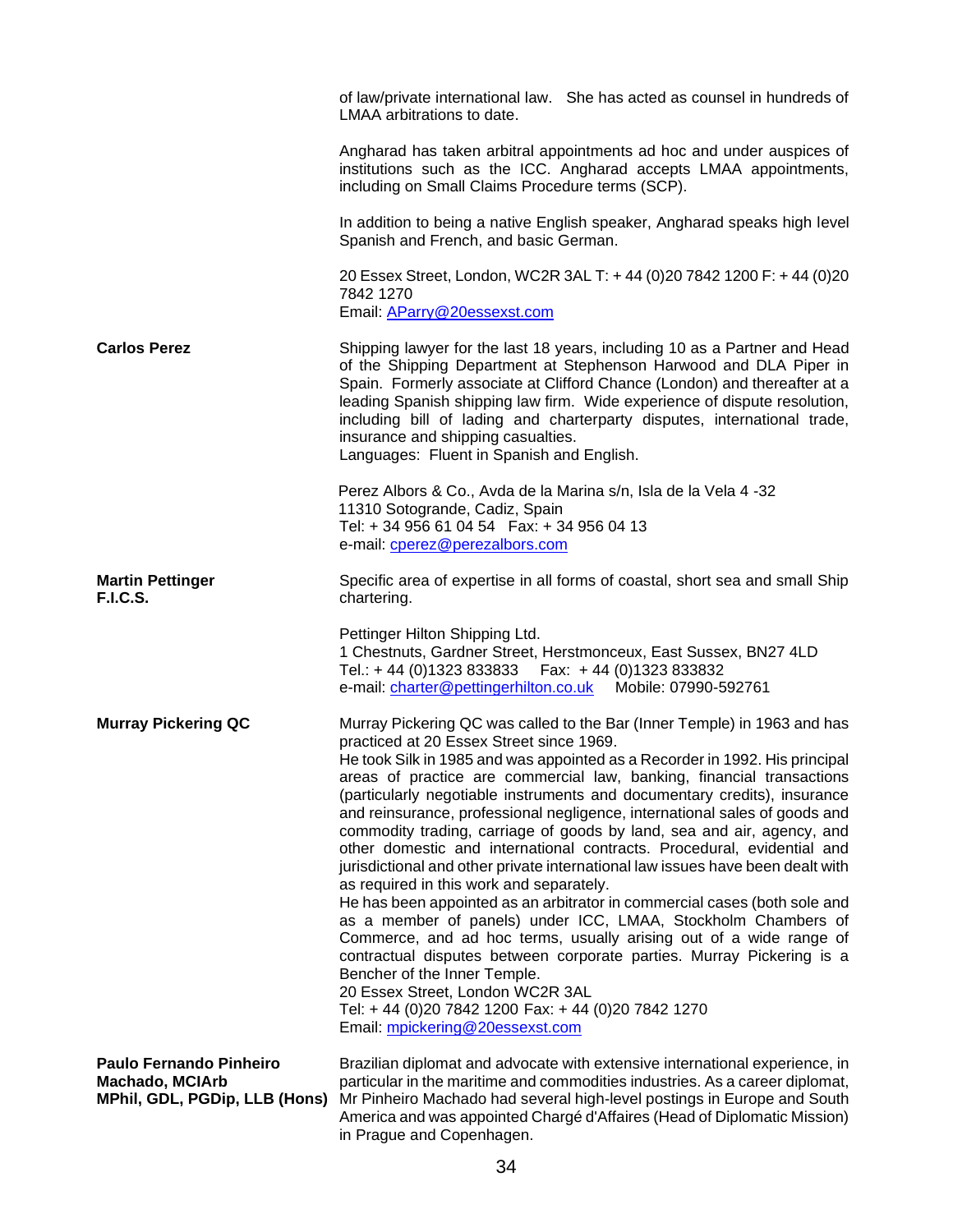|                                        | Mr Pinheiro Machado trained as an advocate in both the civil and the<br>common law traditions, having graduated in law in Brazil and in England<br>and Wales. He also has an MPhil in Diplomacy from Instituto Rio Branco,<br>the Brazilian Diplomatic Academy. Mr Pinheiro Machado is a skilled<br>mediator and arbitrator and is particularly well-suited to act in references<br>that operate on the boundaries of different legal traditions.                                                                                                                                                                                                                                                                                                                                                                                                                                                                                                                                                                                                                                                                                                                         |
|----------------------------------------|---------------------------------------------------------------------------------------------------------------------------------------------------------------------------------------------------------------------------------------------------------------------------------------------------------------------------------------------------------------------------------------------------------------------------------------------------------------------------------------------------------------------------------------------------------------------------------------------------------------------------------------------------------------------------------------------------------------------------------------------------------------------------------------------------------------------------------------------------------------------------------------------------------------------------------------------------------------------------------------------------------------------------------------------------------------------------------------------------------------------------------------------------------------------------|
|                                        | Mr Pinheiro Machado is multi-lingual and has extensive cross-cultural<br>management experience. He is fluent in Portuguese, English (CPE A),<br>French (DALF C2), Spanish (DELE Superior), Italian, Danish, Swedish and<br>Norwegian. He also has working knowledge of German and Russian.                                                                                                                                                                                                                                                                                                                                                                                                                                                                                                                                                                                                                                                                                                                                                                                                                                                                                |
|                                        | Mr Pinheiro Machado is a Member of the Chartered Institute of Arbitrators<br>(MCIArb) and of the Baltic Exchange and is accepting appointments in any<br>location.                                                                                                                                                                                                                                                                                                                                                                                                                                                                                                                                                                                                                                                                                                                                                                                                                                                                                                                                                                                                        |
|                                        | Brazilian Bar Call: OAB/PR 82277/37830 (2004)                                                                                                                                                                                                                                                                                                                                                                                                                                                                                                                                                                                                                                                                                                                                                                                                                                                                                                                                                                                                                                                                                                                             |
|                                        | Pinheiro Machado & Co - International Advocates<br>Rua Emilio Cornelsen 500, Ahu, Curitiba - PR, Brazil, 80540 - 220<br>Tel: + 55 (41) 99822-4351<br>e-mail: pfpm@pmadvocates.com<br>www.pmadvocates.com                                                                                                                                                                                                                                                                                                                                                                                                                                                                                                                                                                                                                                                                                                                                                                                                                                                                                                                                                                  |
| <b>Konstantin Putrya</b><br><b>PhD</b> | Partner at the leading maritime law firm in Russia Vice-chairman of the<br>Russian Maritime Law Association (RUMLA), lecturer on maritime law in<br>Higher School of Economics (HSE), Russia, Supporting member of the<br>London Maritime Arbitrators Association (LMAA), Associate at Chartered<br>Institute of Arbitrators (CIArb), grant-holder of the Government of the<br>French Republic, 2014: PhD legal research in Paris 1 Pantheon-Sorbonne<br>University. Started his career in 2007 in a regional leading maritime law firm<br>in the South of Russia, in 2017 moved and since that time works in Saint-<br>Petersburg in leading Russian maritime law firm NAVICUS.LAW.<br>Specialized in handling of different in tort (collisions, allisions, cargo<br>damage)/contractual claims (cargo loss and damage, freight, hire<br>payments) in commercial and arbitration courts, ships and cargoes arrest,<br>oil spills, bankruptcy matters, recognition and enforcement of arbitration<br>awards in Russia. Represented interests under LCIA, LMAA and the ICAC<br>at the RF CCI rules. Russian native speaker, proficient in English and<br>French languages. |
|                                        | E-mail: kp@navicus.law 191124, Russia, Saint-Petersburg, 1, Orlovskaya<br>str. Mob: +7 928 988 11 07                                                                                                                                                                                                                                                                                                                                                                                                                                                                                                                                                                                                                                                                                                                                                                                                                                                                                                                                                                                                                                                                      |
| <b>Thomas Raphael QC</b>               | Thomas Raphael is a Queens' Counsel with a wide commercial practice,<br>and extensive experience in shipping and shipbuilding disputes both as<br>counsel and arbitrator. He is recommended for shipping by the Legal 500<br>and for commercial dispute resolution by the Legal 500 and Chambers and<br>Partners. He is delighted to accept arbitral appointments, whether alone or<br>as part of a panel, and has sat as Chairman in maritime arbitrations. He<br>also acts as expert of English law in foreign proceedings.                                                                                                                                                                                                                                                                                                                                                                                                                                                                                                                                                                                                                                             |
|                                        | 20 Essex Street, London, WC2R 3AL<br>Tel: +44 (0)20 7842 1200   Fax: +44 (0)20 7842 1270<br>Email: traphael@20essexst.com                                                                                                                                                                                                                                                                                                                                                                                                                                                                                                                                                                                                                                                                                                                                                                                                                                                                                                                                                                                                                                                 |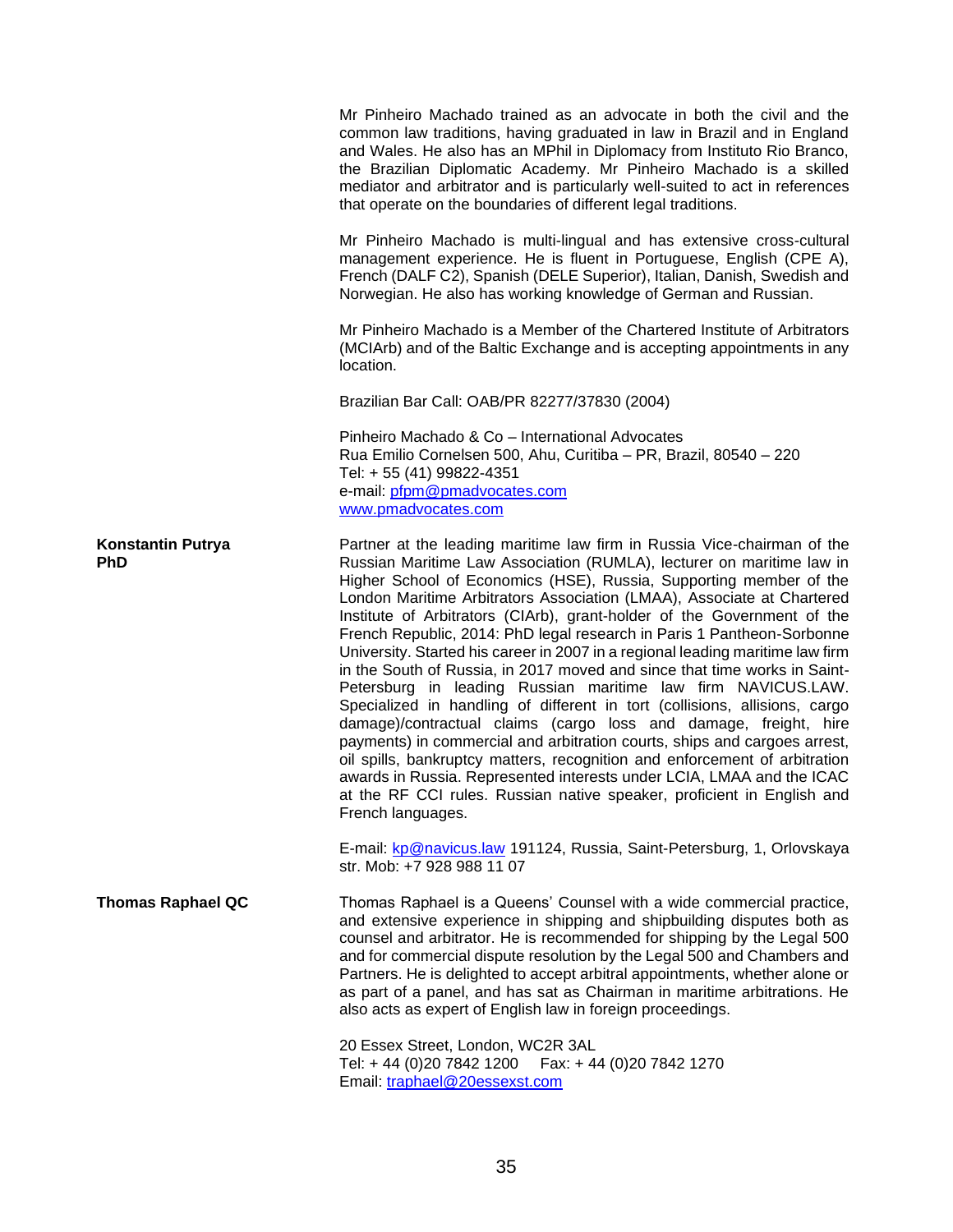**Adedoyin Rhodes-Vivour Senior Advocate of Nigeria LLB (Hons) Lagos, LLM (Lagos) MA (King's College, London, University of London) FCIarb, Chartered Arbitrator CEDR UK** 

Adedoyin Rhodes-Vivour, lawyer and arbitrator, a British Chevening Scholar is a Chartered Arbitrator and Fellow of the Chartered Institute of Arbitrators (CIArb) with over 40 years' experience in commercial law and arbitration. She holds a Practice Diploma in International Arbitration (Law Society of England/Wales and International Bar Association). She is a Notary Public of Nigeria called to the Nigerian Bar in 1981. Adedoyin holds the Certificate of Anatomy of Shipping from the Seatrade Academy, Cambridge, England (2008). Adedoyin is a CEDR (UK) Accredited Mediator.

She is the Pioneer President of the Maritime Arbitrators Association of Nigeria and has been involved in arbitrating commercial and maritime disputes since 1998. She took silk in 2019 (SAN). She is a member of the Court of the International Chamber of Commerce (ICC), International Court of Arbitration and member of the World Bank Group Sanctions Board. She is listed on various International Arbitration Panels including the ICDR (International division of American Arbitrators Association AAA), Dubai International Arbitration Centre (DIAC), Singapore International Arbitration Centre (SIAC) and the Kigali International Arbitration Centre.

Over the past 40 years she has developed extensive experience as a Commercial/Maritime Arbitrator. Adedoyin has frequently been appointed as Chair of the tribunal or as sole arbitrator as well as a panel member. Her expertise is recognized in various publications including Expert Guides and Who's Who Legal (Arbitration). She is described in Who's Who 'as an arbitrator grounded with outstanding ability and particularly noted for her expertise within the maritime and business law 'and one who draws high praise for her considerable expertise acting as sole and presiding arbitrator in high value disputes'.

She has written several articles on Arbitration/ADR and regularly delivers papers at international and domestic conferences and training events. She is an approved tutor for the CIArb and a Regional pathway Leader for Africa. She is the author of the book titled: 'Commercial Arbitration Law and Practice in Nigeria through the Cases' Published by LexisNexis.

DOYIN RHODES-VIVOUR & CO, 9 Simeon Akinlonu Crescent Oniru Private Estate, Victoria Island Extension, Lagos - Nigeria. Tel: +234 803 417 3455, (01) 4544373 Email: [doyin@drvlawplace.com](mailto:doyin@drvlawplace.com)

**Mario Riccomagno** Lawyer and arbitrator. Co-founder and senior partner of MR International Lawyers, a law firm with principal office in Genoa. Areas of practice include commercial law and law of transports with particular focus on charterparty and bill of lading disputes, sale & purchase, marine insurance. Appointed as third-party arbitrator, sole arbitrator and party arbitrator in domestic and international maritime and commercial disputes. Former member of the Council of the International Bar Association and former secretary general of the Mediterranean Maritime Arbitration Association. Presently Mario is co-chair of the Focus Group "Maritime Arbitration" of the Italian Arbitration Association; member of the Council of the Italian Maritime Law Association; member of the Sub-Committee "Carriage of Goods" of the Comité Maritime International and director of the European Maritime Law Organization. He is also panel arbitrator of the China Maritime Arbitration Commission and of the Centre de Conciliacìon Maritimo de Panama. Under the academic profile Mario lectured as visiting professor at the University of Genoa on contracts of navigation and lectured also on international contracts, law of transports, arbitration and ADR at several training courses and master's programmes organized by the University of Milan, the Genoa Bar Council and the Academy of Law, Mediation and Arbitration. He is co-author of books on multimodal transport, commercial arbitration and mediation and has written about fifty articles on matters of law of transports and of dispute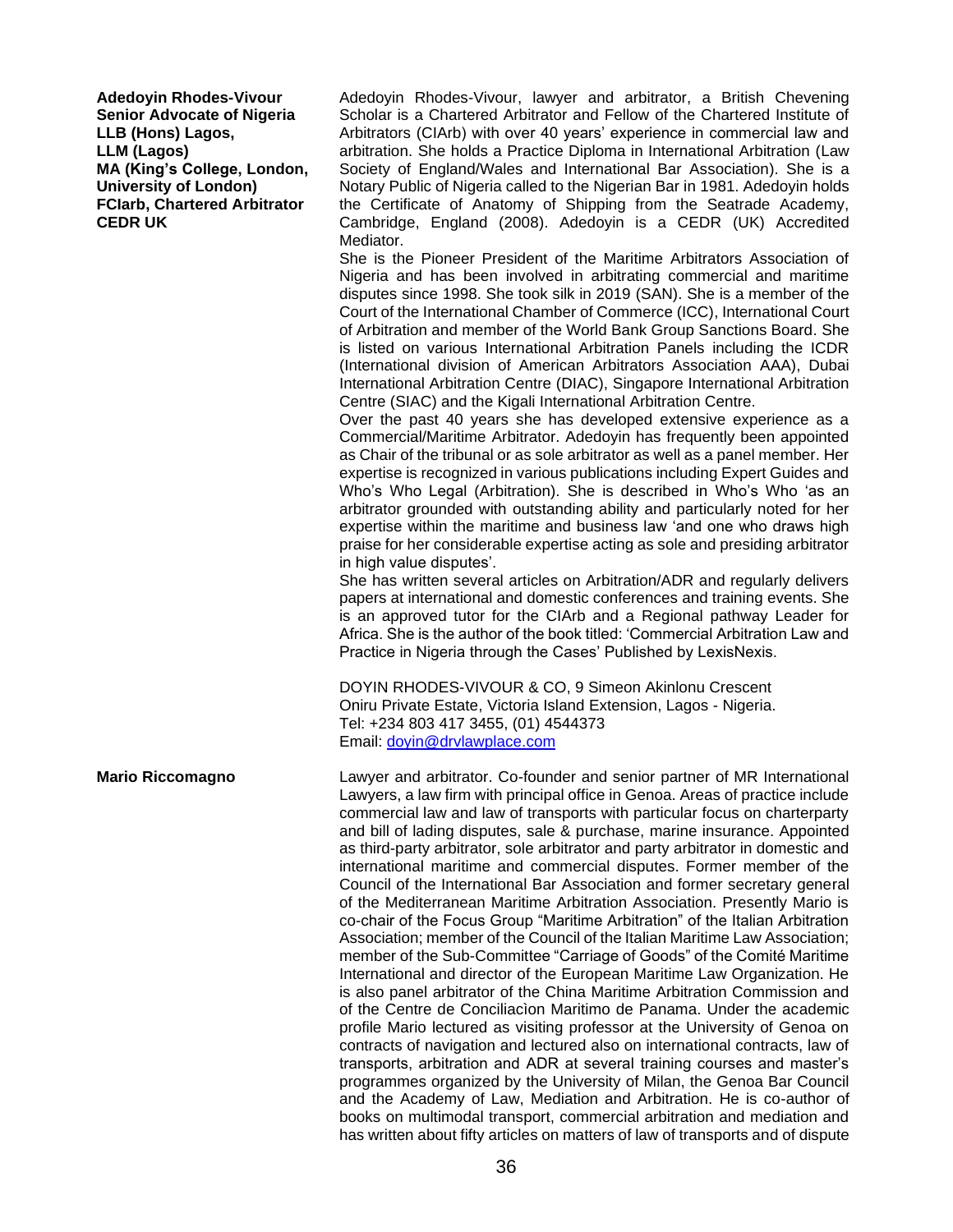|                                                                            | resolution which have been published in Italian and foreign law magazines<br>and journals.<br>Avv. Mario Riccomagno, Viale Padre Santo 5/8, 16122 Genova, Italy<br>Tel. 0039 010 3078037<br>Email: mario.riccomagno@mrilawyers.eu                                                                                                                                                                                                                                                                                                                                                                                                                                                                  |
|----------------------------------------------------------------------------|----------------------------------------------------------------------------------------------------------------------------------------------------------------------------------------------------------------------------------------------------------------------------------------------------------------------------------------------------------------------------------------------------------------------------------------------------------------------------------------------------------------------------------------------------------------------------------------------------------------------------------------------------------------------------------------------------|
| <b>Captain Peter Roberts</b><br><b>B.Sc., F.N.I.</b>                       | 30 years sea-going experience in all ranks of deck officer, up to and<br>including Master, of bulk carriers, dry cargo and container vessels; 3 years<br>experience as Operations Manager of a U.K.-based Shipowner; and 7<br>years' experience as a Marine Consultant and Expert Witness in U.K. and<br>abroad. Author of "Watch-keeping safety and cargo management in port"<br>(Nautical Institute/U.K. P & I).                                                                                                                                                                                                                                                                                 |
|                                                                            | C waves Ltd. Dukes House, 32-38 Dukes Place, London, EC3A 7LP<br>Tel.: +44 (0)20 7083 7188   Fax: +44 (0)20 7083 7199<br>e-mail: p.roberts@cwaves.co.uk                                                                                                                                                                                                                                                                                                                                                                                                                                                                                                                                            |
| <b>Roger Rookes</b>                                                        | Arbitration and Claims Manager                                                                                                                                                                                                                                                                                                                                                                                                                                                                                                                                                                                                                                                                     |
| <b>B.A., F.I.C.S., F.C.I.Arb</b>                                           | 23 Collingwood Avenue, London, N10 3EH.<br>Tel: +44 (0)7801 582 644  Fax: +44 (0)20 8711 2911<br>e-mail: roger@roger-rookes.com                                                                                                                                                                                                                                                                                                                                                                                                                                                                                                                                                                    |
| <b>Bhoumick Sanghvi</b><br>B.Com, C.A(FC), M.I.C.S,<br><b>ACIArb</b>       | An accomplished shipping commercial professional benefitting from a<br>broad background in shipping management & finance, accounting &<br>costing qualifications as well as practical maritime law, having worked in<br>multi-cultural environments for shipowners, operators and charterers<br>accumulating with a wealth of experience in international trade (coal, ore,<br>grains, fertilizers, cement, logs, projects etc), chartering (all sizes from<br>capes to heavy lifts), operations, insurance and claims handling<br>(demurrage, speed/consumption, cargo, hull, FFO). Specialist knowledge<br>of India, Middle East, South Asian and Far East values, attributes and<br>conditions. |
|                                                                            | Supporting member of LMAA accepting appointments, Member of Hong<br>Kong Maritime Arbitration Group (HKMAG) and an independent maritime<br>consultant and mediator.                                                                                                                                                                                                                                                                                                                                                                                                                                                                                                                                |
|                                                                            | Waterfront Marine Solutions (HK) Limited<br>12-D Hilton Towers, 96 Granville Road, Kowloon, Hong Kong SAR<br>Tele: +852 92235297<br>Email: bhoumick@waterfrontmarinesolution.com                                                                                                                                                                                                                                                                                                                                                                                                                                                                                                                   |
| <b>Captain Tim Sears</b><br>(Master Mariner)<br>A.F.R.I.N., M.N.I., M.I.E. | <b>Marine Consultant</b><br>Involved in shipping since 1964 and surveying in particular since 1980.<br>Wide experience of bulk and general cargoes, transportation and ship<br>related incidents.                                                                                                                                                                                                                                                                                                                                                                                                                                                                                                  |
|                                                                            | Seaco Marine, 4 Southview Close, Southview Road, Crowborough,<br>East Sussex, TN6 1HH<br>Tel: +44 (0)1892 661591 Mobile: 07710 036304<br>e-mail: timsears@seacomar.co.uk                                                                                                                                                                                                                                                                                                                                                                                                                                                                                                                           |
| <b>Ms Vasanti Selvaratnam QC</b>                                           | In full time practice at the Commercial and Admiralty Bar since 1984.<br>Recorder (part time Judge) since 1999; QC in 2001. Specialises in full<br>range of maritime disputes, commodities and insurance. Recently acted<br>as chair in 4 conjoined LMAA arbitrations raising complex points on<br>damages.                                                                                                                                                                                                                                                                                                                                                                                        |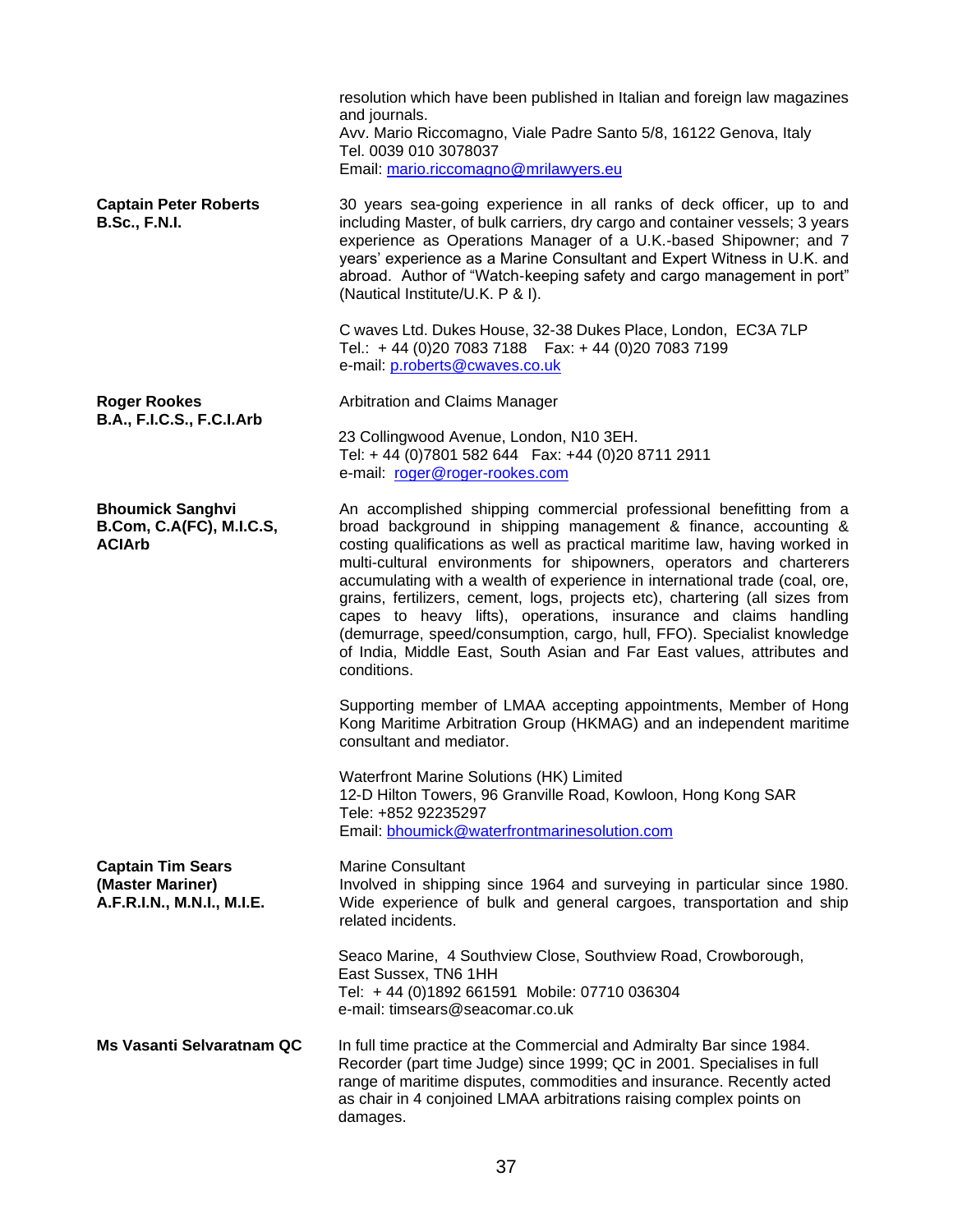|                                                                   | 36 Stone, The 36 Group, 4 Field Court, Gray's Inn, London WC1R 5EA<br>Tel.: +44 (0)20 7440 6900<br>Fax: +44 (0) 20 7421 8035<br>e-mail: vselvaratnam@36stone.co.uk                                                                                                                                                                                                                                                                                                                                                                                                                                                                                                                                                                                             |
|-------------------------------------------------------------------|----------------------------------------------------------------------------------------------------------------------------------------------------------------------------------------------------------------------------------------------------------------------------------------------------------------------------------------------------------------------------------------------------------------------------------------------------------------------------------------------------------------------------------------------------------------------------------------------------------------------------------------------------------------------------------------------------------------------------------------------------------------|
| <b>Ann Shazell</b><br><b>Solicitor</b>                            | After qualifying as a solicitor in England & Wales in 1995, Ann worked for<br>leading shipping law firms in London and Hong Kong for several years,<br>specializing in all aspects of the law relating to the carriage of goods by sea<br>(charterparties, bills of lading, cargo claims, unsafe ports, collisions,<br>pollution, ship arrests etc). She subsequently joined the UK P&I Club,<br>where she handled claims mainly for European-based members between<br>2003 and 2008. She then joined the commodities trading team of Reed<br>Smith LLP, dealing with hard and soft commodity trading disputes, before<br>joining Cargill International SA in 2010 as the Global Lead Lawyer for<br>Cargill's Ocean Transportation business.                   |
|                                                                   | Languages: fluent French and German.<br>14 chemin de Normandie, 1206, Geneva, Switzerland.<br>Tel: +41 22 703 2068. Mobile: +41 79 545 2086.<br>Email: ann_shazell@cargill.com                                                                                                                                                                                                                                                                                                                                                                                                                                                                                                                                                                                 |
| W R Siberry QC                                                    | Richard Siberry has been a member of Essex Court Chambers (formerly 4<br>Essex Court) since 1975, and a QC since 1989. He is a Deputy High Court<br>Judge, authorised to sit in the Commercial and Admiralty Courts. Shipping<br>law has always been one of the main focuses of his practice at the Bar. He<br>sits regularly as an arbitrator in shipping, oil and gas, and other commercial<br>arbitrations. Recent LMAA appointments and hearings have included<br>acting as Chairman in a dispute relating to termination of a long-term time<br>charter, and a member of LMAA tribunals in disputes involving termination<br>of a MOA, off-hire disputes, and claims in respect of delayed delivery and<br>time bar defences arising under time charters. |
|                                                                   | Further details of Richard Siberry's extensive experience as an arbitrator<br>can be found at:<br>Arbitrators at 24 Lincoln's Inn Fields, 24 Lincoln's Inn Fields, London<br>Tel: +44 (0)20 7813 8000 Email: rsiberry@arbitratorsinternational.com                                                                                                                                                                                                                                                                                                                                                                                                                                                                                                             |
| Frederico Singarajah, FCIArb<br><b>Barrister &amp; Arbitrator</b> | Frederico is an experienced international arbitrator, a fellow of the<br>Chartered institute of Arbitrators and speaks native Portuguese and<br>conversational Spanish. He specialises in arbitrations in emerging<br>markets, especially Latin America, Lusophone Africa, and South East Asia.<br>He is experienced in international arbitrations in shipping, aviation, natural<br>resources, traditional and renewable energy, banking and finance,<br>construction and infrastructure and insurance and reinsurance sectors.<br>Frederico is experienced in many institutional rules including ICC, LCIA,<br>ICDR, UNCITRAL, SCC, CAM-CCBC and LMAA and industry rules of<br>GAFTA, FOSFA, LME, RSA and FCC.                                               |
|                                                                   | Gatehouse Chambers, 1 Lady Hale Gate, Gray's Inn, London WC1X 8BS<br>Tel: +44 (0) 20 7691 0290<br>Email: Frederico.Singarajah@Gatehouselaw.co.uk                                                                                                                                                                                                                                                                                                                                                                                                                                                                                                                                                                                                               |
| Madhvendra Singh, Cdr,<br><b>FCIArb</b>                           | Madhvendra Singh is the fellow of Chartered Institute of Arbitrators and a<br>Chartered Engineer. He has 20 years of experience as an Officer with the<br>Navy, Ministry of Defence, as Port Manager and with the Maritime Industry.<br>He is an international faculty on Maritime and International Commercial<br>Arbitration. He is a supporting member of London Maritime Arbitrators'<br>Association, member of Mumbai Centre for International Arbitration, India<br>and MCCI Arbitration & Mediation Centre, Mauritius. He is also the member                                                                                                                                                                                                            |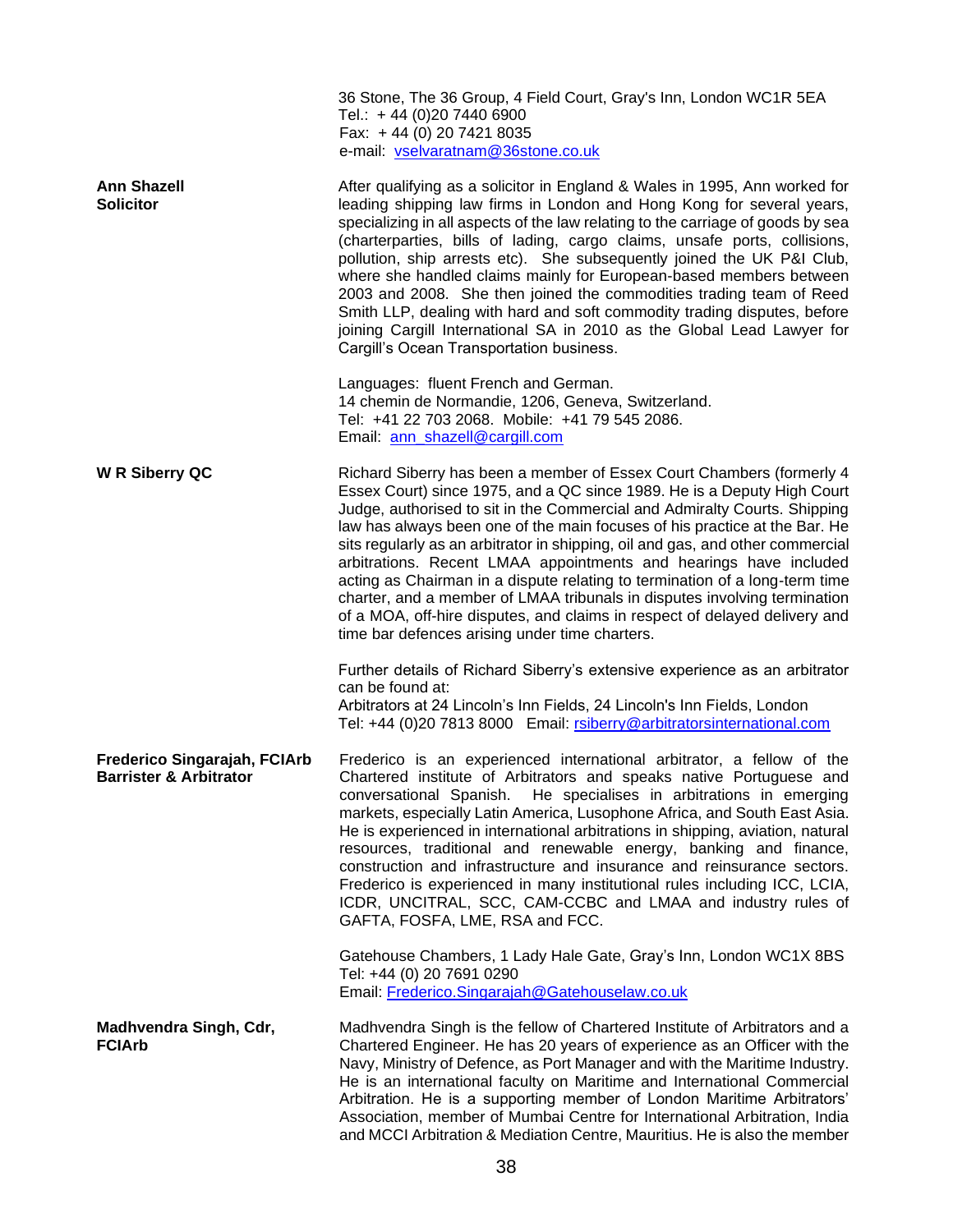|                                                                                                                                | of National Maritime Foundation, India and founding trustee of Maritime<br>India, a Maritime think tank. He is the advisor to numerous International<br>Arbitration centres and writes passionately in international law journals. He<br>is an adjunct faculty with Maritime and Law Universities in India, Africa and<br>Asia Pacific. He has authored articles on AI & Blockchain in arbitration,<br>and authored chapters on practice & procedure of Maritime Arbitration for<br>Thomson Reuters. He has adjudicated Maritime Disputes and advises the<br>Navy on matters of Arbitration. His areas of expertise are Defence,<br>Shipbuilding, Ship Arrest, Refits & Repairs, Collisions, Charterparty,<br>Damage & Loss of Cargo claims, Salvage, Energy, IT, Power Systems and<br>a full range of Dry & Wet Maritime Claims. |
|--------------------------------------------------------------------------------------------------------------------------------|-----------------------------------------------------------------------------------------------------------------------------------------------------------------------------------------------------------------------------------------------------------------------------------------------------------------------------------------------------------------------------------------------------------------------------------------------------------------------------------------------------------------------------------------------------------------------------------------------------------------------------------------------------------------------------------------------------------------------------------------------------------------------------------------------------------------------------------|
|                                                                                                                                | Indian Navy, Ministry of Defence, New Dehli 110011, India<br>Tel: +91 11 2088 0150 arbitratormadhvendra@gmail.com                                                                                                                                                                                                                                                                                                                                                                                                                                                                                                                                                                                                                                                                                                                 |
| J.S. (Stephen) Smid<br>M.A. (Oxon), F.C.I.Arb                                                                                  | Consultant, Arbitrator and Mediator.<br>10 years as Tradax (now Cargill International) Geneva's Legal Adviser,<br>specialising in maritime law and arbitration. 15 years as SGS Geneva's<br>Legal Adviser and Head of Insurance, specialising in liability and insurance<br>issues arising out of the inspection of ocean-borne cargoes. 25 years as<br>GAFTA and FOSFA Arbitrator and Appeal Board Member. Writer and<br>Conference Speaker on maritime and commodity trade law and arbitration<br>issues.                                                                                                                                                                                                                                                                                                                       |
|                                                                                                                                | 2, Rives du Boiron, CH - 1263 Crassier, Switzerland<br>Tel.: +41 22 367 12 92 Fax: +41 22 267 13 31<br>e-mail: smidconsult@smidconsult.com                                                                                                                                                                                                                                                                                                                                                                                                                                                                                                                                                                                                                                                                                        |
| <b>Christopher Smith QC</b>                                                                                                    | Has been a practising barrister since 1989 and took silk in 2009. He is also<br>a CEDR Accredited Mediator. His work covers all aspects of wet and dry<br>shipping and related subjects such as marine insurance. He appears<br>regularly as counsel in arbitrations under LMAA and other Rules. His full<br>CV can be downloaded from the Essex Court Chambers website<br>www.essexcourt.net.                                                                                                                                                                                                                                                                                                                                                                                                                                    |
|                                                                                                                                | Essex Court Chambers, 24, Lincoln's Inn Fields, London, WC2A 3EG. Tel:<br>+44 (0) 207 813 8000. Fax: +44 (0) 207 813 8080.<br>E-mail: csmith@essexcourt.net                                                                                                                                                                                                                                                                                                                                                                                                                                                                                                                                                                                                                                                                       |
| <b>Prof Nathan Tamblyn</b><br>MA (Oxford)<br><b>LLM (Cambridge)</b><br><b>PhD (Cambridge)</b><br><b>SFHEA</b><br><b>FCIArb</b> | Nathan studied law at Oxford and Cambridge, where he was a scholar. He<br>was called to the English Bar by Gray's Inn (1999), and practised as a<br>barrister from Quadrant Chambers, London. His busy practice included<br>shipping law and commercial law. He appeared regularly in court and in<br>arbitration. Nathan is a law professor, and a Senior Fellow of the Higher<br>Education Academy. He has taught at Cambridge, in Hong Kong, and at<br>Exeter. His many publications include a textbook on shipping law, and<br>practitioner texts, including as a contributing author to Chitty on Contract in<br>Hong Kong. Nathan is an independent arbitrator based in London and<br>Exeter.                                                                                                                               |
|                                                                                                                                | Arbitration, PO Box 923, Exeter, EX1 9AB, UK. Tel: (+44) 0749 0067 749<br>Email: tamblyn.nathan@gmail.com                                                                                                                                                                                                                                                                                                                                                                                                                                                                                                                                                                                                                                                                                                                         |
| <b>Tim Taylor LLB, Solicitor</b>                                                                                               | Solicitor engaged in commercial and maritime dispute resolution in the City<br>of London since 1978 with a particular interest in international insurance<br>dispute resolution, including marine and war risks, energy, reinsurance,<br>political risks and general coverage disputes                                                                                                                                                                                                                                                                                                                                                                                                                                                                                                                                            |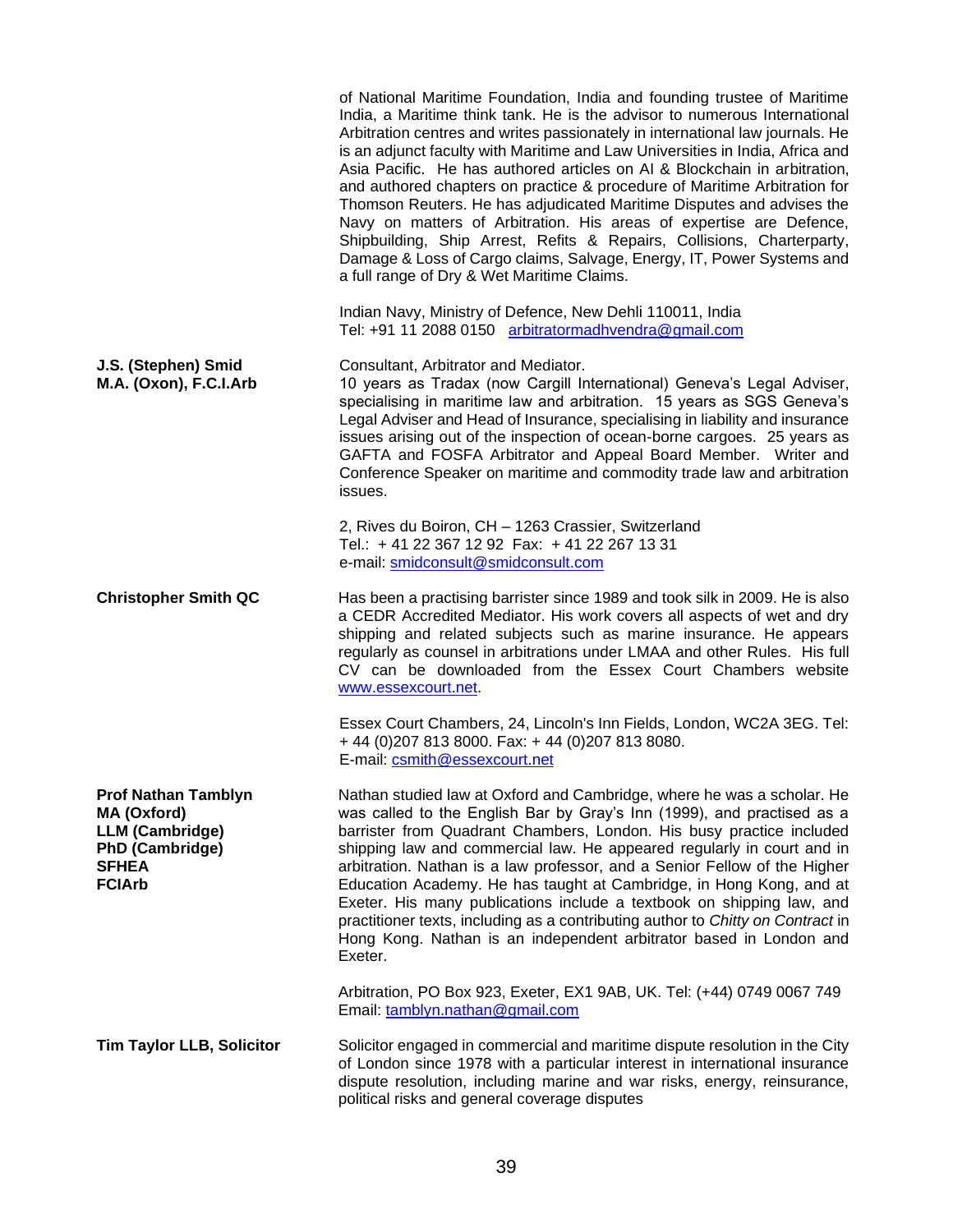|                          | Formerly a partner (now a consultant) in Clyde & Co LLP (until 2020),<br>Barlow Lyde & Gilbert LLP (2003-2012), Hill Taylor Dickinson (1989-2003)<br>and Hill, Dickinson and Co.(1983-1989).<br>ARIAS UK Panel Member.<br>Clyde & Co LLP, The St Botolph Building, 138 Houndsditch, London EC3A<br>7AR<br>Tel: +44 (0) 207 876 6362 Mob: +44 (0) 7717 802283<br>Email: tim.taylor@btinternet.com                                                                                                                                                                                                                                                                                                                                                                                                                                                                                                                                                                                                                                                                             |
|--------------------------|------------------------------------------------------------------------------------------------------------------------------------------------------------------------------------------------------------------------------------------------------------------------------------------------------------------------------------------------------------------------------------------------------------------------------------------------------------------------------------------------------------------------------------------------------------------------------------------------------------------------------------------------------------------------------------------------------------------------------------------------------------------------------------------------------------------------------------------------------------------------------------------------------------------------------------------------------------------------------------------------------------------------------------------------------------------------------|
| <b>Mark Templeman QC</b> | Barrister, arbitrator, mediator.<br>In full time practice at the commercial bar since 1982. Q.C., 2003. CEDR<br>accredited mediator, 2003.<br>Wide experience of commercial arbitration, both as counsel and arbitrator,<br>including charterparty, bill of lading, sale and purchase, shipbuilding,<br>offshore, finance and insurance and reinsurance disputes.<br>Essex Court Chambers, 24 Lincoln's Inn Fields, London WC2A 3EG<br>Tel.:+ 44 (0)020 7813 8000. Fax: + 44 (0)20 7813 8080.<br>e-mail: mtempleman@essexcourt.net                                                                                                                                                                                                                                                                                                                                                                                                                                                                                                                                           |
| <b>Philip Teoh</b>       | Philip Teoh has been in legal practice in Singapore and Malaysia since<br>1990. A 1989 law graduate from the National University of Singapore LLB<br>(Hons) 2nd Upper Division, he is an Advocate & Solicitor of the Supreme<br>Court of Singapore and High Court of Malaya. He also holds a LLM from<br>the University of Malaya. His core areas of practice since inception has<br>been Shipping, Insurance and International Trade. He authored key<br>Practitioners Texts e.g. Halsbury's Laws of Malaysia [ Original Editions] on<br>Shipping, Carriers [ Land, Air and Sea], Bailment and Lien, Limitation of<br>Liability, Sale of Goods, Equity, Conflict of Laws, the Annotated Merchant<br>Shipping Laws including Merchant Shipping Ordinance, Collision<br>Regulations, Marine Oil Pollution, Forms and Precedents on Shipping,<br>Insurance Claims. He also contributed the Chapter on Carriage of Goods<br>by Sea [ Covering Claims under Contracts of Carriage including<br>Charterparties] in the Malaysian Bullen Leake & Jacob Precedents of<br>Pleadings. |
|                          | He is a Member of the ABLM, the Legal Sub-committee of FIATA and is a<br>Pioneer Fellow of the Asian Institute of Alternative Dispute Resolution<br>AIADR and the Hong Kong Society of Construction Adjudicators. He is a<br>Panel Arbitrator with the following Centres: Asian International Arbitration<br>Centre AIAC [formerly KLRCA], Singapore Chamber of Maritime Arbitration<br>SCMA, London Court of International Arbitration LCIA, Brunei Darussalam<br>Arbitration Centre, Stockholm Chamber of Commerce. He has handled<br>many Arbitration cases within and outside Malaysia as Counsel and<br>Arbitrator including maritime arbitration cases including on Charterparties,<br>Ship Sale and Purchase, Insurance. He has spoken and written on<br>Arbitration Topics in International Arbitration Conferences.                                                                                                                                                                                                                                                 |
|                          | In 2016, he was shortlisted amongst the Top 5 Disputes Lawyers for<br>Malaysia in the Asialaw Asia Pacific Dispute Resolution Awards. Chambers<br>in its 2019 Listing has described him:<br>'Philip is a very senior lawyer with a long-standing presence in the market<br>and a deep knowledge of maritime law. He has an impressive track record<br>on shipping disputes, including arbitrations, and has notable experience<br>advising on non-contentious mandates.'<br>Legal 500 has described him in its 2019 Listing:<br>'Arbitrator and litigator Philip Teoh's team is experienced in maritime<br>insurance matters, ship arrests, cargo damages and contractual disputes.'                                                                                                                                                                                                                                                                                                                                                                                         |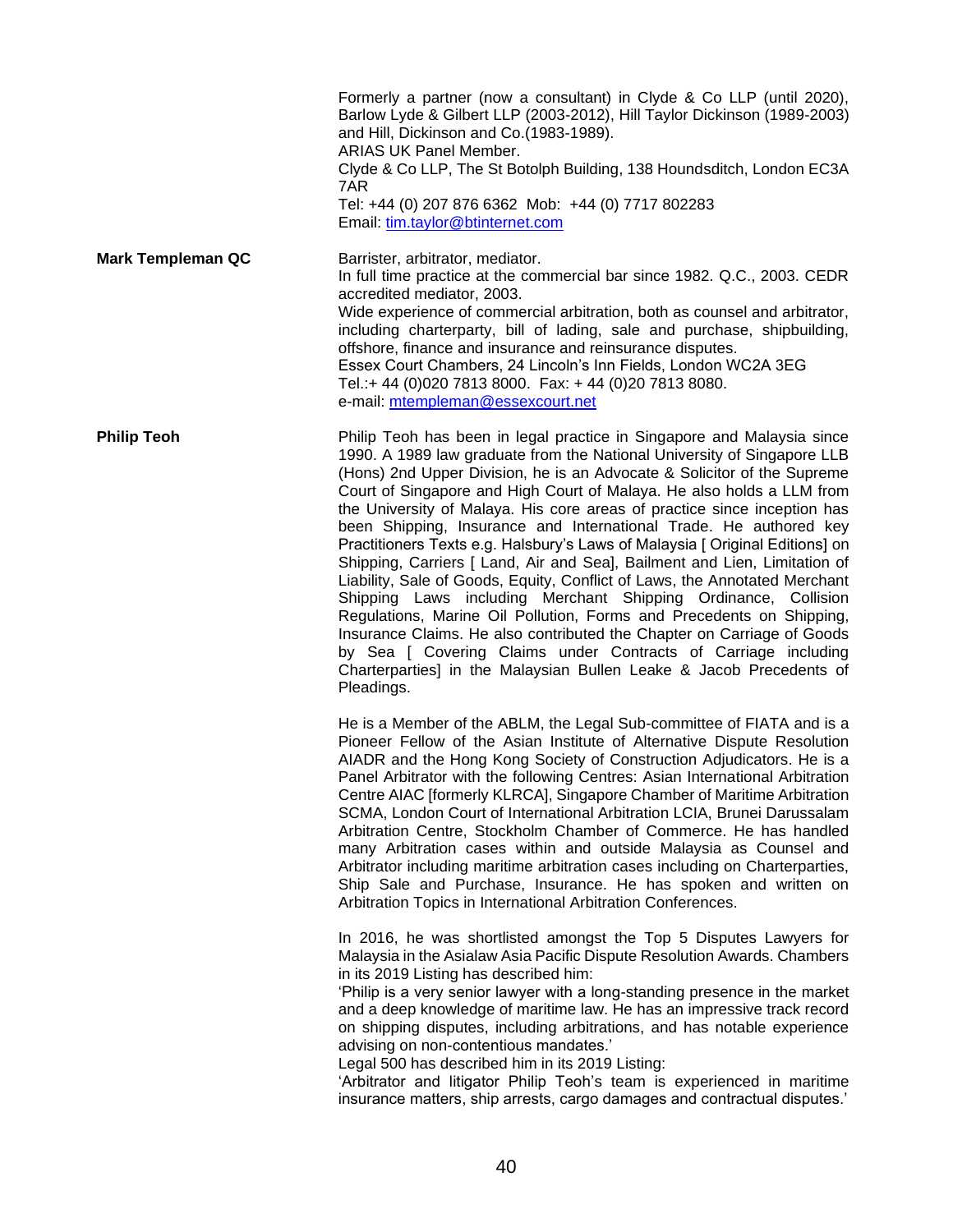|                                                           | He argued the inaugural reported decision of the Malaysian Admiralty Court<br>in 2010, and many other notable Shipping cases. He is also an Adjunct<br>Lecturer in BAC Malaysia's largest law school.                                                                                                                                                                                                                                                                                                                                                                                                                                                                                                                                                                                                                                                                                                                                                                                                                                                                                                                                                                                                                                                                                                                                                |
|-----------------------------------------------------------|------------------------------------------------------------------------------------------------------------------------------------------------------------------------------------------------------------------------------------------------------------------------------------------------------------------------------------------------------------------------------------------------------------------------------------------------------------------------------------------------------------------------------------------------------------------------------------------------------------------------------------------------------------------------------------------------------------------------------------------------------------------------------------------------------------------------------------------------------------------------------------------------------------------------------------------------------------------------------------------------------------------------------------------------------------------------------------------------------------------------------------------------------------------------------------------------------------------------------------------------------------------------------------------------------------------------------------------------------|
|                                                           | More details of Philip's experience can be found on his Profile on LinkedIn:<br>https://www.linkedin.com/in/philipteoh<br>Arbitrator & Counsel, Philip Teoh & Co<br>Unit 3-3, The Place, No. 1, Jalan PJU 8/5G, Damansara Perdana, 47820<br>Petaling Jaya, Malaysia<br>Tel: +6012 2868591 Email: philipteoh@yahoo.com                                                                                                                                                                                                                                                                                                                                                                                                                                                                                                                                                                                                                                                                                                                                                                                                                                                                                                                                                                                                                                |
| <b>Michael Tselentis QC</b>                               | Michael Tselentis QC was called to the Bar of England and Wales by Gray's<br>Inn in November 1995, and was appointed Queen's Counsel in April 2003.<br>He was admitted as an Advocate of the High Court of South Africa in 1978<br>and was appointed Senior Counsel in 1989. Michael holds a 36-year career<br>at the English and South African Bars.<br>He now practices as a commercial Arbitrator with a principal focus on<br>disputes in International commercial law, mining, natural resources, oil and<br>gas, and energy generally shipping, insurance, commodities and<br>international trade, construction and engineering.<br>He regularly accepts appointments as Tribunal Chairman, Tribunal Member<br>and Sole Arbitrator, principally in ICC, LCIA, SIAC, LMAA and ad hoc<br>arbitrations. He is a Chartered Arbitrator (UK), and a Fellow of the<br>Chartered Institute of Arbitrators (UK), the Singapore Institute of Arbitrators,<br>the Australian Centre for International Commercial Arbitration, the<br>Association of Arbitrators (Southern Africa), and the Botswana Institute of<br>Arbitrators. He is a member of ICCA, the ICC (UK), the LCIA, ARIAS (UK),<br>the LMAA (supporting member), the Energy Arbitrators' List and a number<br>of other international arbitration panels.<br>20 Essex Street, London WC2R 3AL |
|                                                           | Tel: +44 (0)20 7842 1200 Fax: +44 (0)20 7842 1270<br>Email: mtselentis@20essexst.com                                                                                                                                                                                                                                                                                                                                                                                                                                                                                                                                                                                                                                                                                                                                                                                                                                                                                                                                                                                                                                                                                                                                                                                                                                                                 |
| <b>Andrew Tuite</b>                                       | I am a Lawyer in the commodity Trading sector with extensive experience<br>in vessel operations, vessel chartering (wet and dry cargoes), insurance<br>and commodity (sale and purchase) and Charter party contracts. I have a<br>particular interest in Demurrage disputes, freight/dead-freight claims and<br>cargo claims. I am a qualified Barrister at Law since 2007, while also<br>holding a degree in Legal Studies.<br>I have held also a number of roles within both international shipping and<br>commercial insurance companies.                                                                                                                                                                                                                                                                                                                                                                                                                                                                                                                                                                                                                                                                                                                                                                                                         |
|                                                           | Letz 1, 8752 Nafels, Glarus, Switzerland<br>Tel: +41 787151015 Email: andrew.tuite@yahoo.ie                                                                                                                                                                                                                                                                                                                                                                                                                                                                                                                                                                                                                                                                                                                                                                                                                                                                                                                                                                                                                                                                                                                                                                                                                                                          |
| J Watthey<br>MA (Cantab.) BCL (Oxon.)<br><b>Barrister</b> | Barrister and arbitrator specialising in shipping, insurance and international<br>trade law throughout his career and listed as a leading member of the<br>Shipping Bar by both the Legal 500 and Chambers UK. He has acted as<br>counsel (and more recently as an arbitrator) in countless LMAA and ad hoc<br>arbitrations since he was called to the Bar in 2000. He is also a keen<br>yachtsman, a Freeman of the Worshipful Company of Shipwrights, and a<br>founding member of the "young" section of the London Shipping Law<br>Centre.                                                                                                                                                                                                                                                                                                                                                                                                                                                                                                                                                                                                                                                                                                                                                                                                        |
|                                                           | 4 Pump Court, Temple, London, EC4Y 7AN<br>Tel: +44 (0)20 7842 5555  Fax: +44 (0)20 7583 2036<br>E-mail: JWatthey@4PumpCourt.com                                                                                                                                                                                                                                                                                                                                                                                                                                                                                                                                                                                                                                                                                                                                                                                                                                                                                                                                                                                                                                                                                                                                                                                                                      |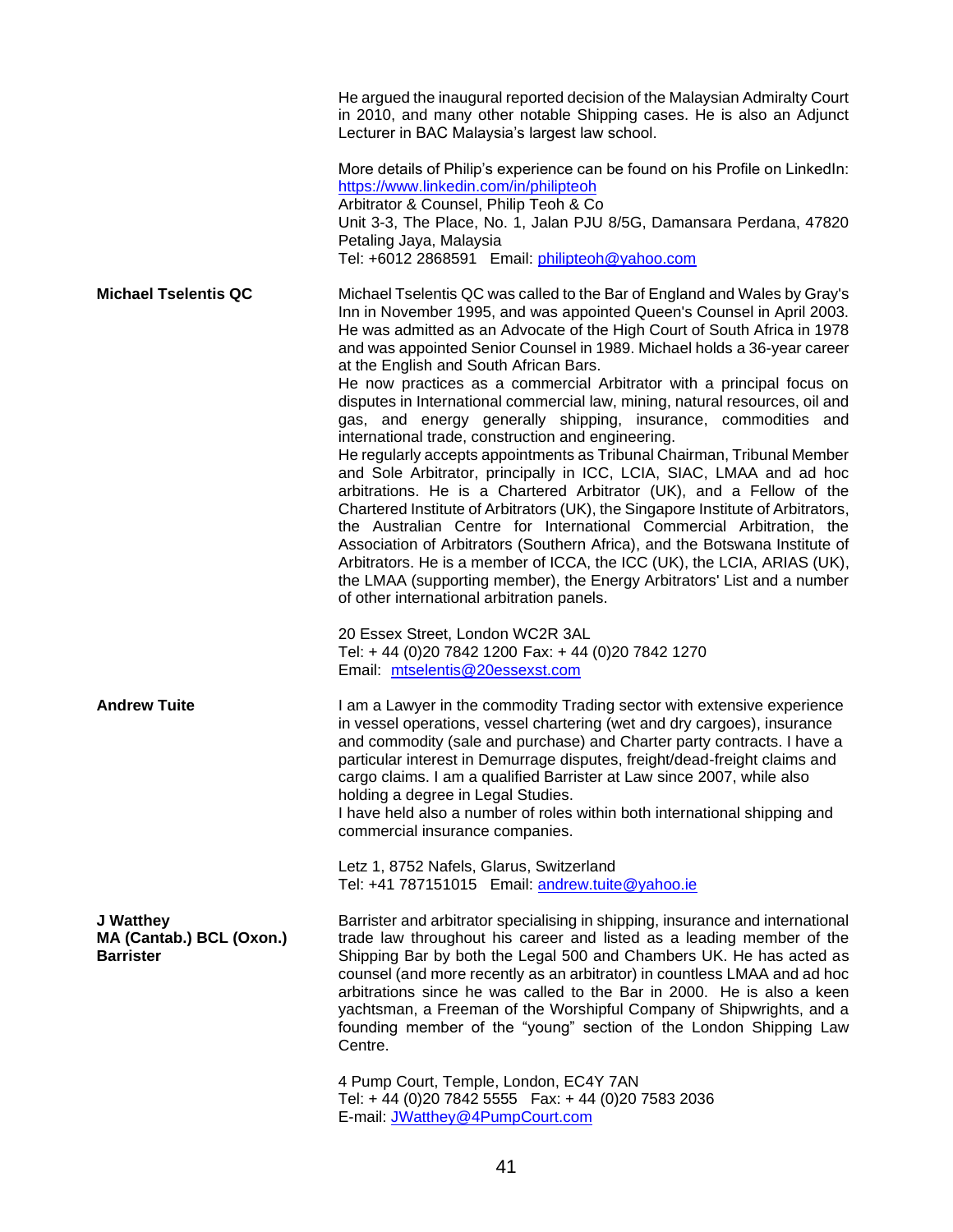## **Jody Wood, Solicitor; LLB (Hons); FCIArb**

Shipping and trade disputes lawyer acting for global and regional clients in the shipping, trade, construction, offshore and insurance sectors. Founding member of Reed Smith's Singapore office when it opened in 2012. Relocated to Reed Smith's London office in 2017. Previously worked at Holman Fenwick Willan and before that at the Standard P&I Club in London.

On the shipping side, acts for shipowners, charterers, ship managers, and insurers and P&I clubs on a broad range of maritime disputes including newbuildings, charterparties and contracts of affreightment, bills of lading, cargo, memorandum of agreements, offshore disputes, ship management, ship arrests and casualties. Also undertakes some transactional work, including acting for sellers, buyers and mortgagees in ship sales and purchases. On the trading side, acts for commodities clients in disputes under international sale contracts, involving soft and hard commodities and in various financing arrangements, such as letters of credit. On the advisory side, regularly reviews standard contract terms for the sale of goods. Also acted in a number of high-value construction matters, including in relation to specialised offshore vessels.

Jody has regular independent management of institutional and ad hoc international commercial arbitrations (shipping- and trade-related) seated in London, Singapore and Hong Kong. Day to day, Jody regularly handles LMAA, SIAC, HKIAC and SCMA arbitrations. In June 2017, Jody was awarded a Diploma in International Commercial Arbitration by the Chartered Institute of Arbitrators; and in September 2017, Jody was appointed as a Fellow by CIARB. Jody regularly presents at both internal and external shipping and commodities seminars and regularly publishes shipping, trade and arbitration related articles. Jody is willing to accept shipping and trade related arbitral appointments.

Address: c/o Reed Smith LLP, The Broadgate Tower, Primrose Street, London, EC2A 2RS.

**Capt Onur Yildirim B.Sc, LL.M, Dip.CIArb, NACE Certified Coating Inspector Level-3**

Has been involved in Maritime since 2001 as a mariner in parcel Chemical Tankers, Cargo Tank coating inspector, Technical Manager and Global head of Marine (Advanced Polymer Coatings). Has been member of CIArb (Fellow), expert panel of EMAC, IFSMA, and AMPP (Formerly known as NACE). Author of 'Environmental Salvage: Is the time ripe for Liability Salvage?', Ankara / 2017 Kitap 72, ISBN:978-605-2353-35-6.

Advanced Polymer Coatings, 951 Jaycox Road, Avon, 44011 USA Tel: (+1) 440 937 6218 Email: [oyildirim@adv-polymer.com](mailto:oyildirim@adv-polymer.com) Web: [http://www.adv-polymer.com](http://www.adv-polymer.com/)

**Tim Young QC** Timothy Young QC's principal area of practice is international trade, embracing shipping, commodities, insurance, the carriage and sale of goods, banking and related disciplines. He appears principally in the High Court and the Court of Appeal and before various international arbitration tribunals.

> He also acts as an arbitrator, either sole or as a member of a panel, accepting appointments under the rules of the London Maritime Arbitrators Association, the London Court of International Arbitration, the International Chamber of Commerce, and the Singapore International Arbitration Centre or ad hoc, if required.

> Appearing frequently as advocate before international arbitrations under all the rules of all major international institutions in relation to all manner of trading and financial disputes.